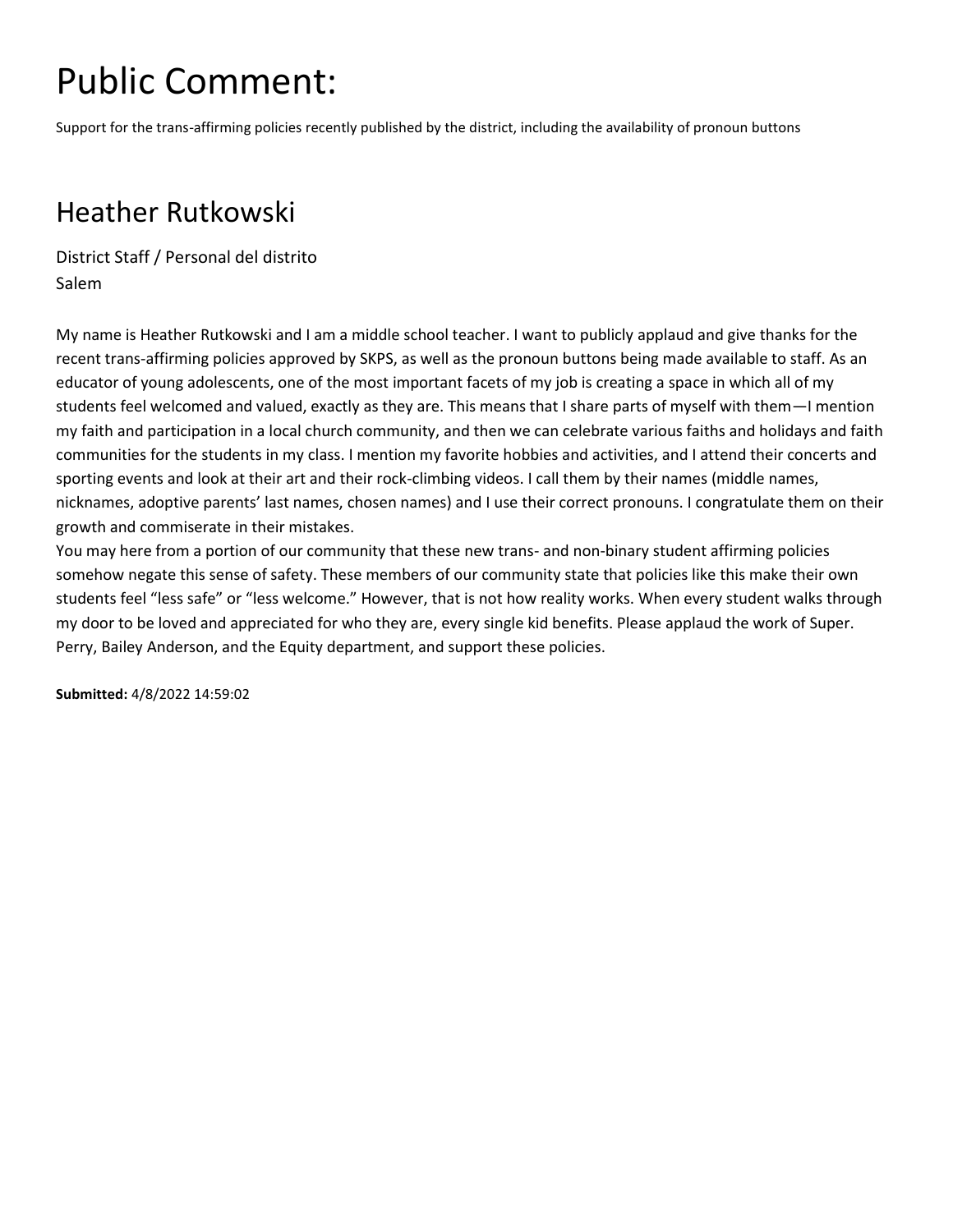4.a Spotlights on Success / Enfoque en el éxito

#### Rosanne Ricci

Parent / Padre de familia Salem

As a parent and a teacher, I want to give my praise to the district for their deliberate moves to protect children.

As a parent, I have been witness to the change over the past few years as more inclusivity and acceptance has made the schools a safer and more welcoming place for my second child than it was for my first. Four years ago, my oldest didn't feel he could be both non-gender conforming AND a stand out student and athlete. He made the choice that seemed the safest to him at the time, not coming into his own until he graduated. That choice- with the resulting depression, self-loathing, and suicidal ideation- is one no child should ever feel forced to make.

As a parent, I am eternally grateful to the teachers who created safe spaces for my child, sometimes just a quiet place to sit and draw during lunch. I want to say that these safe spaces are spreading, and my second child and their peer group are able to find supportive environments at South, West, and CTEC.

As a teacher, I work very hard to create a classroom where students feel that their identities will be protected and honored. The world is richer as we learn to embrace the diversity of what it means to be human, and I hope the district continues this work to protect and honor our children.

**Submitted:** 4/8/2022 16:58:44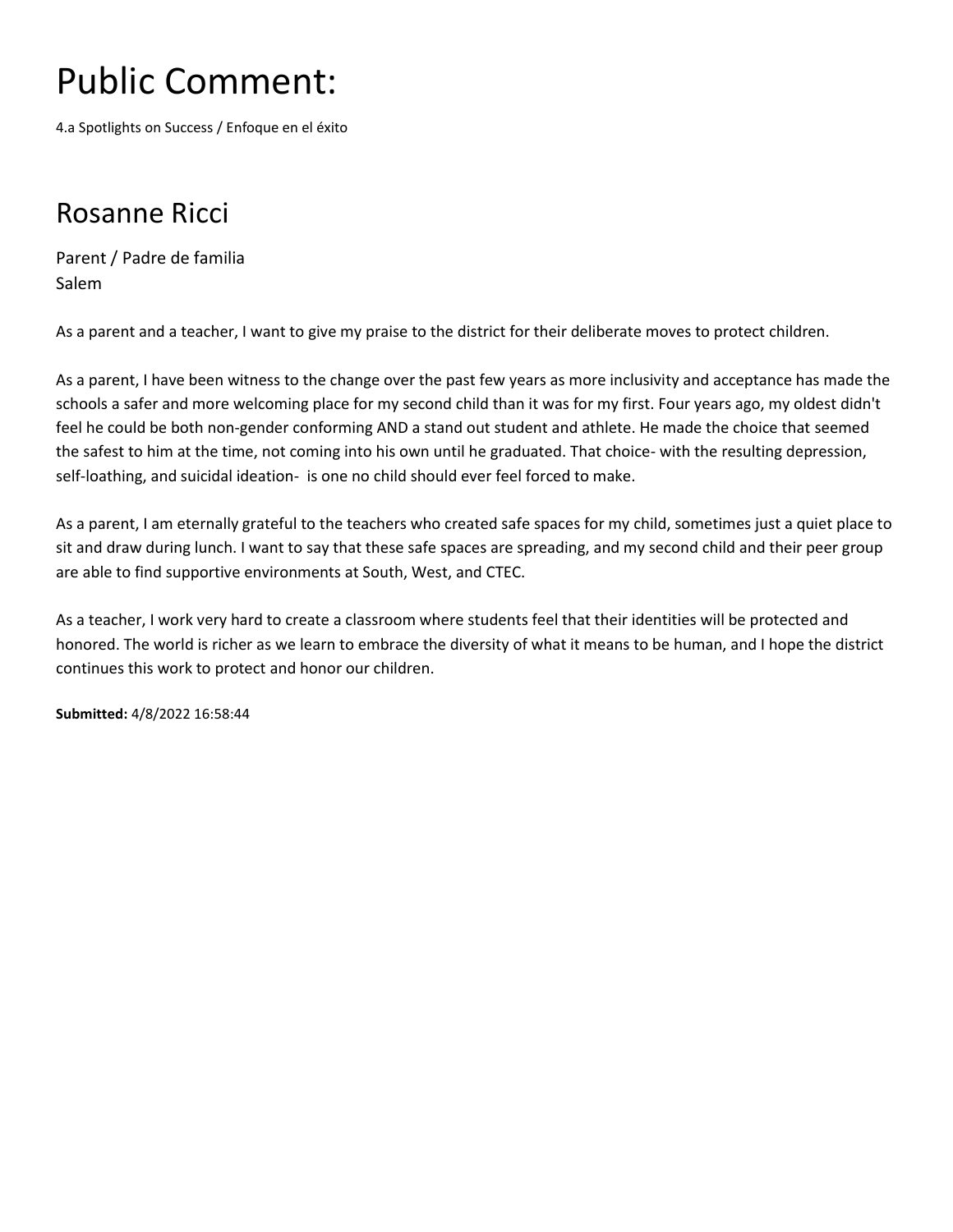Trans-inclusive policies

### Colin Starr

Parent / Padre de familia Salem

Thank you for adopting trans-inclusive policies. It is well established that the risk of self-harm for trans youth drops dramatically when they receive support, and not all homes are prepared to provide that support. Indeed, there are homes where it would be unsafe for trans kids to come out, so your policy prohibiting school personnel from disclosing information about gender identity is extremely important.

The "grooming," bathroom, and sports boogeymen some may bring up would be silly if they weren't so dangerous. There is no substance to those complaints; they are simply unsubstantiated fears. Please stand firm against such false narratives and continue to protect the kids in your care.

**Submitted:** 4/9/2022 10:22:41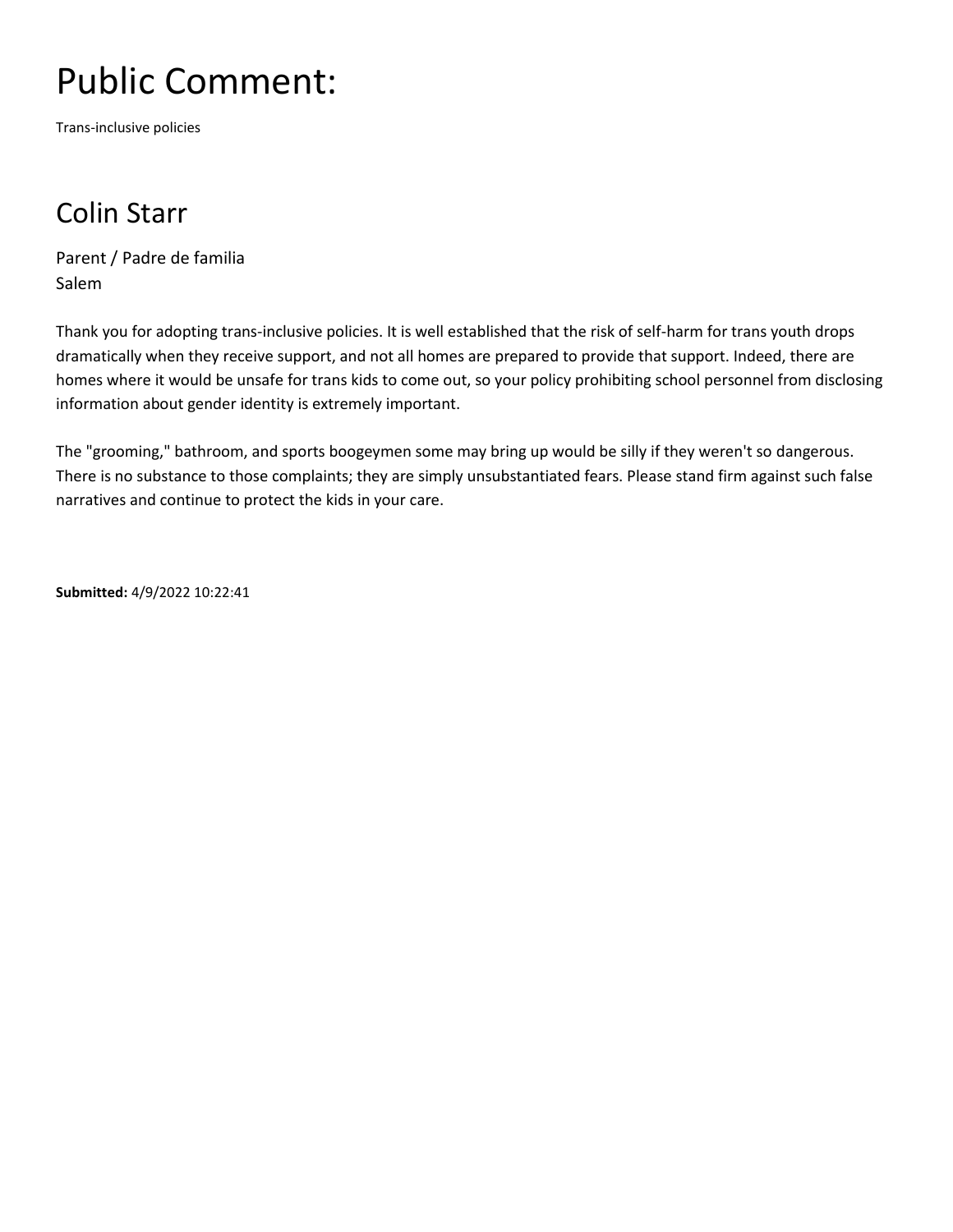LGBTQ+ inclusive policies

### Cameron Cole

Community Member / Miembro de la comunidad Salem

I am writing today to express my support for LGBTQ+ inclusive district policies. These policies are vital to protect the well-being of queer and transgender students. Trans youth, in particular, face disproportionate harassment and bullying and are at heightened risk of dropping out and suicide. Attacking queer and trans students only causes them further trauma, alienation, and marginalization, creating an unsafe environment for them and preventing them from being able to live as their authentic selves. Queer and trans students have always been a part of our community. Policies that make schools safe and welcoming for all students and prevent marginalization based on gender identity, sexuality, and other intersecting identity characteristics such as race and ability are crucial in creating an inclusive environment for everyone.

**Submitted:** 4/9/2022 13:43:47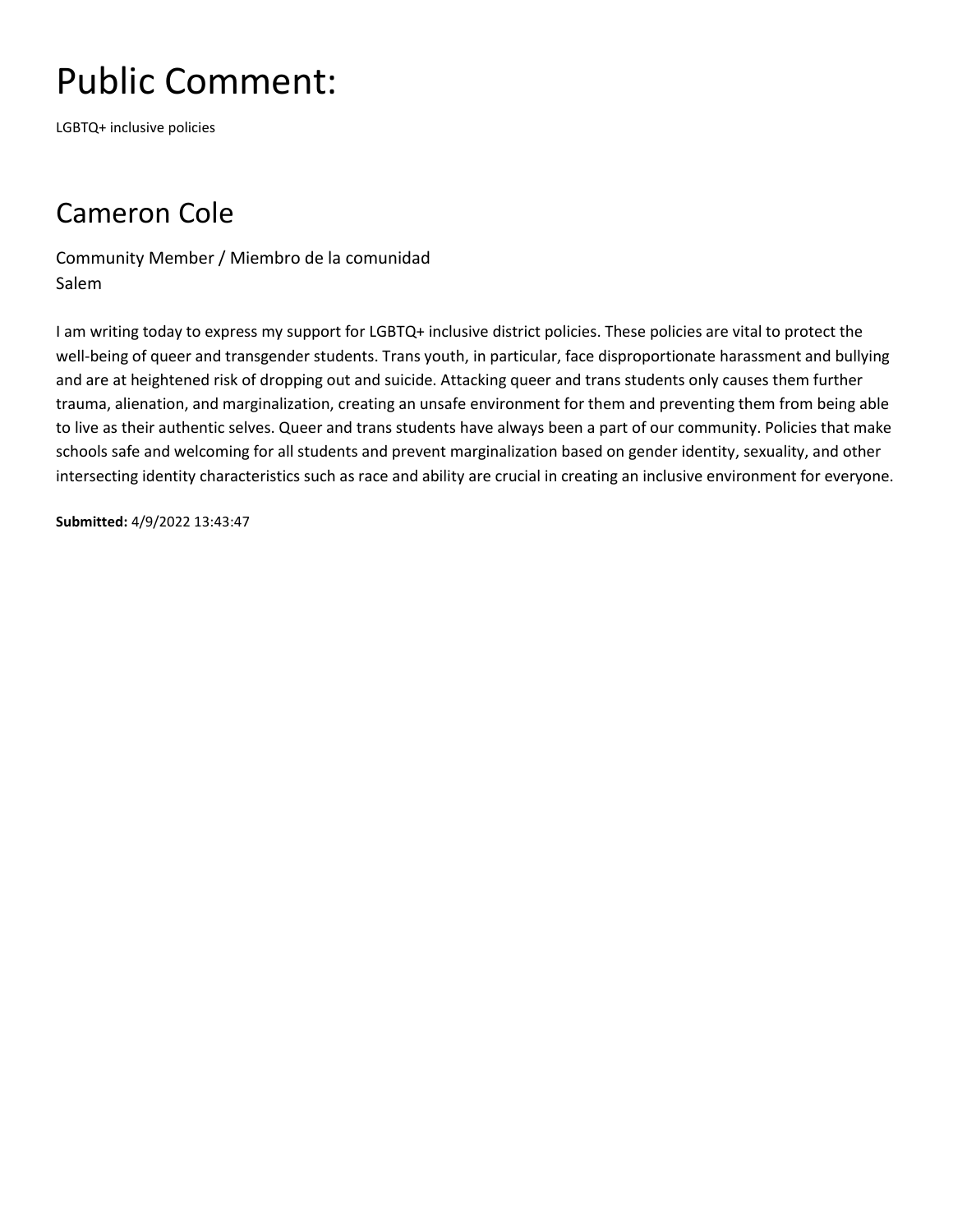In support of SK policy on Trans Inclusion

### Meredyth Goldberg Edelson

Community Member / Miembro de la comunidad Salem

I am writing as both a Professor of Psychology at Willamette University (I have a PhD in Clinical Psychology with an emphasis on children) as well as a parent of a former SK student who is trans. I want to commend the SK School Board for recognizing the need to support transgender youth and putting policies in place that will do so. The rhetoric by SK We Stand Together is short on facts and very harmful to the mental health of youth who are trans. According to recent research by Austin et al. (2020), 86% of trans youth have thoughts of suicide, and 56% have attempted suicide (the risk for suicide in trans youth is over 4 times higher than in cisgender youth). Austin et al. note that this risk goes up with lack of support including feeling a lack of school belonging and internalizing the stigma about being trans that groups like SK We Stand Together create. Being transgender is not something that is "groomed" or taught just like being cisgender isn't groomed or taught. Trans youth are not a risk to others in bathrooms or elsewhere. There are no data that show trans youth are likely to sexually assault cisgender children in bathrooms. However, there are data that show that 36% of trans or gender-nonbinary youth have been sexually assaulted themselves when they have restricted bathroom or locker room access (Chan et al., 2019). The vast majority of sexual offenders of both girls and boys are known and trusted heterosexual, cisgender, adult males who often sexually abuse children in their own home.

We live in a world that tries to fit multiple gender identities into only two boxes. Thus, trans youth often get messages that they do not belong. This can be especially true in schools where bathrooms and athletic teams only allow for two possibilities: cisgender females and cisgender males. The SK School Board policies serve to promote the success and well-being of trans youth and allows them a place where they feel like they do belong. The SK School Board policies pose no threat to anyone, recognize the vital need for inclusion for trans youth, and should be celebrated by anyone who cares about ensuring that all youth in our SK Schools community are supported and can thrive.

**Submitted:** 4/9/2022 14:27:40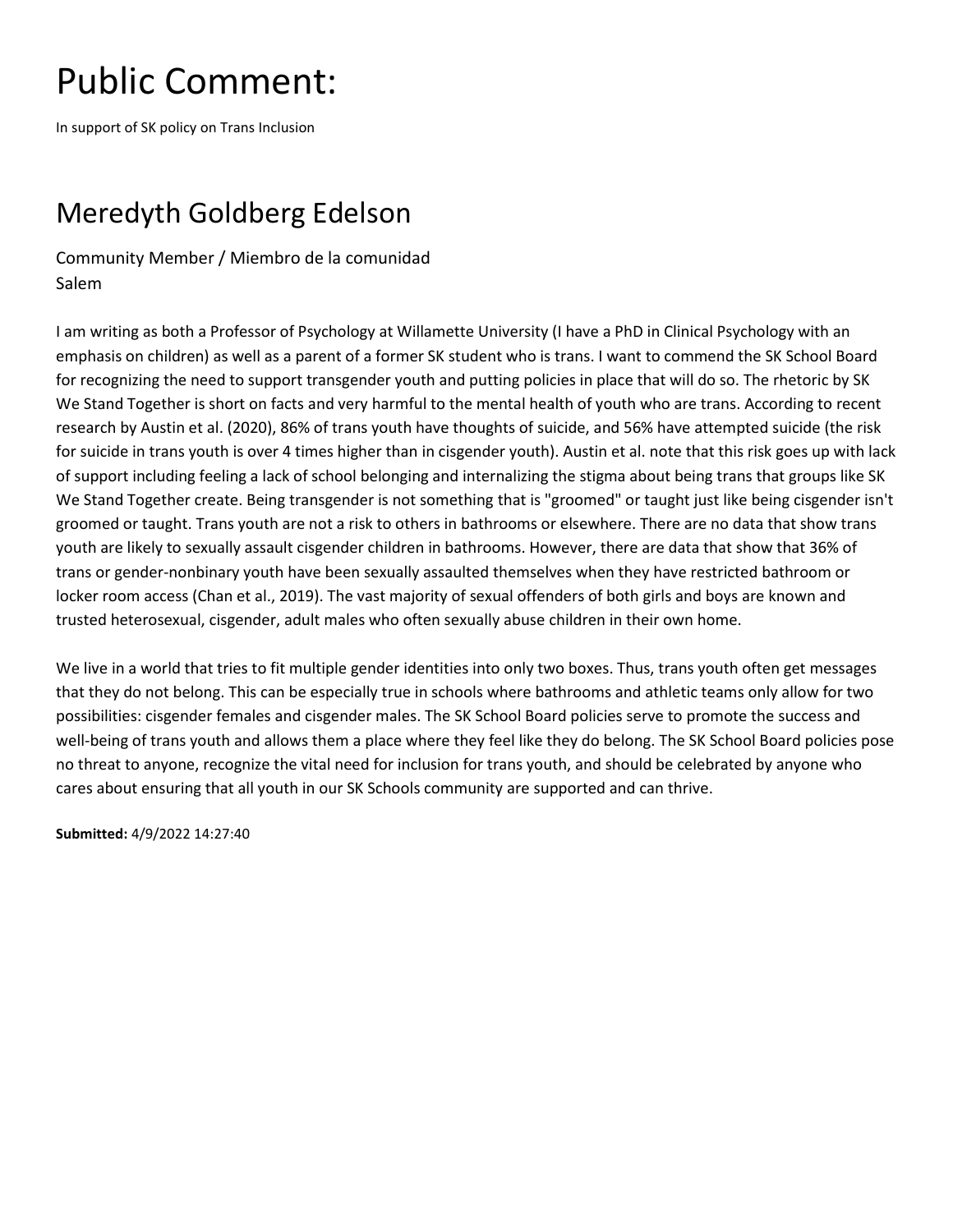Sex education and promotion transgenderism

#### Kathleen JOhnson

Community Member / Miembro de la comunidad Salem

I would like to comment on the proposed teaching of transgender topics to children in our school district, beginning in Kindergarten. The purpose of school is to teach the children to read, write and do math, science and social studies and think critically. Parents are responsible for their children's sex education. Young children are only confused by teaching them about alternative lifestyles. School employees should encourage children to be obedient to their parents and ask them questions about these subjects if they have any. The idea that a school can counsel children to change their sexual orientation at a whim without the knowledge of their parents will tear apart families and harm children. What you are thinking of doing is akin to child abuse.

**Submitted:** 4/9/2022 16:21:32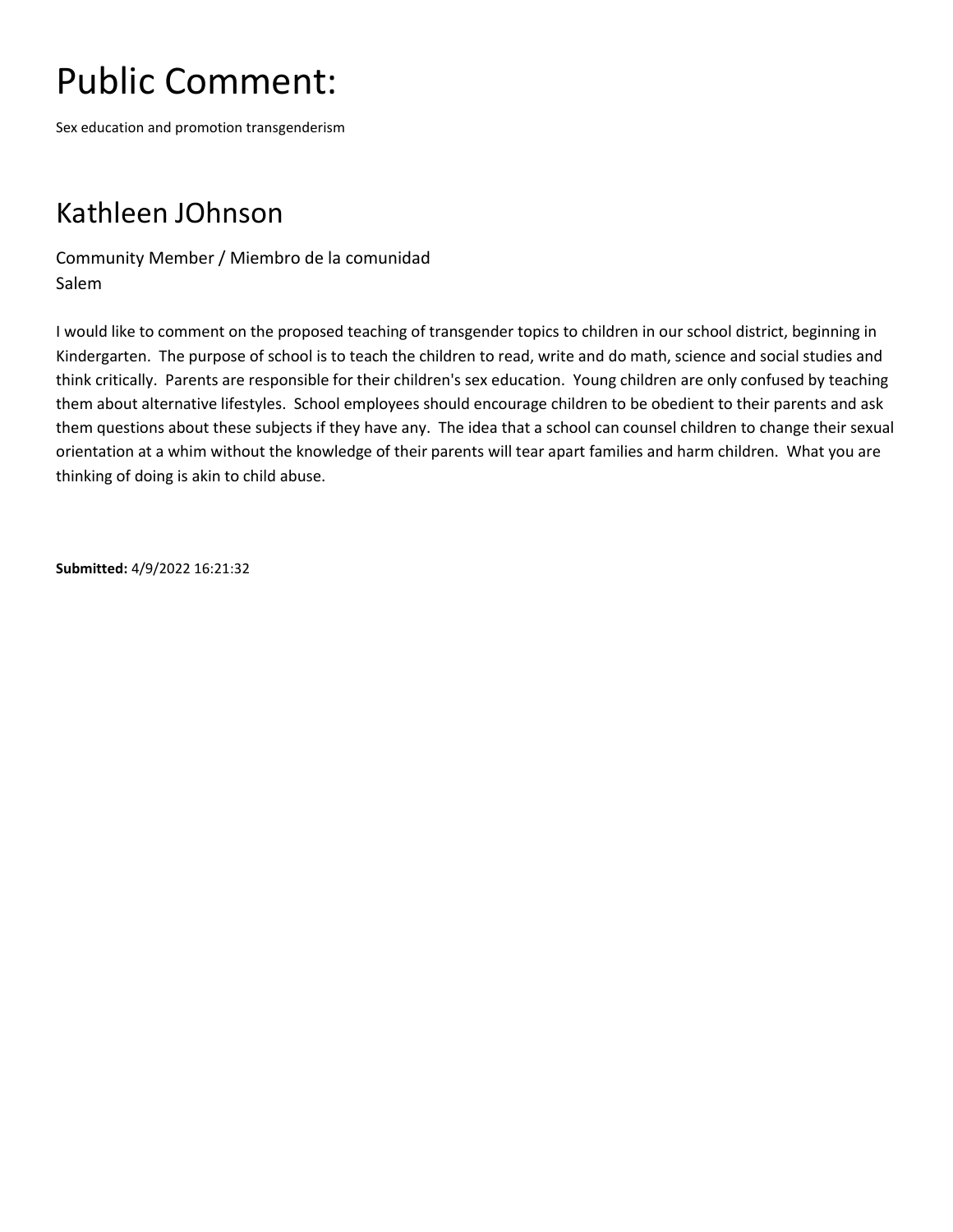District LGBTQI+ inclusivity policies

### Sarah Rohrs

District Staff / Personal del distrito Salem

I strongly support the rights and protections of trans youth in the Salem Keizer School District, and district policies that promote inclusivity of all students.

Transgender youth need help and protection. They face serious risk for violence, bullying, and dropping out of school. They also are at increased risk of suicide, substance abuse, and sexually risky behaviors.

It is unfortunate and shameful that fears and prejudices are being stoked with attacks on district policies that am to empower and promote inclusivity. School should be a safe and welcoming place for all students, and no students should feel threatened, fearful, or marginalized.

I believe that denying trans youth access to gender affirming activities and education will harm them and all children, not protect them.

I support efforts that result in youth learning about gender identity and sexuality. This is not harmful. Instead, such endeavors help promote and create an inclusive environment that includes and respects all students. This is beneficial for all.

Trans youth are here and have always existed. I support the district's efforts to remove and decrease risk of violence and stigmatization, and to create an inclusive environment for LGTBQI+ youth.

**Submitted:** 4/9/2022 16:36:33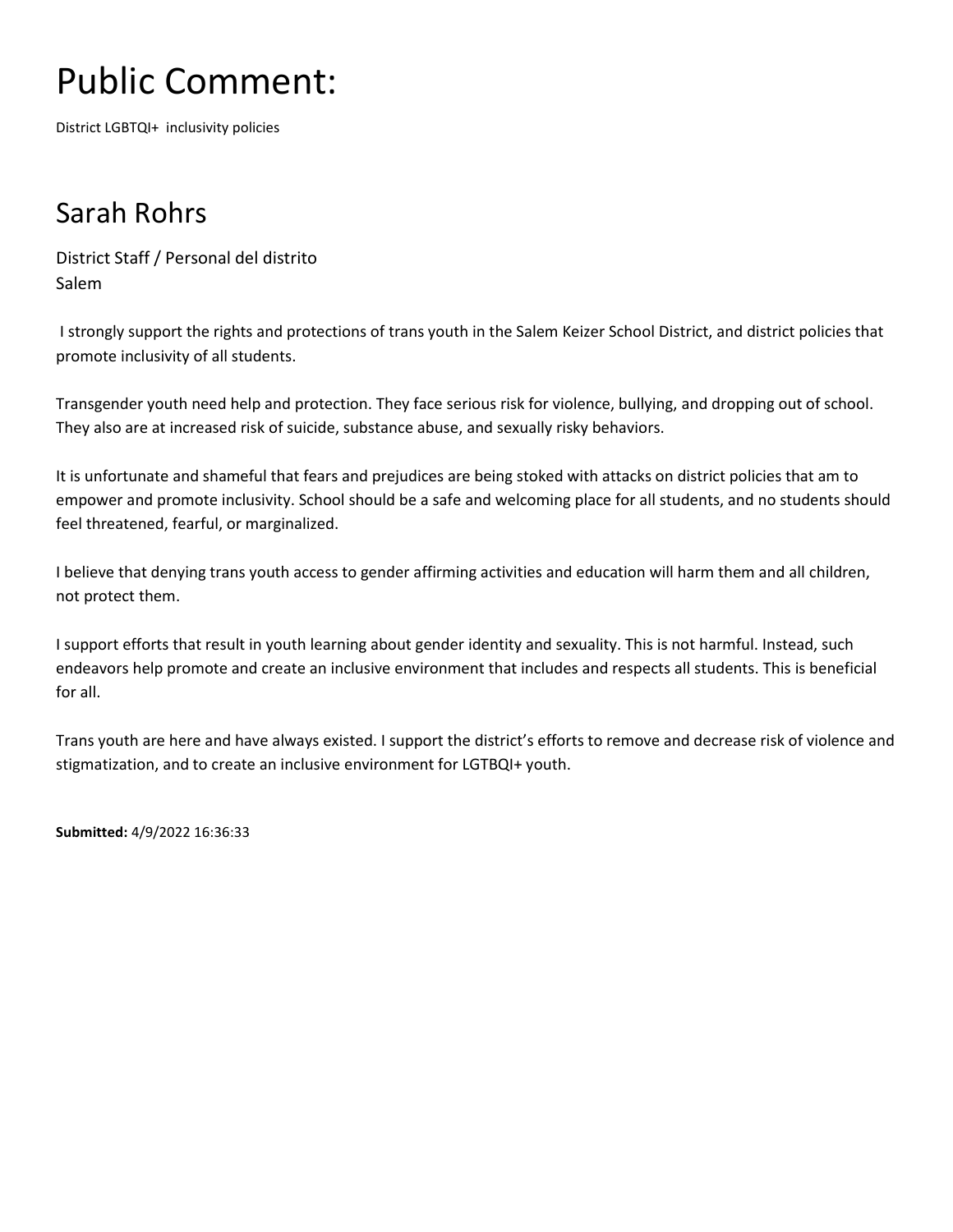In defense of trans and queer students and other marginalized students in Salem/Keizer school district

### Kimberly Sekishy

Parent / Padre de familia Salem

My name is Kimberly Sekishiro, I am a parent of two BIPOC students in the Salem Keizer school district and I would like to express my support for school district policies that protect, uplift and empower our transgender and queer students.

I also support the demands that student of color activists and LUS members have put forward in reinvestments of the 1 million dollars in SRO funds. 600 thousand has already been used to support other systems of policing, this money could and still can be used to support the mental and physical health of Black, brown, Indigenous, Queer and trans students with disabilities and immigrant students.

To truly support our transgender and BIPOC students, bigoted leaders must resign from positions of power, such as Danielle Bethel and Marty Heyen, who have continuously organized against the well-being of LGBTQ2SIA+ students and communities of color.

Finally, I urge this board to recommend that our school district make Indigenous People's Day on October 12th free school day so that Indigenous students, educators and staff can attend cultural ceremonies and celebrations that represent their communities.

**Submitted:** 4/9/2022 19:02:16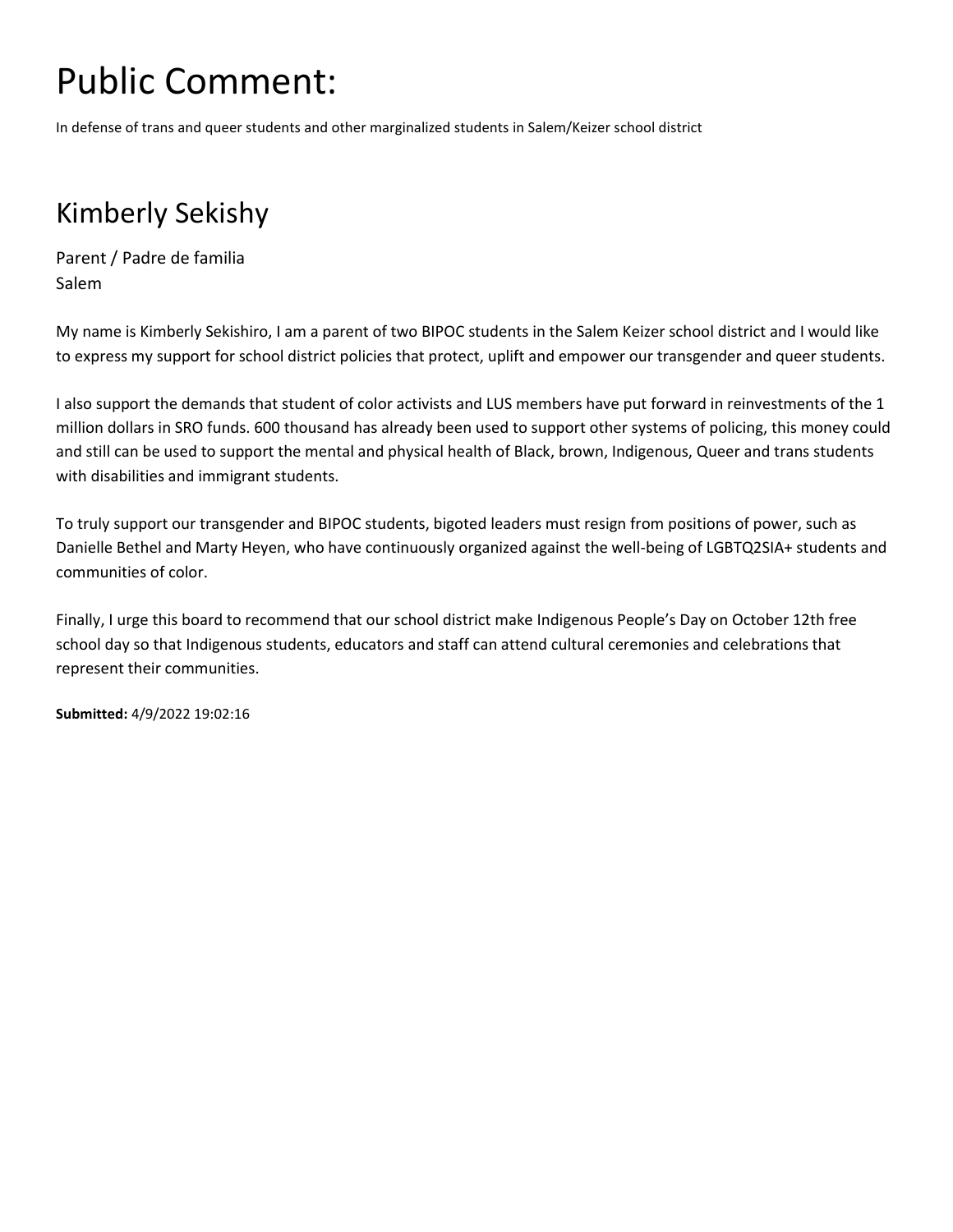Opposition to dangerous district overreach

### Hannah Kendall

Community Member / Miembro de la comunidad Salem

As a resident of Salem, educator, and parent, I am appalled at the district's decision to adopt policies that are designed to destroy families and children. To see that the district believes it knows what is best for children they did not carry in the womb for 9 months, did not nurse and nurture, did not lose sleep over, did not save and work to provide for; does not know or understand their past and present joys and sorrows, loves and kisses, personalities, strengths and weaknesses. To discover an entity made of of individuals who have no right, God-given or legal, to impose an ideology on a minor, is abhorrent. To discover those in the field of education have thrown biology to the wind, kicked psychology to the curb and idolized feelings above all else and are willing to put children in physical danger by allowing them to choose bathrooms and locker rooms they choose to use is to be complicit with abuse and they will be held liable.

I cannot use strong enough language to show how very wrong and disgusting is this move to overstep the rights parents have ALWAYS had over their children. This cannot be allowed. The very fabric of society will unravel if the family is not upheld as the microcosm of community. Public schools must be servants of their communities to educate children and when they stop doing this, it's time to clean house and find those willing to serve rather than rule. I pray this is the tipping point for parents to gain back their rights or that the district implodes. It must not continue on this trajectory of abuse, negligence, and perversity.

**Submitted:** 4/9/2022 20:52:34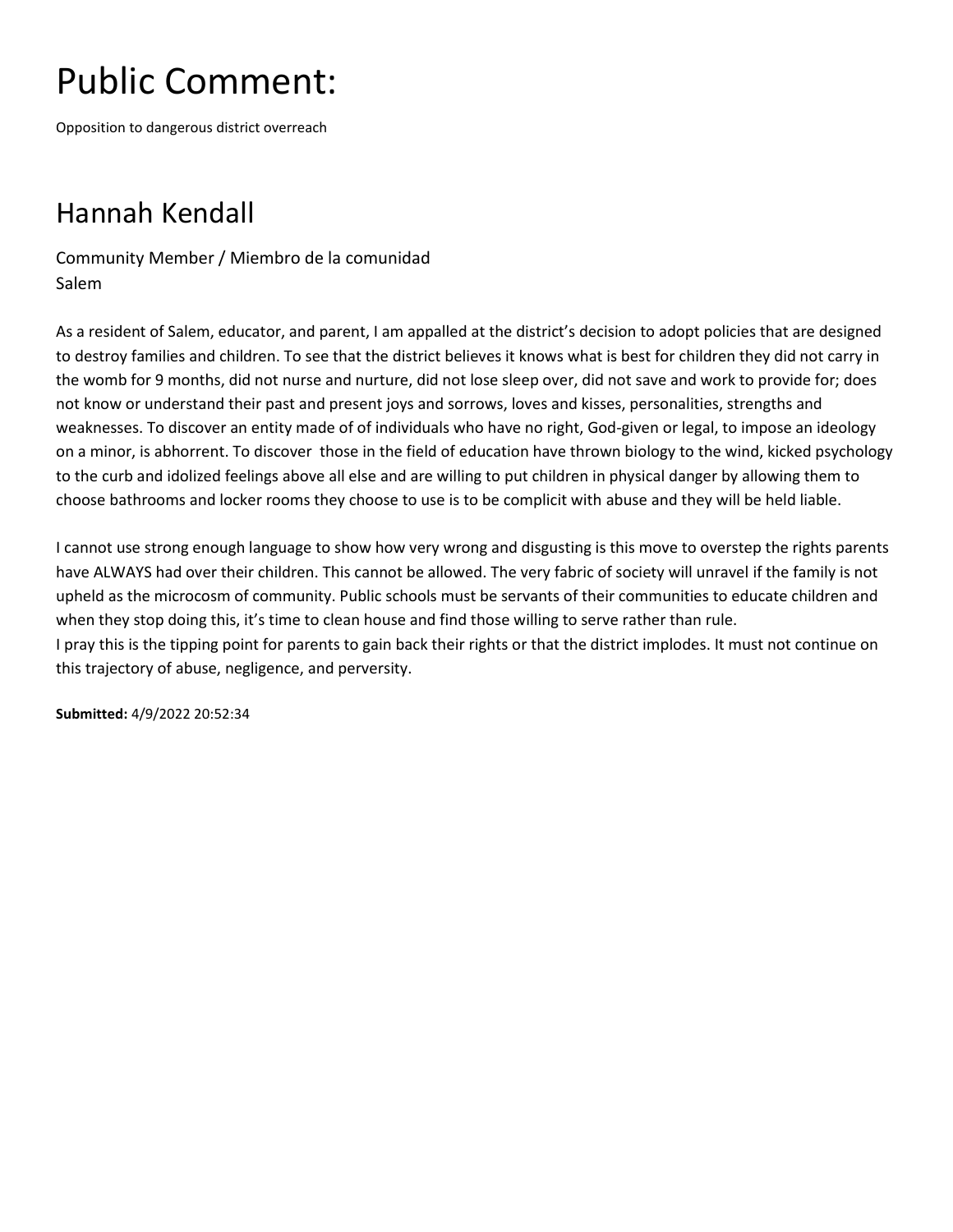Proposed curriculum and policies for transgender education

### Lori C Sperry Bates

Parent / Padre de familia Salem

The proposal for gender identity and sexual Ed is completely in appropriate for school districts to ascribe to. As an educator with religious objections, I would consider it an infringement on my personal beliefs to be forced to teach this curriculum. Schools have NO BUSINESS teachjng sex Ed or gender identity education. For school districts to exclude parents in this process is a further infringement on personal and religious beliefs. If the law says we as parents are legally responsible for the upbringing of our children then the school has NO business indoctrinating our children into ideology that is legitimately child abuse. Children are NOT CONFUSED ABOUT THEIR GENDER !!!!! Adults are.

**Submitted:** 4/9/2022 21:14:05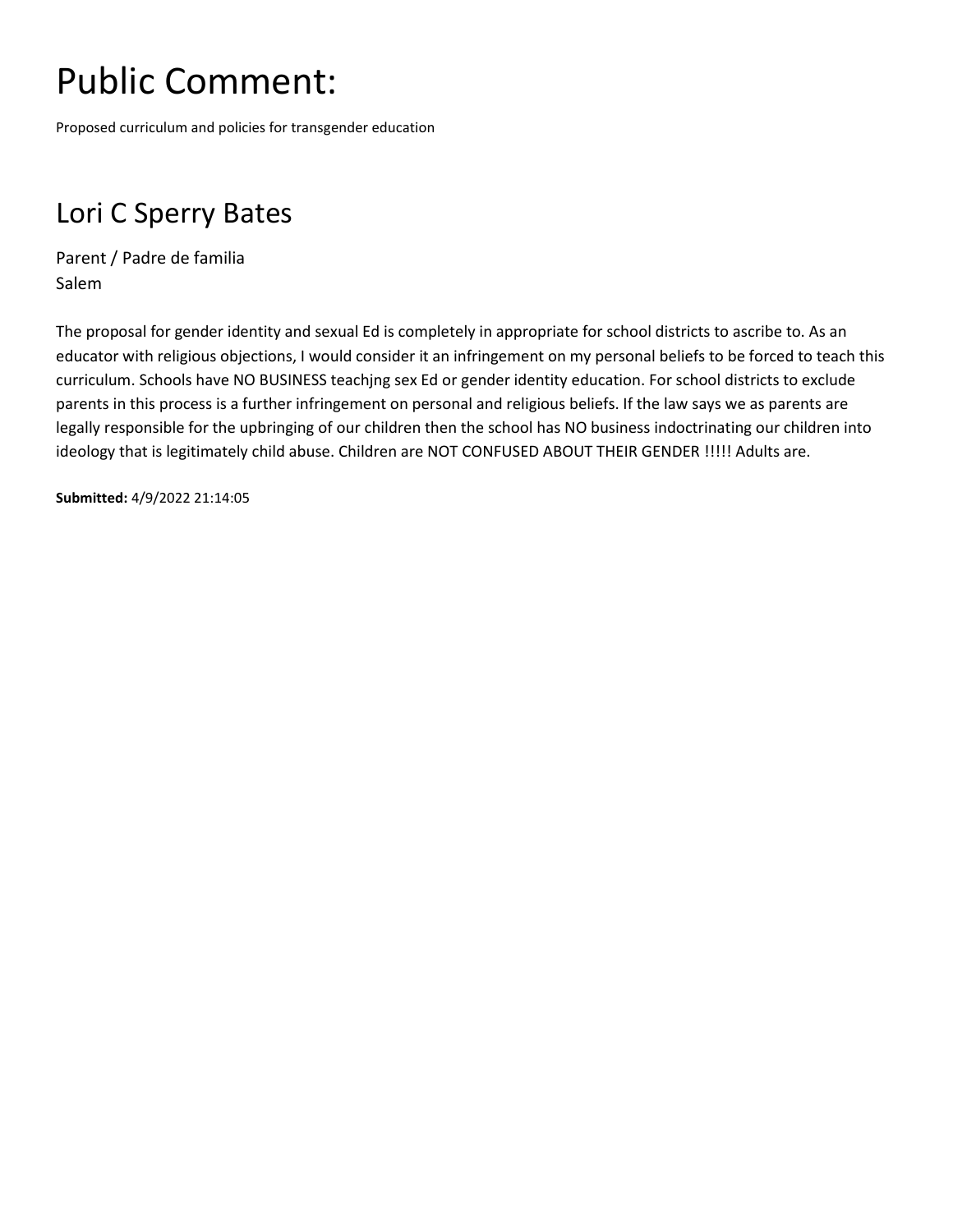Support of LGBQT+ policies

#### Patrice and Michael Pollard

Community Member / Miembro de la comunidad Salem

We support the LGBTQ+ policies of the SK School District because it ensures that all students have a safe and welcoming environment that is conducive to learning.

All students, including trans students, deserve an education where they are safe and are able to reach their fullest potential. No student should be marginalized or excluded in any way because of their gender identity. Trans people have always existed and we need to ensure the safety of our trans students who are more prone to dropping out of school and to suicide because of bullying, bigotry, and lack of compassion.

We should be spending our time giving hope to all students rather than trying to take it away.

Thank you,

Patrice and Michael Pollard

**Submitted:** 4/10/2022 7:50:14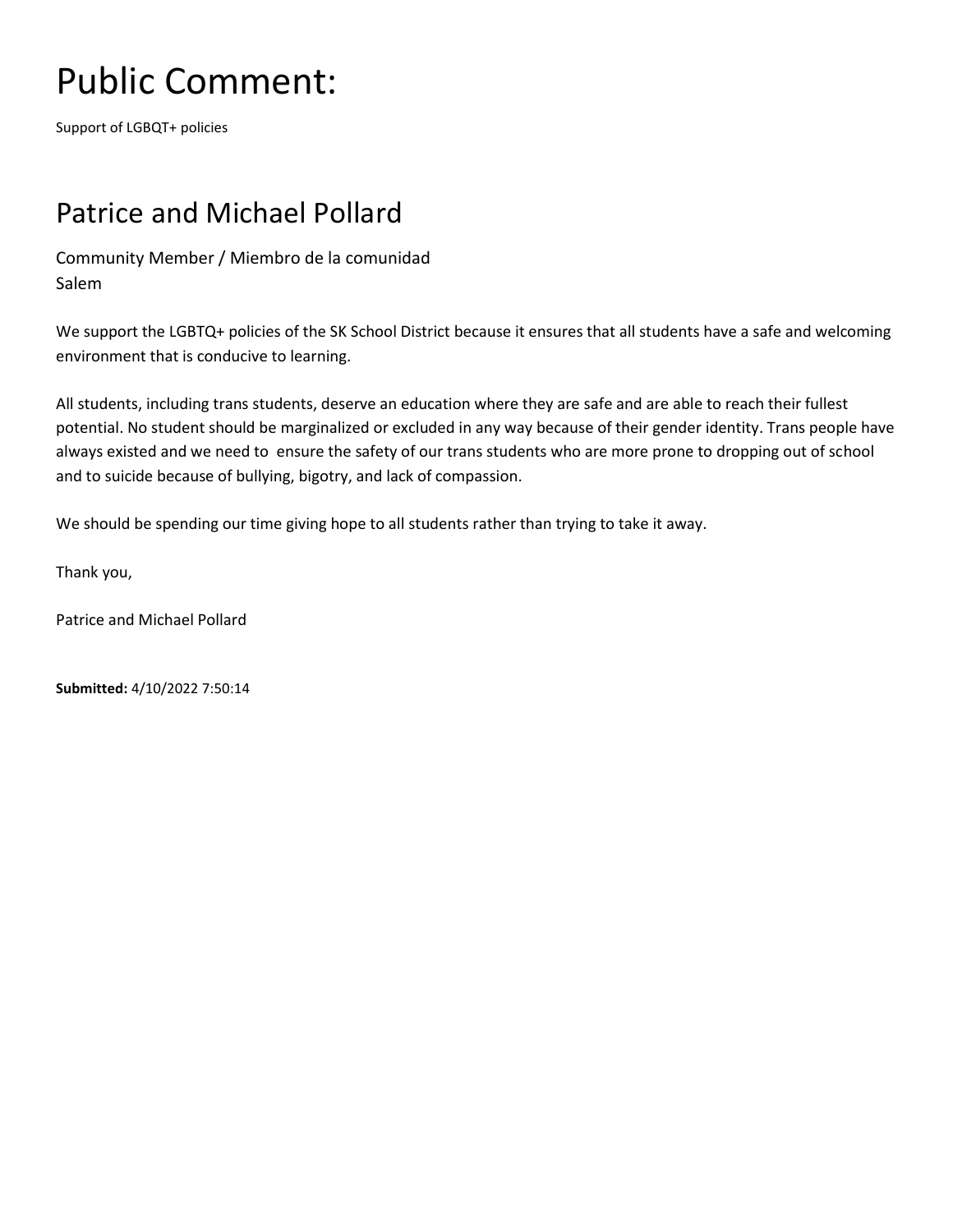Protecting trans, non binary, LGBQ+ youth, POC youth in Salem/Keizer school district

### Brenda Rojas

Community Member / Miembro de la comunidad Salem

My name is Brenda Rojas, I live in Salem, OR.

I am a past student of the Salem/Keizer school district, class of 2013.

I am a member of the Salem/Keizer community. It is devastating and Dangerous the way some conservative "concerned parents" are choosing violence against the youth in our district. Their opposition in the new policy changes which will ultimately benefit everyone (staff, students, parents, and the community) is an act of violence.

They are choosing to directly attack & risk the mental AND physical safety of youth, staff, and other parents in our community. This is NOT okay. What they are doing is a blatant right wing, hate group, anti-LGBTQ+, racist, religious and conservative fear mongering rhetoric tactic.

I can not stand idly by while the youth, staff, and other parents are directly affected by transphobic &hateful people's choices to oppose &attack us.

I stand in support of policies that protect and support students of all gender identities.

I also stand i support of Reinvestment of SRO funds- 1 Million dollars should go to supporting students Mental Health and wellbeing. Systems policing harms ALL students, especially BIPoC students, queer and trans students, students with disabilities and immigrant students.

Please, consider the reinvestments LUS youth (Latinos Unidos Siempre) is recommending?!

I demand the resignation of prejudiced and Transphobic alleged but obvious white supremacist/neo-nazi sympathizing school board members-Marty Heyen and Danielle Bethel. They are in positions of power which in turn is a direct danger to our students, staff, and community.

They DO NOT deserve their seats on the board. They are bias & will continue to violently affect our youth &community.

I also demand that the school board recommend Indigenous Peoples Day as a free school day for students and staff to be able to attend traditional events. Having to attend school on this day creates systemic barriers for Indigenous students to participate in cultural practices. All these issues are interconnected. Together, we can stand against systemic oppression and uplift students most directly impacted by these issues.

Thank you for your time &consideration of my testimony,

Sincerely,

Brenda Rojas She/Her/Ella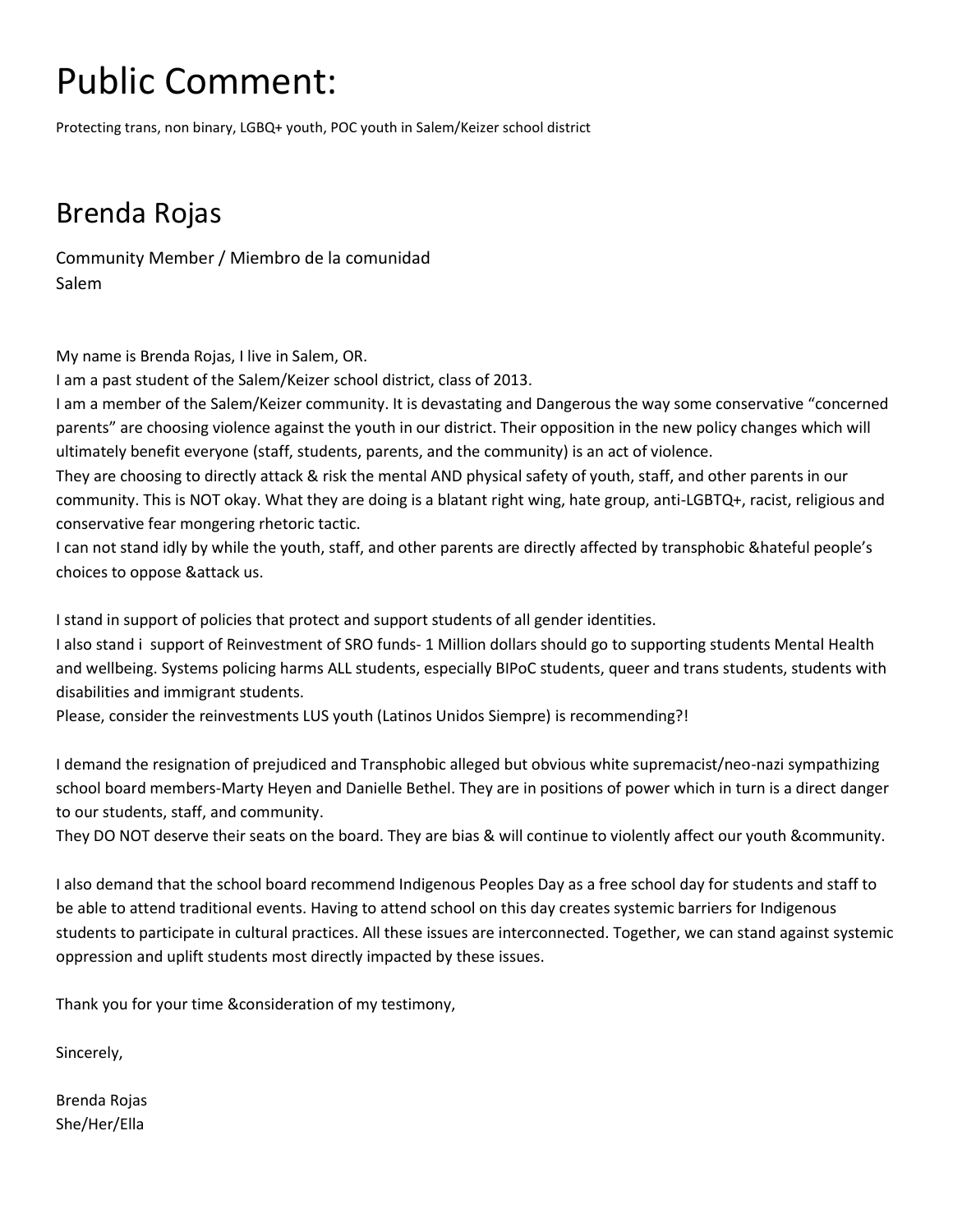North Salem High School graduate '13 Chemeketa Community College graduate Associates of Arts Oregon Transfer '19 Portland State University Student Bachelor's of Science in Arts &Letters '22 Brojas@pdx.edu

**Submitted:** 4/10/2022 7:59:04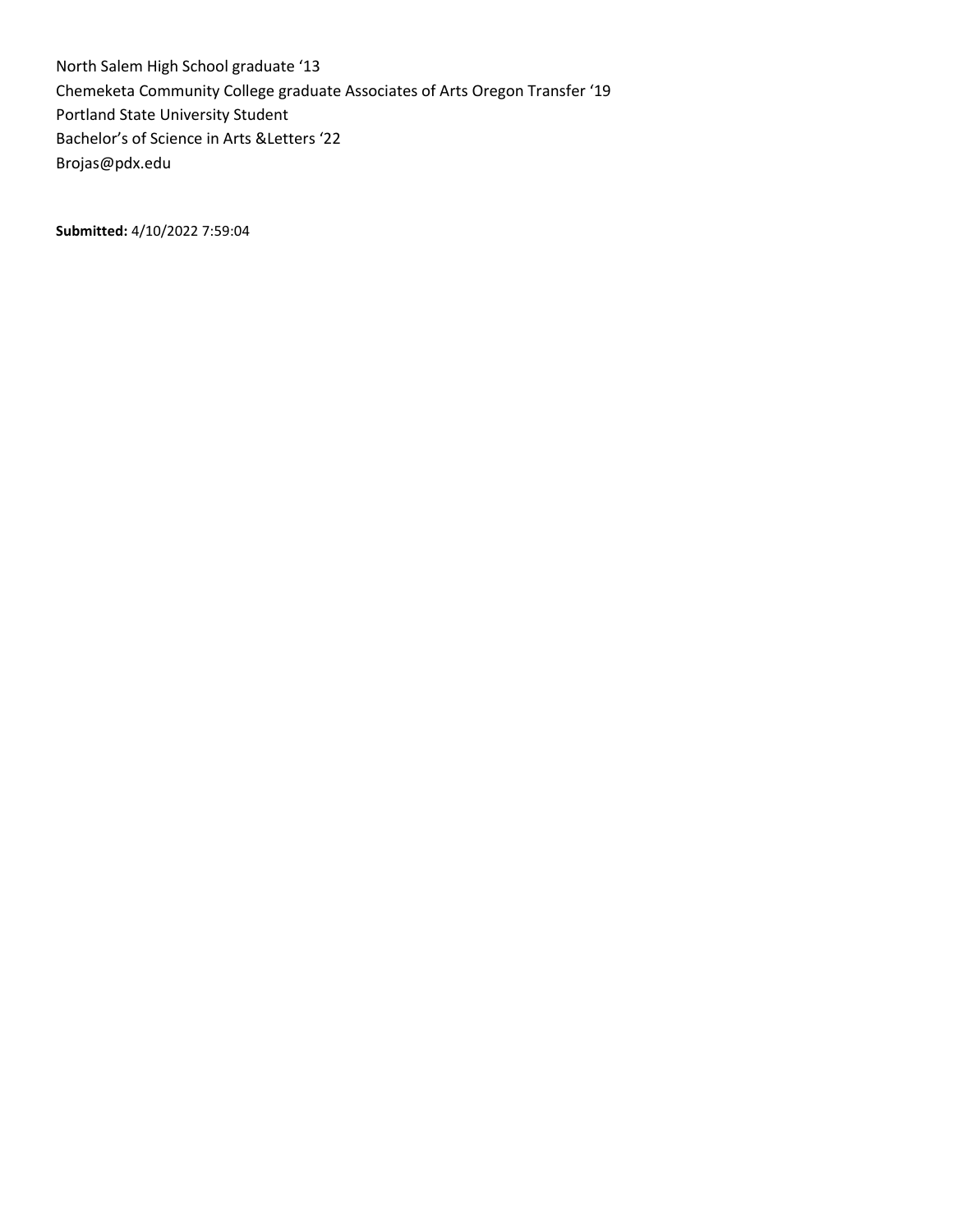New policies to protect trans youth

### Elise English

Community Member / Miembro de la comunidad Vancouver

As a community member saddened by the amount of trans students being discriminated against across the country, I am standing with the district to keep these new policies protecting our trans youth. The districts vision is to keep students in school and increase graduation rates. Yet, trans and non-binary youth, especially trans youth of color, have increasingly high rates of drop out. Keeping these new policies will create a safer environment for these trans youth and increase the likelihood of graduation leading to successful and satisfied lives. There is no legitimate reason to backtrack on policies that would greatly benefit students other than allowing angry parents to use hate to control the district. Keeping these policies in place is in the BEST interest of all students and schools should strive to work for the benefit of all students, not for the parents or community. Keep it about the students and keep these new policies protecting trans and non-binary youth!

**Submitted:** 4/10/2022 11:27:50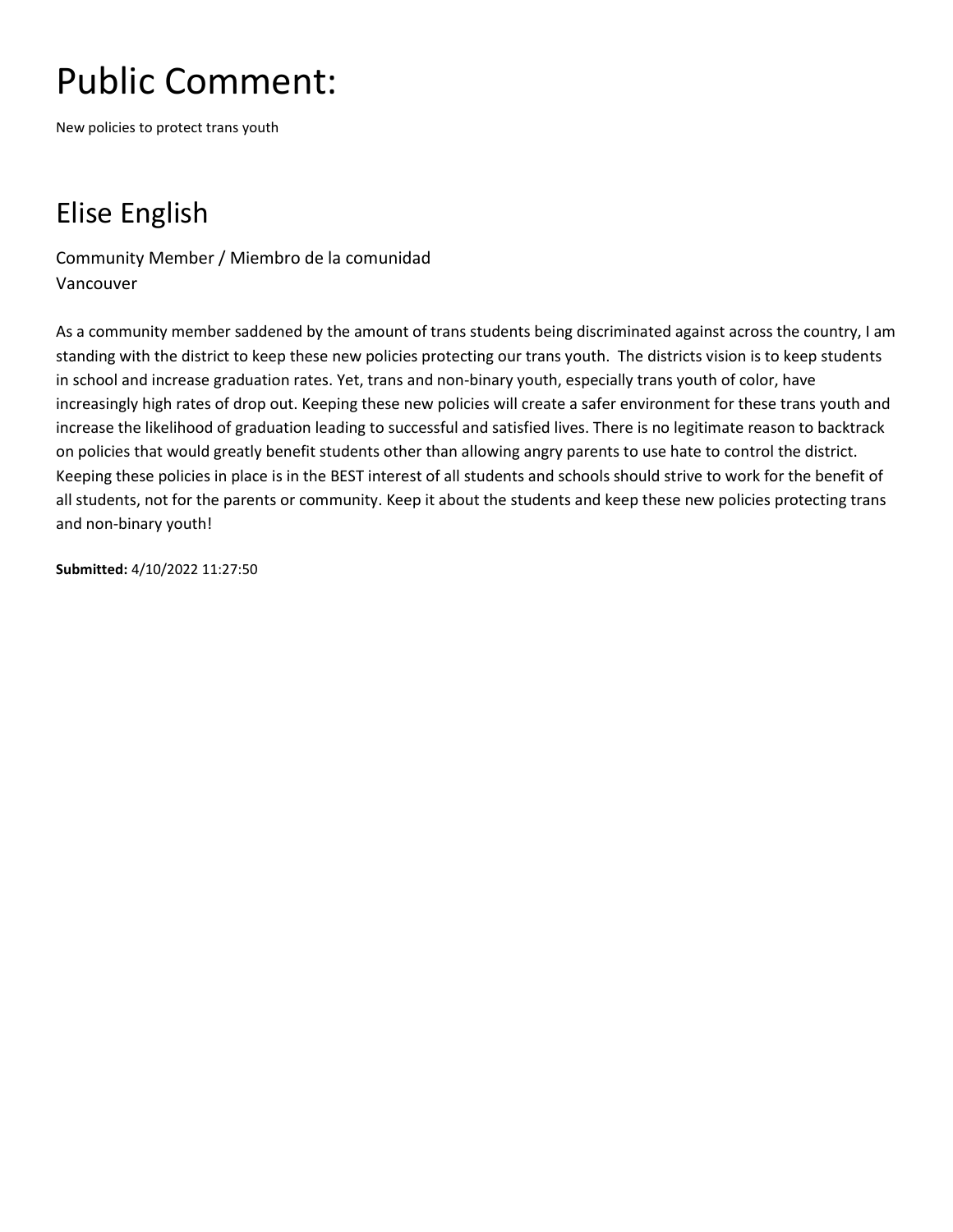7.a Child Abuse Prevention Month Proclamation /Proclamación del Mes de la Prevención del Maltrato Infantil, SRO Funding, and Indigenous Peoples' Day

### kim davis

Community Member / Miembro de la comunidad Salem

I am expressing my objection to the SKSD Board's adoption of the Child Abuse Prevention Month Proclamation. The Board's current composition includes members who are actively campaigning in our community against our transgender student community members. Such hateful, prejudicial and bigoted behaviors and the ongoing sharing of misinformation are known to increase violence against others, as does all hate speech. According to the CDC in 2019, 27% of transgender youth feel afraid to go to school, 35% are bullied, and 35% attempt suicide. Given the increase in extremist positioning and terrorism in this state and nation, those numbers surely have increased since 2019. 2021 was the deadliest year for transgender and gender non-conforming people in the U.S. on record. At least 50 trans and gender non-conforming people were killed per a report by advocacy organization the Human Rights Campaign (HRC)—the highest number of deaths since 2013 when they began recording fatal violence. The full number of fatalities is likely much higher as deaths of trans and gender non-conforming people are often under reported, and the victims themselves are often misgendered. It is scandalous that board members' behaviors invariably increase the fear and bullying our students endure. These board members would be violating SKSD's own bullying policies if they were students. Bigoted board members who continue to organize in our community against the wellbeing of LGBTQA+ students must resign. The Child Abuse Prevention Month Proclamation cannot be approved until those board members who are actively perpetrating psychological violence against students are replaced.

I also support the demands that student of color activists and LUS members have put forward regarding reinvestments of the \$1,000,000 in SRO funds to support the mental and physical health of Black, brown, indigenous, queer and trans students, students with disabilities and immigrant students; and that Indigenous People's Day be designated as a free school day to enable students, educators and staff to attend cultural events and ceremonies that represent their communities.

**Submitted:** 4/10/2022 11:49:59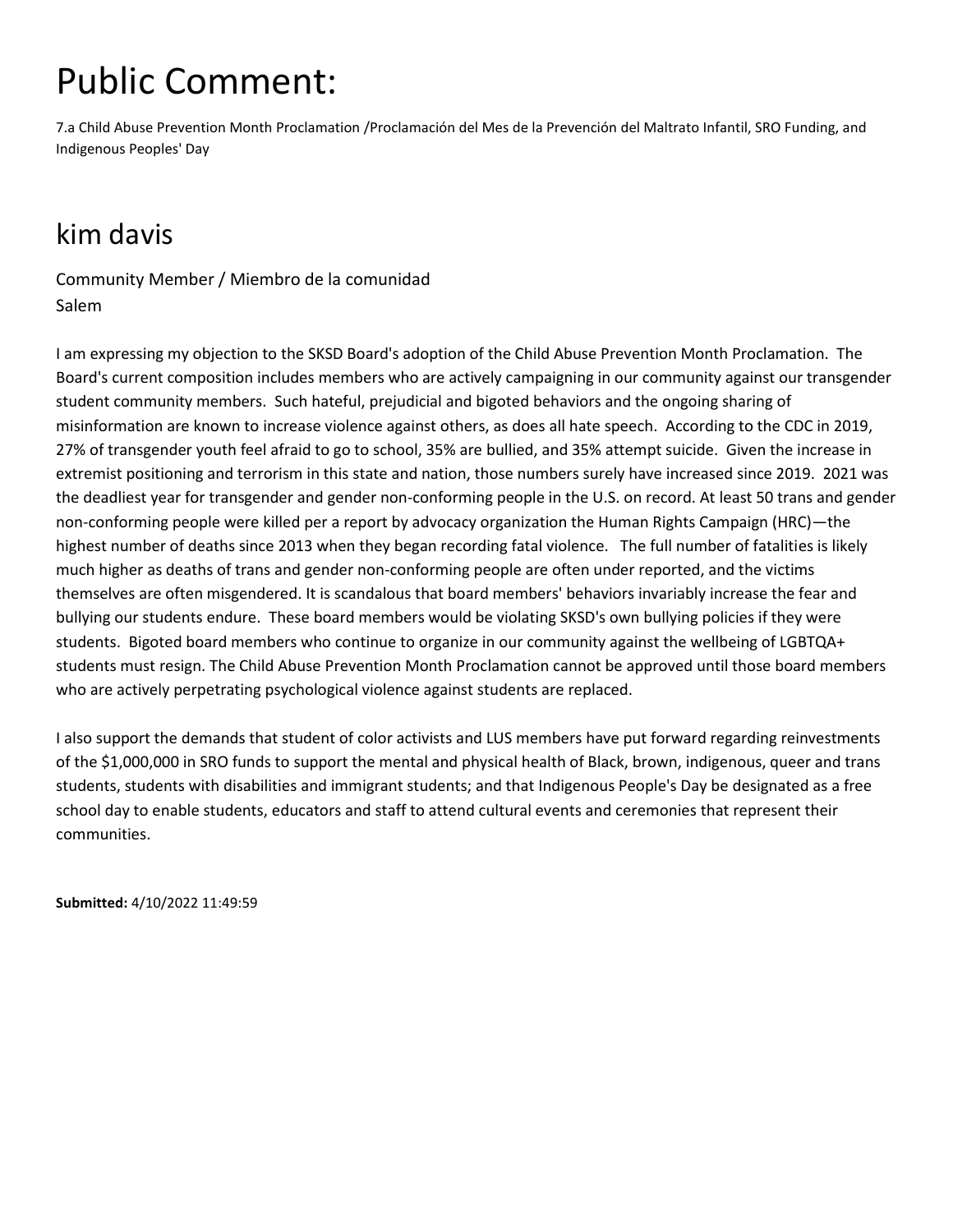LGBTQIA2S+ policies

### Liane Chu

Community Member / Miembro de la comunidad Salem

Now, more than ever, it is crucial that the lives and identities of LGBTQIA2S+ children be protected. With the Don't Say Gay bills and Anti-Trans Legislation being passed, it is important for the community and for the children of Salem-Keizer School District to be protected in their place of learning. The last thing that the adults and authority entities of the S-K School district should want is to harm the livelihoods of the children who go to their schools. Inclusive, safe spaces are important for the protection of the physical and psychological wellbeing of children, especially the marginalized identities of LGBTQIA2S+ children, who face active oppression and marginalization all the time. These children and students have always existed and will continue to exist, and the only way to ensure the safety of these students are to support and uplift who they are. To ignore their needs for safety, protection and wellbeing is to ignore one's community. Growing up I did not feel like I could be my own true self and it impacted my ability to engage meaningfully with my community and feel as though I was part of my community and my world. It makes a world of a difference to kids today, particularly with such oppressive bills that deny their existence and truth, to be able to receive support that validates who they truly are, and will create better, more prepared adults who are equipped to impactfully care for their community.

**Submitted:** 4/10/2022 12:10:14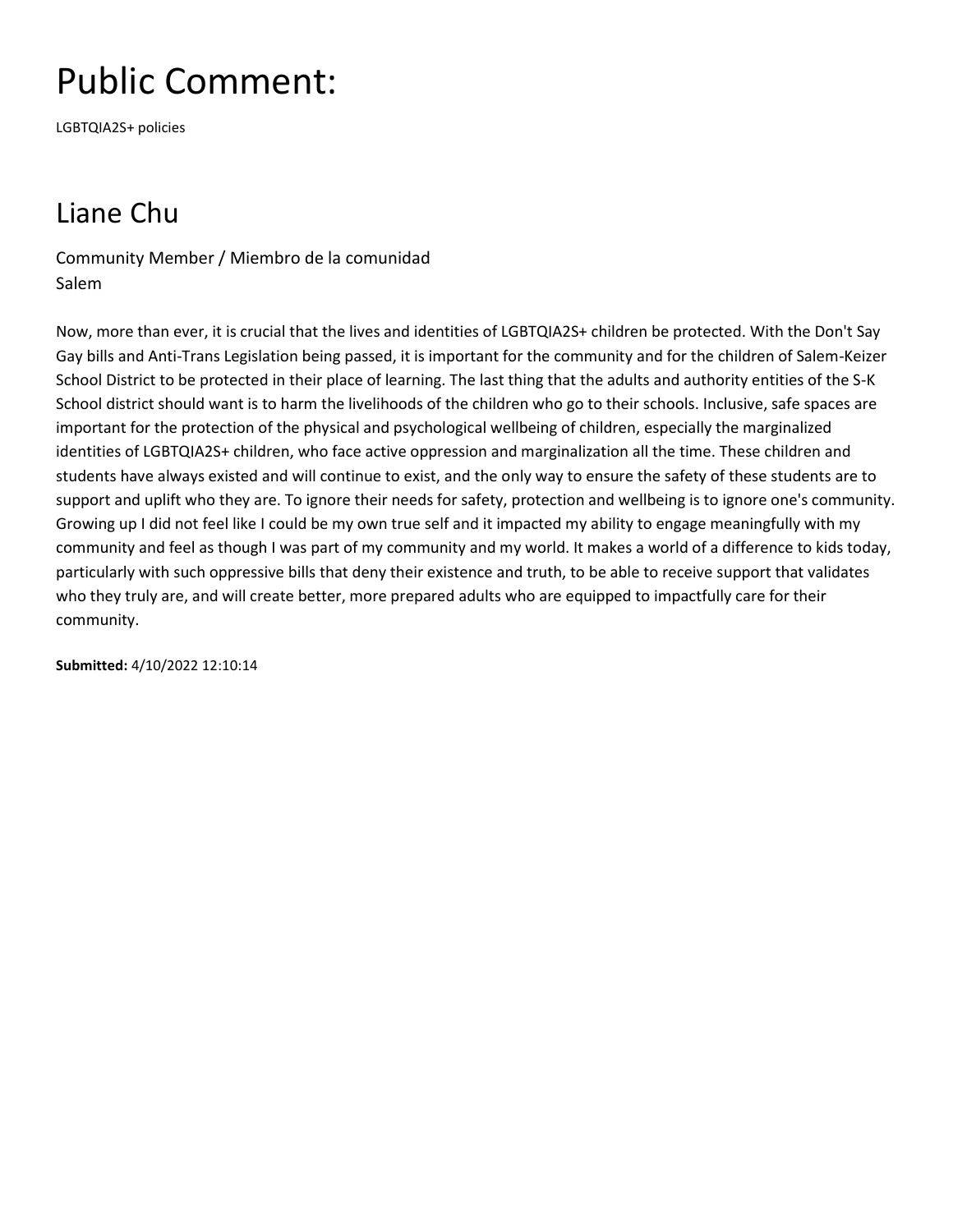Policies Supporting Transgender Students

### Phoebe J May

Community Member / Miembro de la comunidad Salem

Hello. My name is Phoebe May, and I am nonbinary transgender and use they/them pronouns. My wife and I are @CouplaGoofs on TikTok and Instagram, and we have a following of 416,000 across those platforms. We live in Salem, Oregon, and are currently trying to conceive. Our children will attend Salem-Keizer public schools, so while we are currently community members, we very much think of ourselves as future parents of students in this school district.

Policies supporting transgender youth are crucial to keep students safe. As content creators on the internet, my wife and I receive dozens of messages a day from LGBTQ+ youth and adults alike thanking us for just making silly videos and talking about our lives in a public way. It is not "dangerous" for young people to feel comfortable to express themselves and learn about themselves. What is dangerous is implementing policies that suppress ways in which young people can be supported. Students spend most of their time attending school, and they deserve to feel safe and comfortable to be themselves in that space.

Thank you for your time and thank you for protecting transgender youth.

**Submitted:** 4/10/2022 12:15:20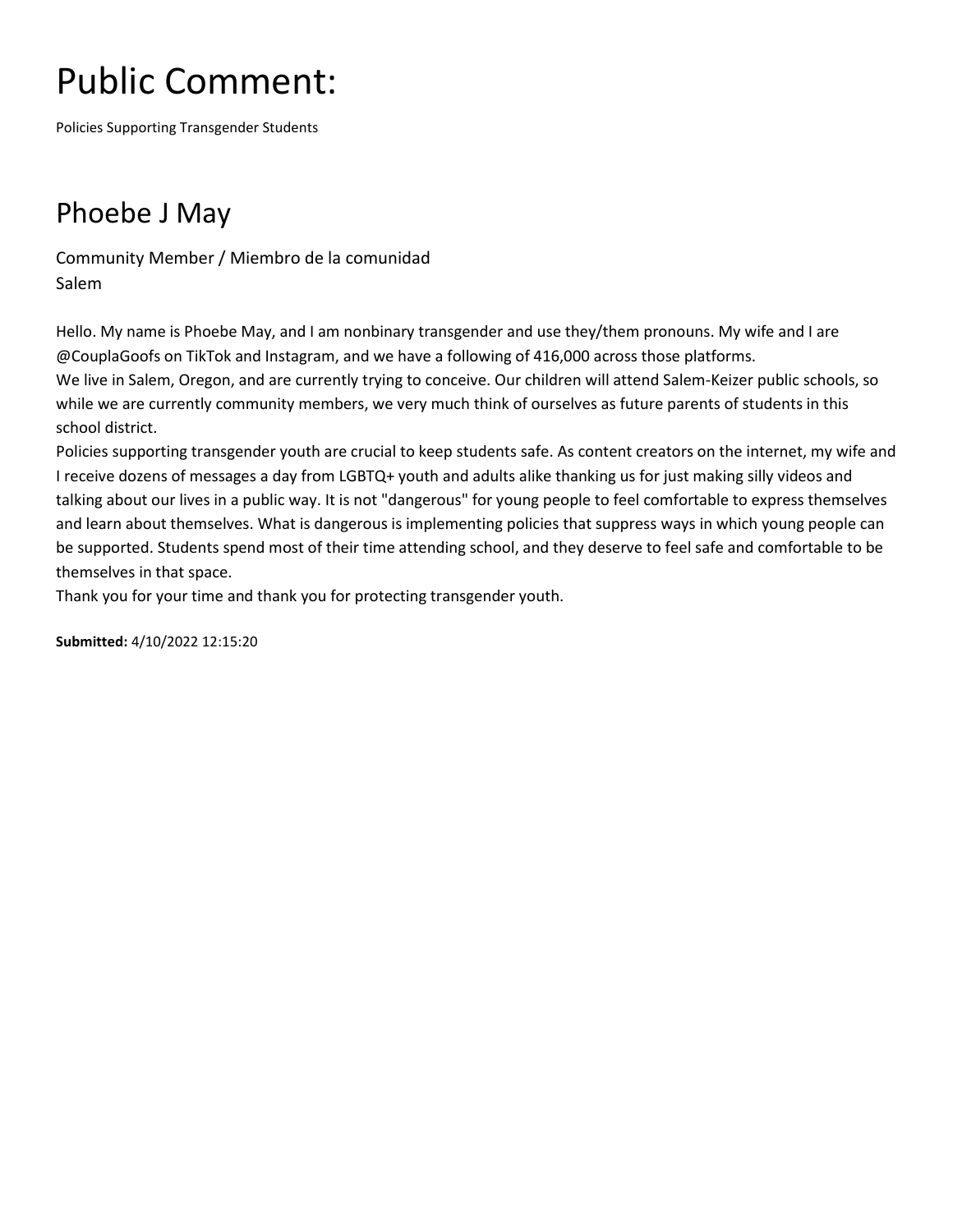In support of protections for trans, nonbinary, and gender non-conforming students

### Sarah Comerford

Parent / Padre de familia Keizer

Thank you for the opportunity to submit testimony on behalf of myself and my partner, Will. We have two children in the SKPS school system at present. Until they tell us otherwise, they are two cisgender girls, but we are a trans family with many members of our immediate family identifying with all manner of rainbow flags. Recently members of our family visited us from our home state of Hawaii, their first visit to us since we relocated in 2019. Is it safe here for a family like ours, they asked? I paused because the answer was layered. Are we safe, my partner and I as cishet presenting whyte-passing people? So far I've only been accosted in the community once by a supporter of the former president. But would our family be safe here, as they are all BIPOC, trans, queer, and disabled? I had to be honest with her: about the events in Newberg, the on-going conflicts between school officials and youth activists for change, and the city's incessant criminalization and dehumanization of the unsheltered, as if that too, were not an issue of education, equity, and inclusion. Is our family safe in Salem-Keizer? I now put that question to you. The protections that have been proposed to protect LGBTQIA+ children in the SKPS are a step in the right direction, despite ideological beliefs the vitriolic, self-righteous opposition. It is our view that a family's safety is more important than a dissenter's comfort and likewise, we would expect that our children's safety should be the priority of their educational institution. Thank you.

**Submitted:** 4/10/2022 12:18:01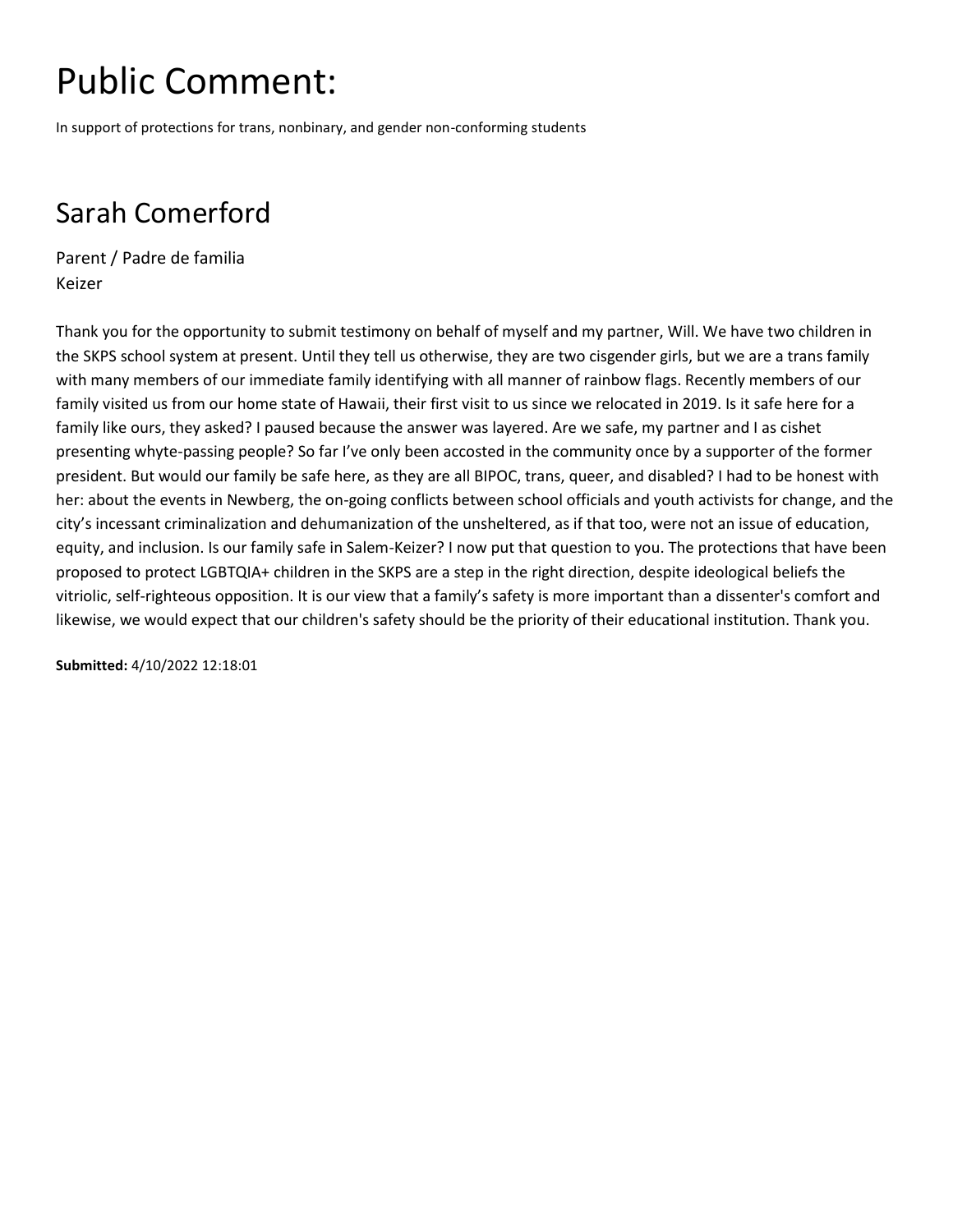LGBTQIA accommodations

#### Jessica Larson

Parent / Padre de familia Salem

As a parent in this community, a person of color, and a queer parent to boot, I want to commend the board for moving in the right direction in making our schools safe for every child to be themselves without fear of persecution. It's ok to be gay, it's ok to be straight; it's ok to be religious or atheist; what isn't ok is using fear and prejudice to silence children who just want to be loved. I have hope for the future and I hope that we see more positive changes to our schools and community as the years progress! Thank you for your time!

**Submitted:** 4/10/2022 14:57:14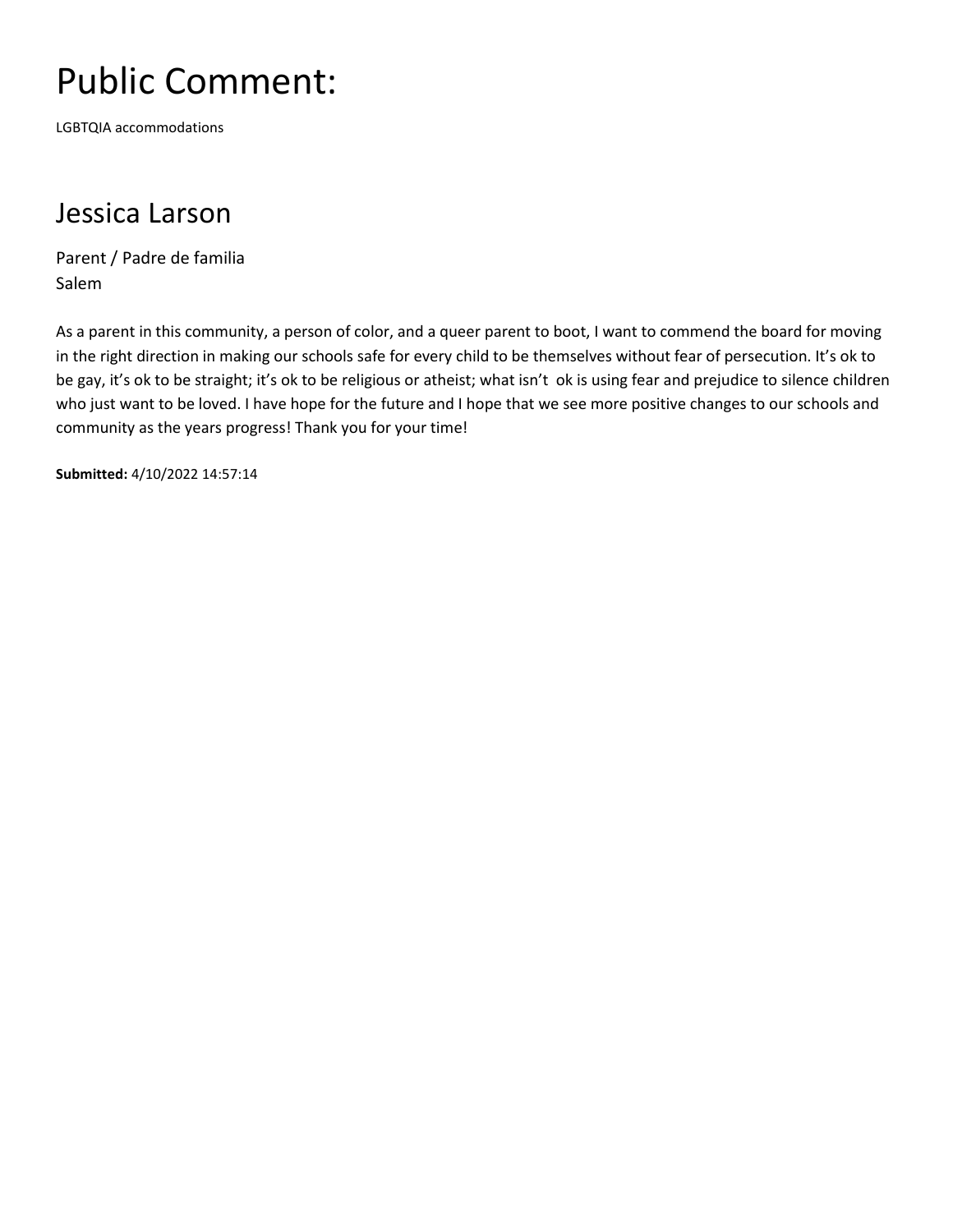Support Trans Youth in Salem Schools

### Dylan Corvidae

Community Member / Miembro de la comunidad Salem

Hi, my name is Dylan Corvidae and I am trans and pansexual. I attended school in Salem from grade 2-12 and I demand that you support and respect trans and LGBTQ youth. I had a very hard time in school because of my identity. There is far too much influence from homophobic religious parents and teachers in the Salem school system as is. I support the Salem-Kaizer school district in doing the right thing and instilling protections for trans and queer youth into its policy. Anything less than full support of queer youth being the people that they want to be is abuse. Do not harm these children's futures for the sake of a few delusional conservatives who still believe in invisible friends (god) and outdated social norms (gender and heterosexuality). Gender is a social control mechanism used to prohibit people from being true to themselves in favor of not upsetting those who can't deal with people who are different from them. Stop protecting homophobes. Protect kids from them.

**Submitted:** 4/10/2022 15:42:00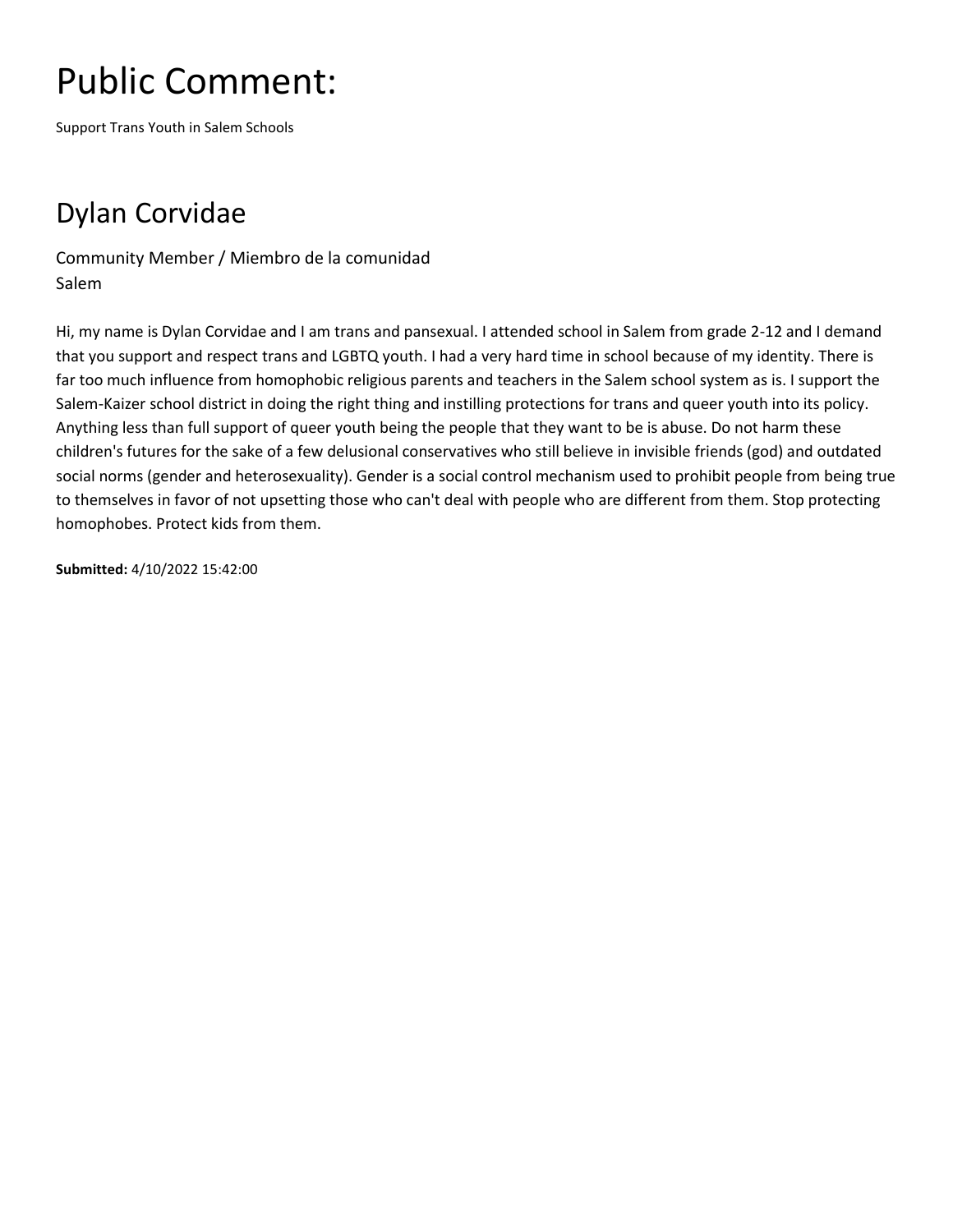Opposition to the recently-revealed transgender policies

### Heather Dorothy Mcneal

Community Member / Miembro de la comunidad Keizer

We have one grade schooler who goes to private school because we do not agree with what the salem/Keizer school district is trying to teach kids that we do not agree with and something parents should be teaching and talking to their kids when they want to in their homes. Not teachers. Our youngest will be going to preschool next year and we will have to put him in private also. I had went to elementary through highschool in the salem Keizer school district years ago and I used to want to put my future kids into the same schools but not now. It's not the same district it was then. Going the direction the district is talking about is going to make the schools even more unsafe for these kids who's parents do not have the option to homeschool or put them in private schools. Also we do not agree having to put our tax dollars into schools that are trying to teach children these things at such a young age and telling them they can hide things from their parents when teachers should be working along side parents helping kids not turning them against their parents.

**Submitted:** 4/10/2022 17:22:43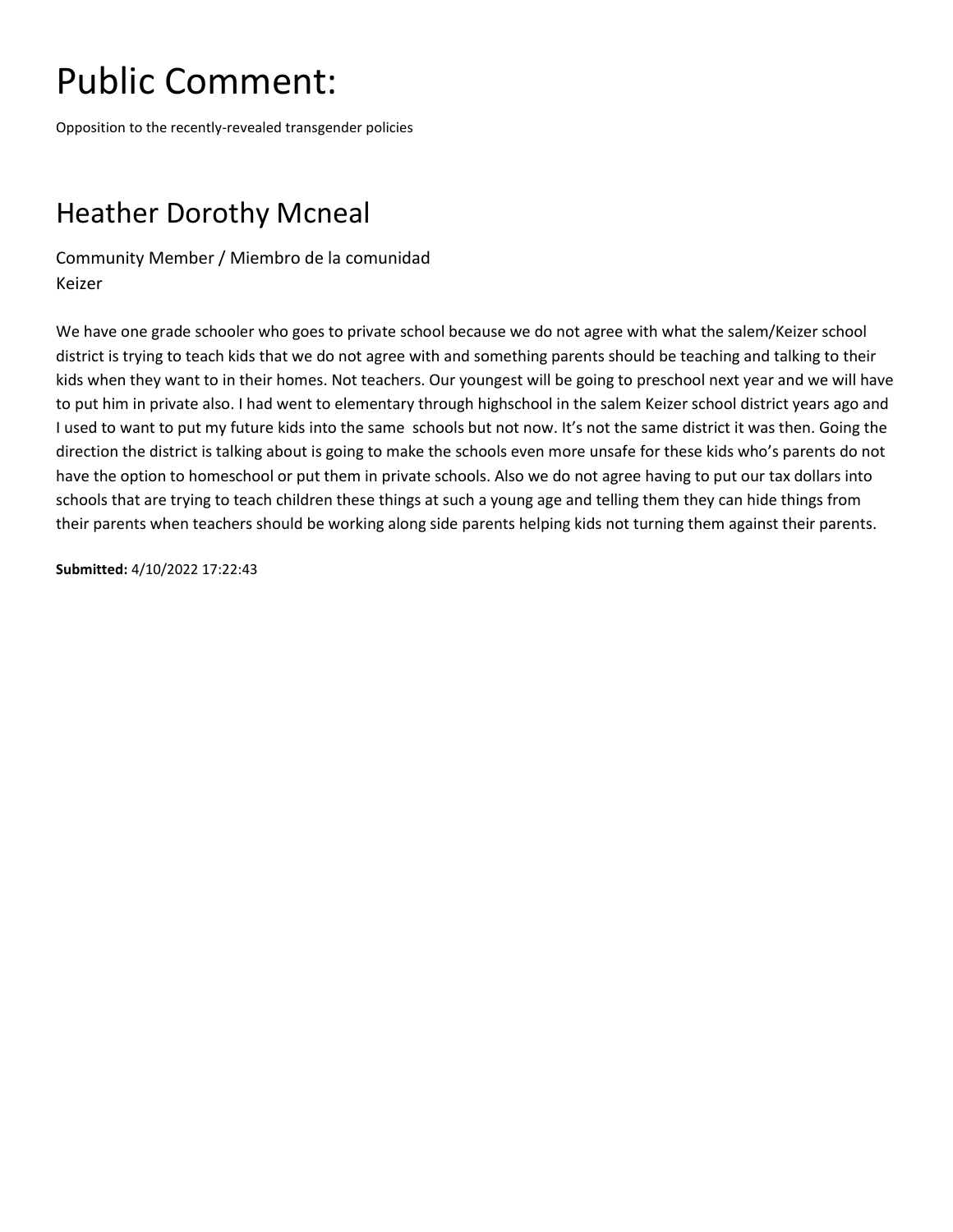curriculum

#### Melissa Nordgren

Community Member / Miembro de la comunidad Keizer

Thank you for the opportunity to address the school board. I am a parent, grandparent, and current educator but not teaching at a S/K public school. I have always concerned myself with children and their education. I am very informed in what is happening in our schools around the nation but especially here in S/K. Some new policies have come to my attention that greatly concern me. Here they are:

\* School staff will not disclose any information that may reveal a student's transgender status to others, including caregivers... unless the students has authorized such disclosure or the staff member is legally required to do so. ' \*The District believes the following: ... When we accept the authentic expressions of trans students our community becomes more accepting and generally a safer place for every student. The efforts of creating gender affirming spaces allows students to flourish in their mental wellbeing and succeed academically. Educators have a tremendous opportunity and responsibility to positively change the course of students' lives.

\*While participating in athletics, transgender athletes will be given access to the same facilities as their teammates. \*Intramural sports will not be separated by gender.

\* No one will be required to use a locker room that conflicts with their gender identity.

\*K-12 (...even Kindergarten!!!) curriculum will work to include gender and sexuality diversity in ways relevant to the subjects taught through such means as including LGBTQ+ figures, LGBTQ+ narratives, and creating more inclusive and diverse word problems.'

\*All school libraries will house books and/or resources on gender identity and sexuality, including informational books and inclusive narratives... these resources will be readily available to all students.

\*Books or resources with anti-LGBTQ+, racist, ableist, and/or other harmful narratives or agendas will not be assigned to students.

These new policies have nothing to do with educating children. They do have to do with indoctrinating our children to the woke agenda. Schools are not for social experiments but for educating our children. No wonder a large percentage of students are graduating and unable to read and write. Other countries' students are passing our students because they are actually educating our children not teaching these garbage. Why would the school not disclose to parents something as important as a child's gender status? Allowing the opposite sex into a locker rooms is just asking for sexual assault and lawsuits (VA case). The library should have books free of any bias so students can become critical thinkers and make decisions on their own without the influence of the school authorities.

Let's get back to educating our children in reading, writing, math, science, history, etc. Stop this political agenda in Salem/Keizer. Thank you for your time.

**Submitted:** 4/10/2022 17:35:01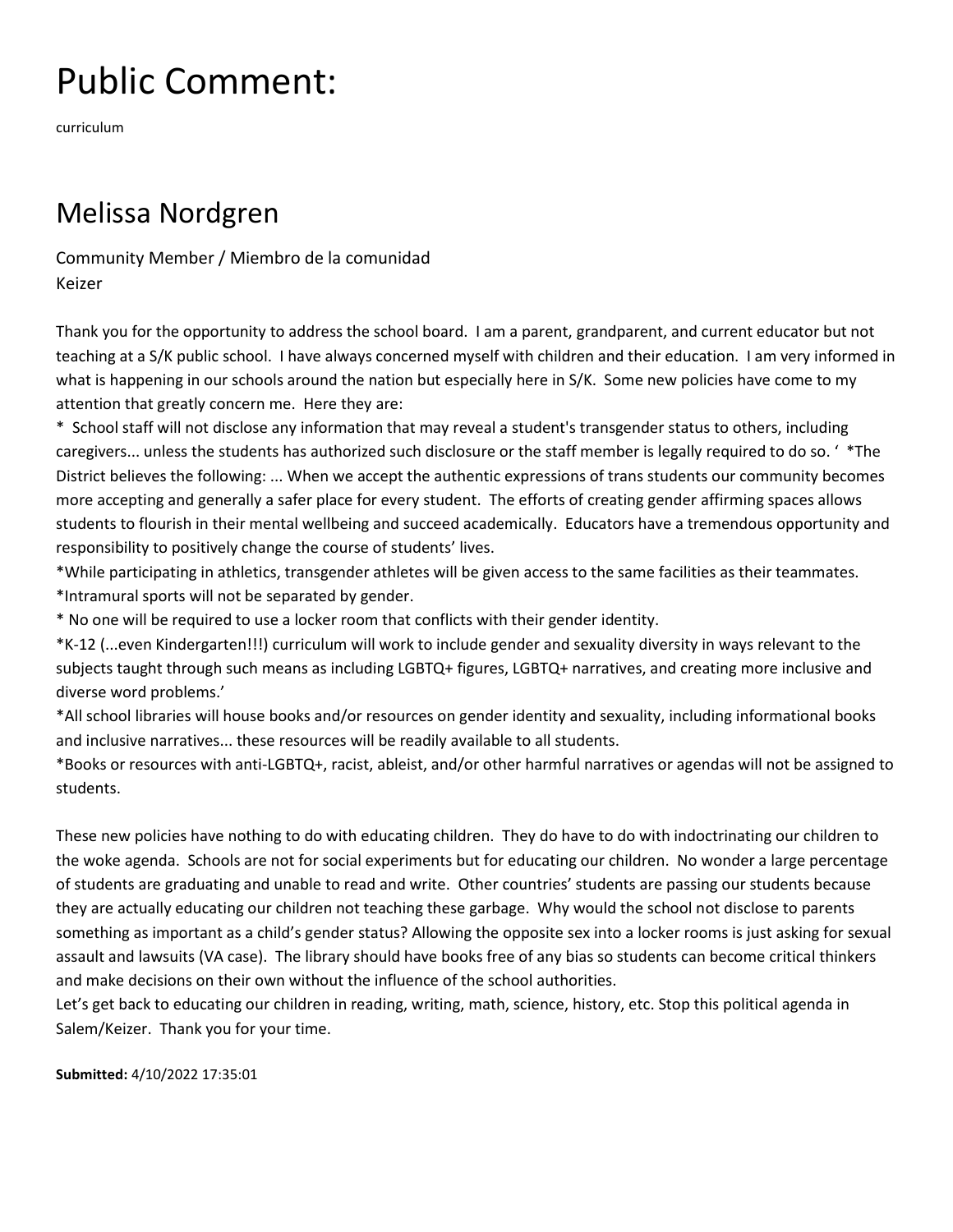PROTECTION FOR STUDENTS OF ALL GENDER IDENTITIES

### Megan Hinzdel

Community Member / Miembro de la comunidad Salem

I am a queer attorney and Salem community member. I would like to express my support for policies that protect and support transgender, non-binary, and gender non conforming students. Transgender students are at some of the highest risk levels for suicide. Support and acknowledgement of these students is critical to their well-being, and shouldn't even be a question up for debate. Why are we debating the livelihoods of children? Transgender, non-binary, and gender non conforming students are beautiful and worthy members of our schools and community. They make Salem a better place and deserve all the protections other students are given without debate.

**Submitted:** 4/10/2022 19:09:42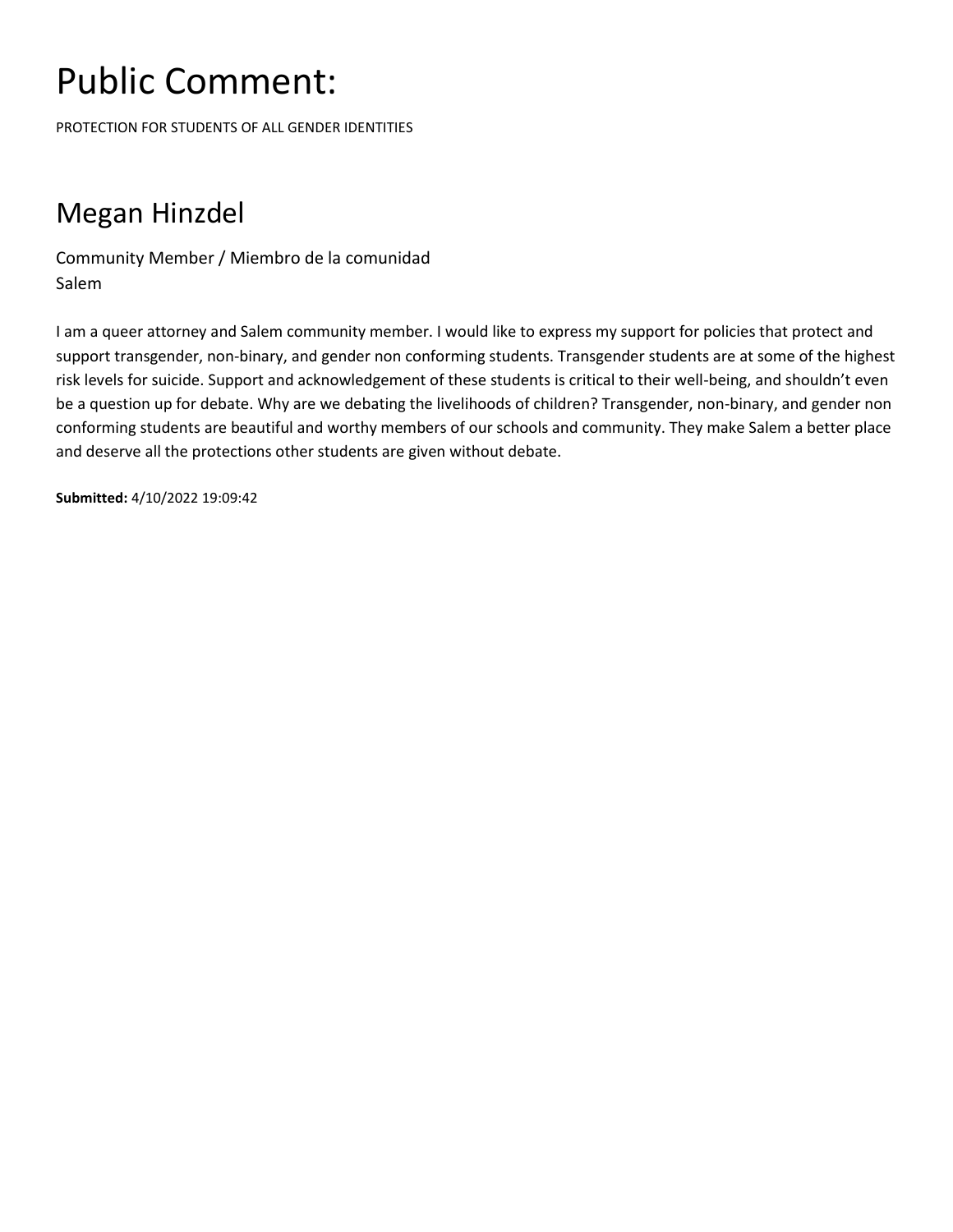Transgender policy opposition/concerns

### Amy Lotspeich

Community Member / Miembro de la comunidad Keizer

I am writing with great concern regarding the recently outlined transgender policies for the Salem-Keizer school district. Just a few short months ago the district issued a proclamation highlighting "Parent and Guardian Engagement in Education Month." In this proclamation the district stated in part: "WHEREAS parents and guardians have the primary responsibility for the education, nurturing, safety, and well-being of their children," and yet in this transgender policy you undermine that same primary responsibility. To say that a parent does not have the right to be aware of critical information affecting their own child's mental, physical, and emotional well-being, except as their child deems appropriate, is placing entirely too much responsibility on the shoulders of said child. Children deserve to be nurtured and protected, and that means the people who know them and love them best need to be informed about everything to do with their child. To implement these policies as written is to knowingly and intentionally create division between a child and the parents that love them. It tells the child very clearly that they should trust their teachers more than their parents, and this has ramifications far beyond just these policies, and negatively affects the student body in its entirety. School districts, teachers, principals, etc., were never intended to take on the role of parents for the students they serve. Additionally I find it appalling that in this tumultuous time, where we are still not fully aware of how much the educations of the students in our district have been affected by the past two years, this is where you felt your attention was most needed. From the data I could find, as a district we are below the Oregon average both for on-track in grade nine, and on-time graduation in grade twelve. I understand the state has set a bench mark of 90% graduation rate by 2025. I believe the student body would be better served by the district focusing their efforts on overcoming the educational challenges caused by the past two years, and meeting (or ideally exceeding) the state graduation benchmark. Thank you for considering my concerns.

**Submitted:** 4/10/2022 20:09:12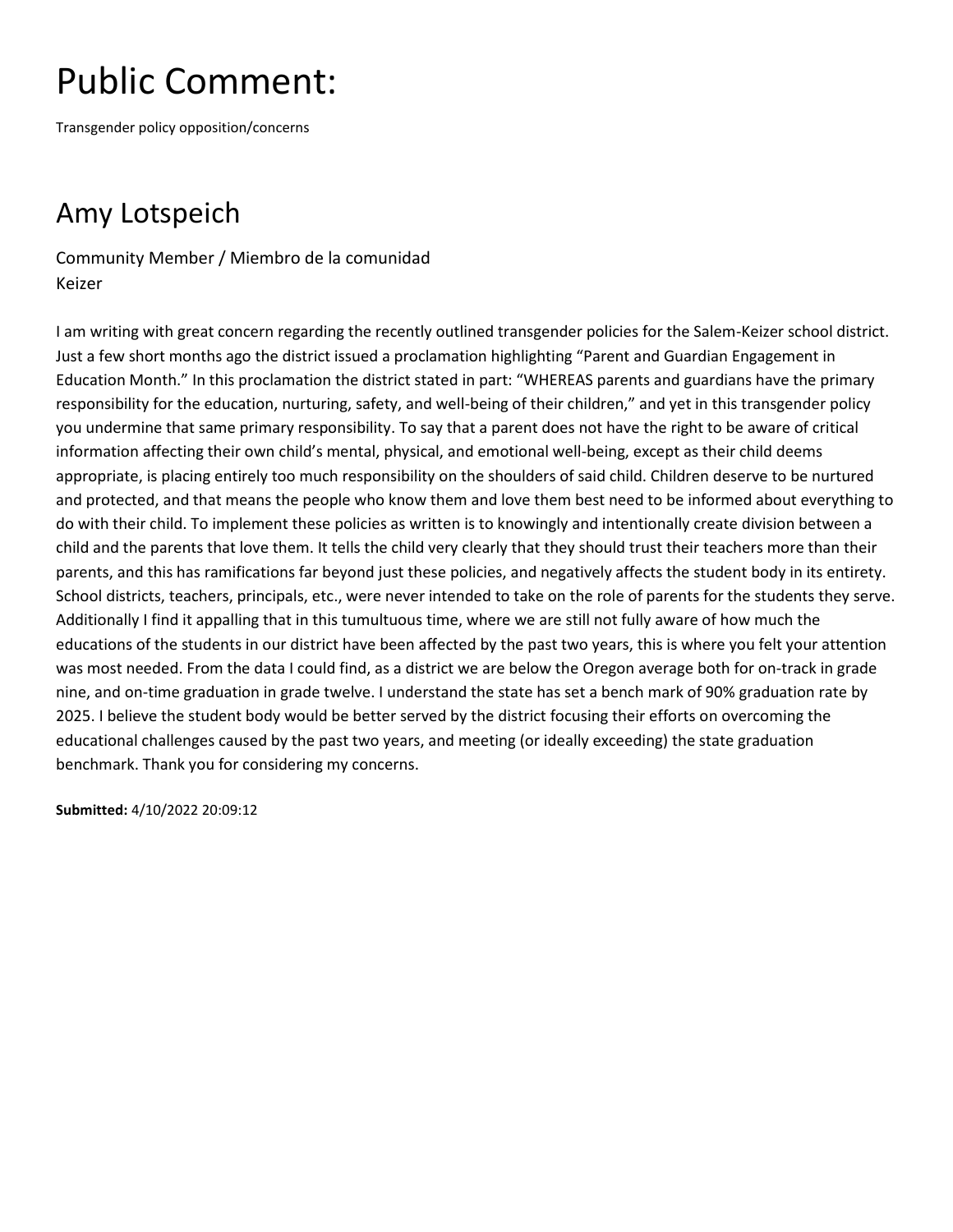7.a Child Abuse Prevention Month Proclamation /Proclamación del Mes de la Prevención del Maltrato Infantil

#### Gaelen McAllister

Community Member / Miembro de la comunidad Salem

I applaud the Board for continuing to stand up against abuse of our children. I know, from growing up in public schools in the seventies and eighties, that many children then were quietly told they were less than by the omission of their self in the school. Most books I read were about two parent families, mom at home, with white (often blonde) children. Princesses married princes, girls were awarded for helping out, not leading. I think of my classmates then, many living through their parents divorce, many wanted to be something other than a mom or teacher, many not wishing to marry someone of the opposite sex, some not even feeling they were in the "right" body. And what we were told again and again, was to be like someone else--even if that was not possible. It's not that children weren't different that this imagined "norm", it's that we were taught to hate ourselves if we could not conform. As my classmates grew up, many struggled with depression, substance abuse, anxiety, even suicide--I can't help but think being actively "unseen" must have taken it's toll. Now we know better, we can do better. Please continue to fight to include all the possibilities of life in our education system. The work we do to show humankind in all it's identities is the true work of educators and will allow our children the confidence to reach their full potential. Thank you for all your work to make our children safe, acknowledged and loved.

**Submitted:** 4/10/2022 20:17:41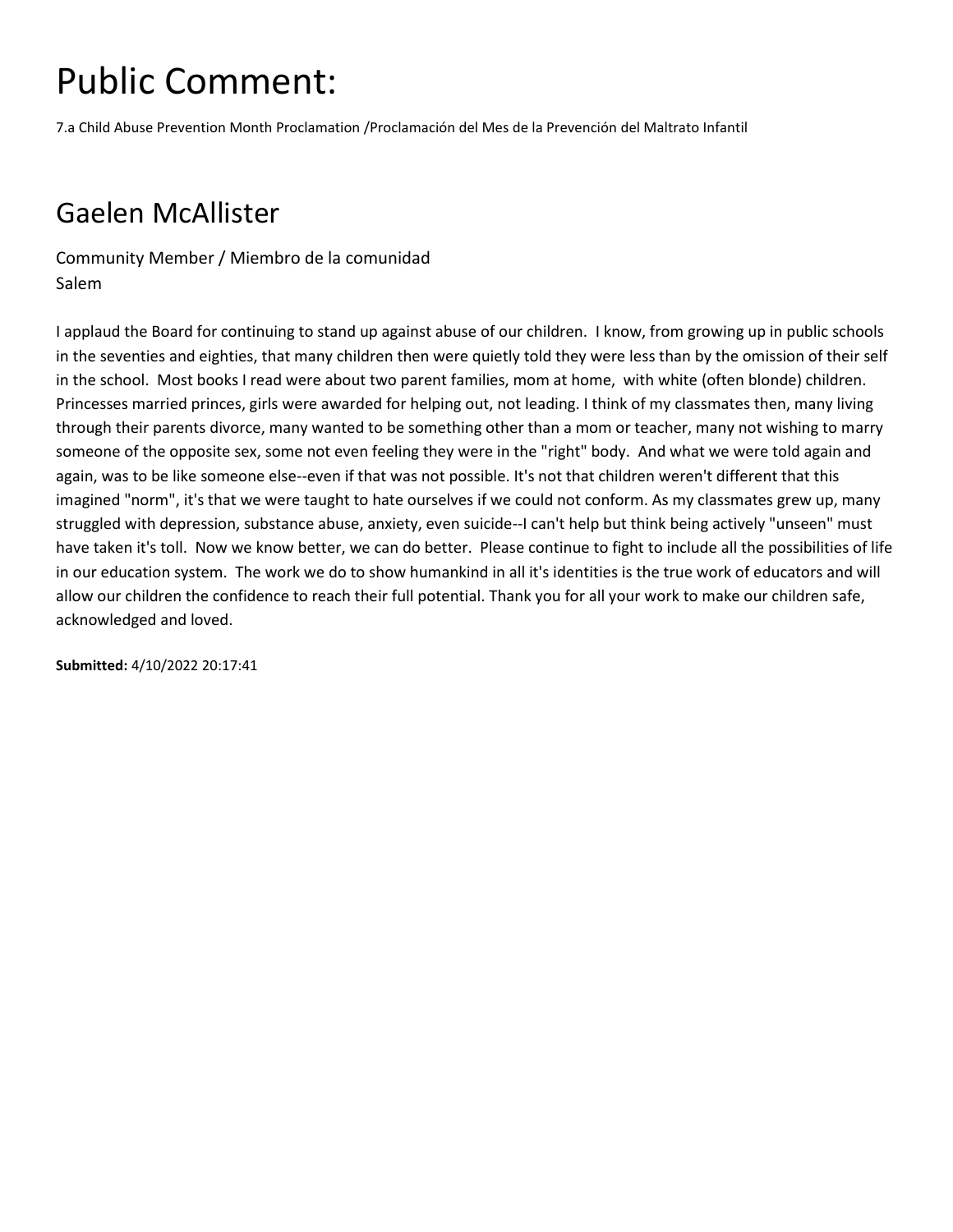In Support of Inclusive Policies

#### Jay Gipson-King

District Staff / Personal del distrito Salem

Dear Members of the School Board,

It has come to my attention that certain members of our community are attempting to curtail the rights of our LGBTQ+ students, and otherwise exclude or diminish the humanity of trans youth.

As an educator, I will tell you that my highest priority in any class is to create a positive and inclusive classroom atmosphere. If students do not feel safe, they cannot learn. That atmosphere must include every student in the room regardless of race, class, ability, sexuality, or gender identity. Students should be treated first as \*people\* and then as emerging scholars and artists; nothing after those points really matters. Fulfilling the educational mission of the District requires that we respect the personhood of all students.

I urge you to continue to support the District's existing policies of treating \*all\* students with respect and dignity.

Sincerely, Jay Gipson-King, PhD, MAT North Salem High School

**Submitted:** 4/10/2022 20:51:09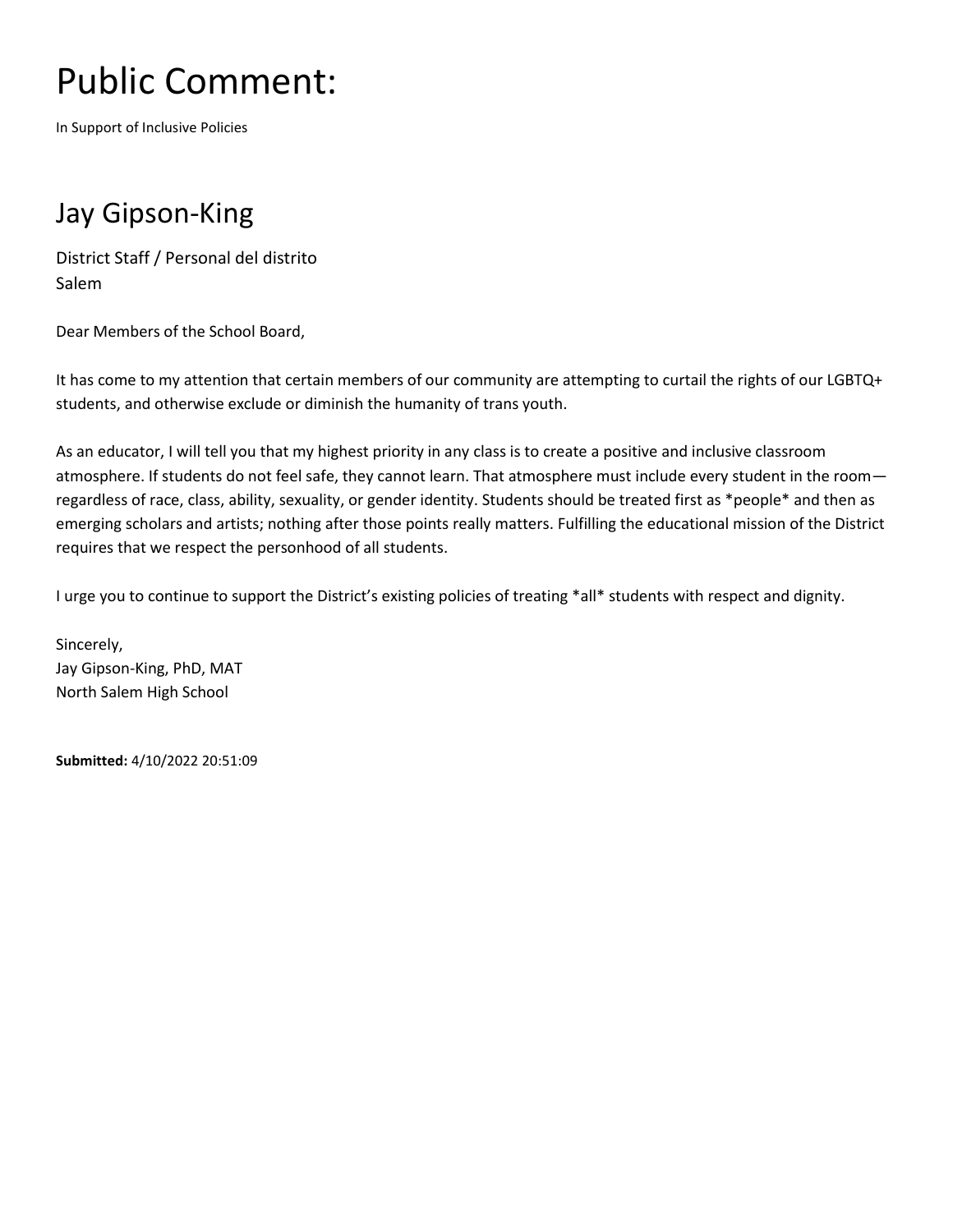7.a Child Abuse Prevention Month Proclamation /Proclamación del Mes de la Prevención del Maltrato Infantil, Opposition to the recently-revealed transgender policies

#### Deborah Barber

District Staff / Personal del distrito Salem

I am writing to voice my concern and opposition to the recently-revealed transgender policies because the school's role is not to keep vital and health information from parents about their children. Schools allowing students to choose which gender of team to play on, which restroom, etc. from sports season to season is not healthy for those children struggling with their sexual identity, nor for their peers. The fact that the school board decided these, and so many other policies related, without consulting it's staff is sad. I do not want the policies that were released before this weekend to represent me and my teaching position. In declaring a move to prevent child abuse, it is sad that we are going to add confusion to our students who are not struggling with sexual issues by encouraging teachers to teach this curriculum. Thank you for your time.

**Submitted:** 4/10/2022 21:13:46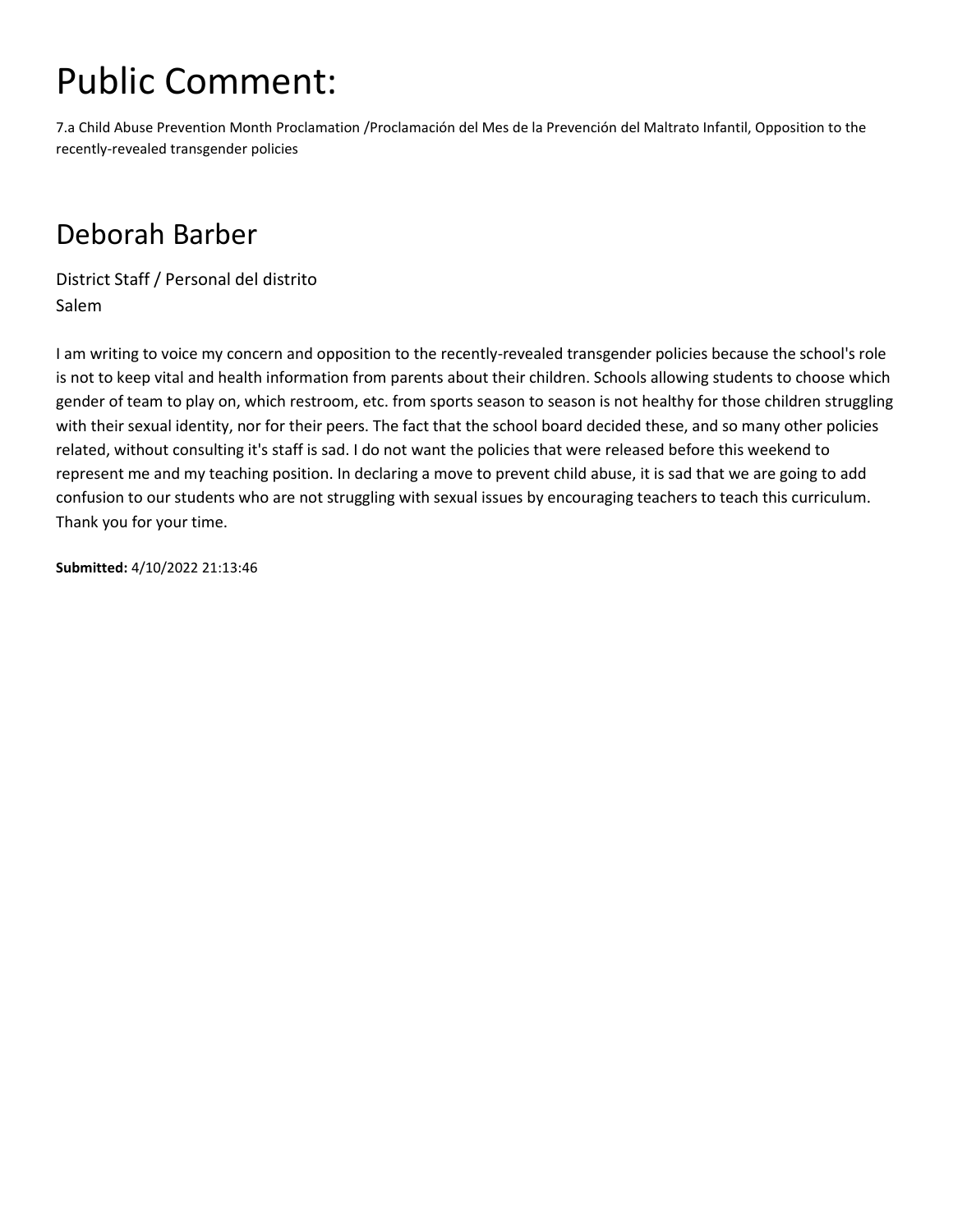7.d Revision of BG Policies – Addition of 2nd Vice Chair / Revisión de las normas BG-Nombramiento de un segundo vicepresidente

### Christi Miller

District Staff / Personal del distrito Keizer

I am against all revisions, including a 2nd vice chair.

I also STRONGLY OPPOSE the districts new gender identity policies INS-P038, INS-P040, FAC-P022, INS-P039 and INS-A040. These policies would bring harm to students and make the school community unsafe for all. These policies need to have the approval of parents and school board members. The district needs to put emphasis on academics and not gender identity issues.

**Submitted:** 4/10/2022 21:46:37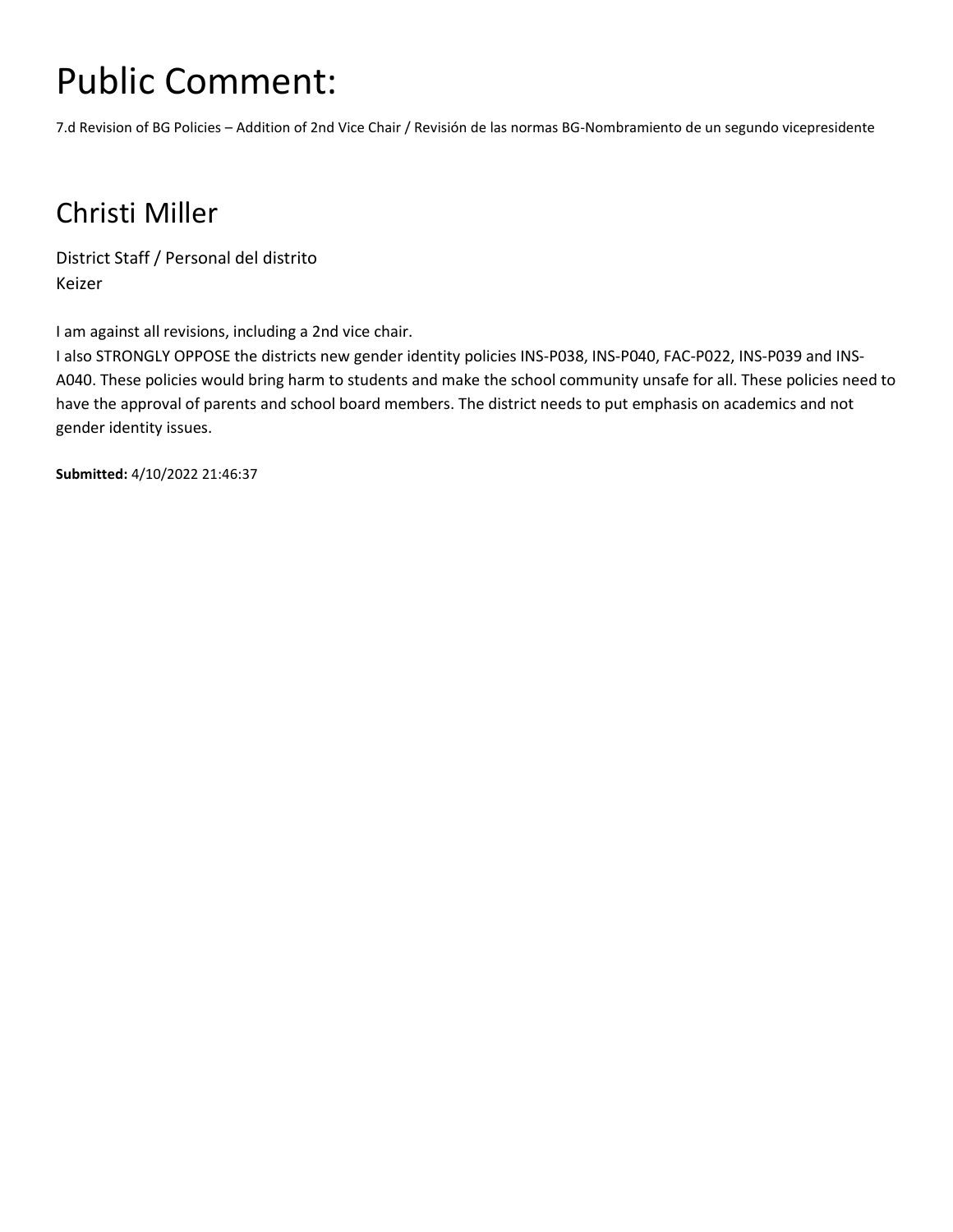Opposition to proposed transgender policy

### Chris Roberts

Parent / Padre de familia Salem

I am a parent of two students in the Salem Keizer school district. I read a few paragraphs of text from a recently revealed transgender policy for the district, and I have never been more alarmed as a parent. Nobody will ever love and care about my children more than I do. Nobody. The fact that this policy guides staff to hide anything from parents, especially something as important and potentially confusing as gender, tells me that the district does not have the best interests of my children in mind. I want to partner with district teachers and staff, and I believe I have done that well up until now, but this policy would likely end that positive relationship. No longer could I -- in good conscience -- assume the best of district staff, knowing that this policy guides them. I strongly urge you to take a step back and consider whether this policy unifies parents and teachers or divides them.

I also want to specifically mention the part of the policy regarding curriculum for K-12 to include "LGBTQ+ narratives" in order to be inclusive and diverse. While I understand the desire to include all points of view, I would also kindly, but strongly, urge you to reconsider introducing these topics at such a young age. Putting a teacher in the position of explaining to a 2nd grader what a lesbian or transgender person is will inevitably create negative interactions and strife with parents who share different views than the one presented in class.

Lastly, this. Simply put, it is my job to raise my children, not yours. This policy is destructive and wildly inappropriate. As a parent, I entrust my children to you for academic instruction, and I would note that the district is utterly failing at that. Utterly. Failing. As a parent, I oppose this policy as written in the strongest of terms. It is misguided, and the damage that follows it will be hard to repair.

**Submitted:** 4/11/2022 0:13:35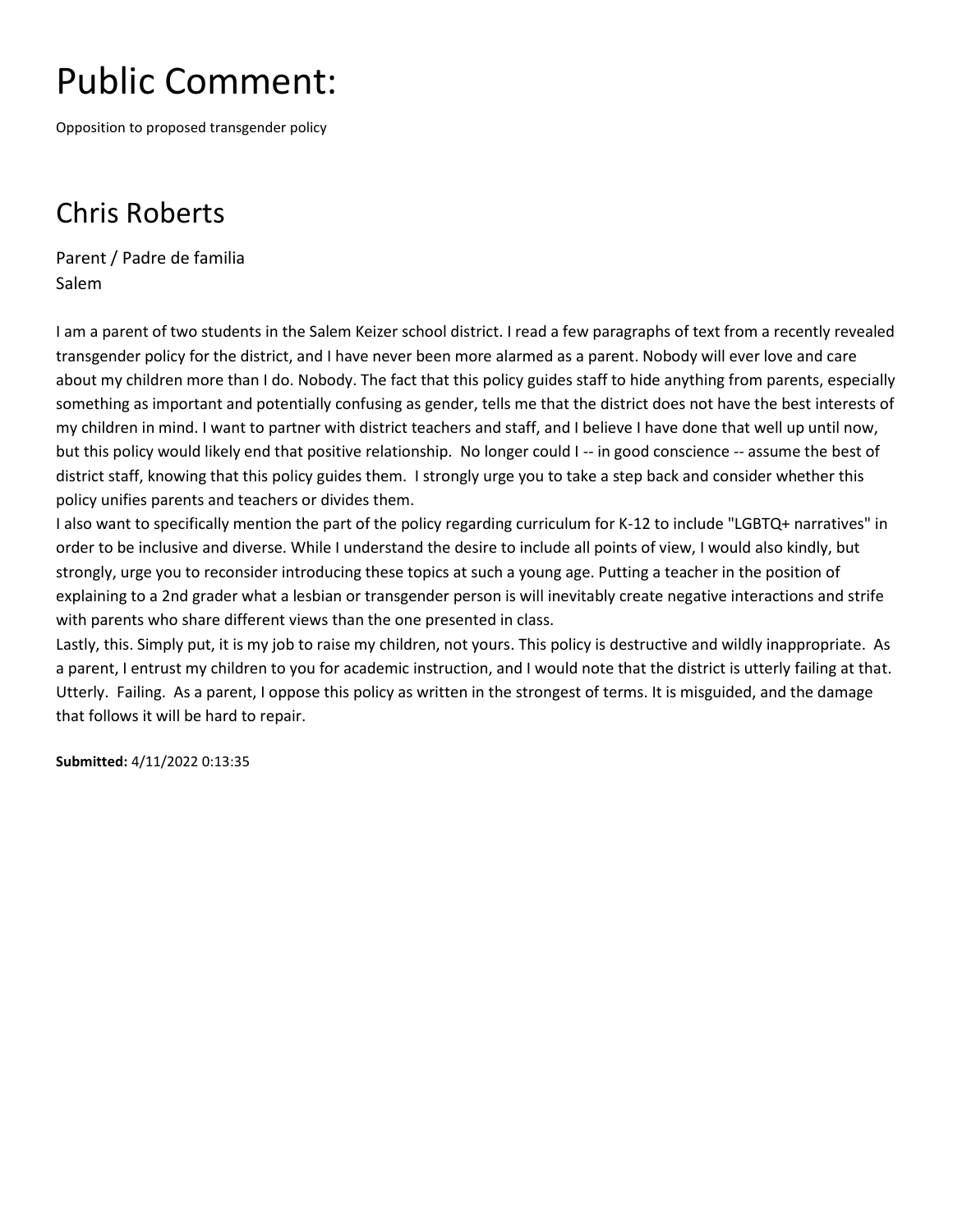Non binary transgender sports policy

### George B Hafeman III

Community Member / Miembro de la comunidad Keizer

This policy is a big mistake and it is a huge step backwards for women's rights. In sports competition a man is a man and a woman is a woman. Not a place for people to start identifying as women so they can win first place in a women's competition while always in last in the male competition. No, this can not happen in Oregon it is not progress and the school district should get its fingers out of anything like this unless it's ready for prayer in schools again. It should be a place to learn not a place to teach and encourage a certain way of life. That should happen at home!

**Submitted:** 4/11/2022 7:51:28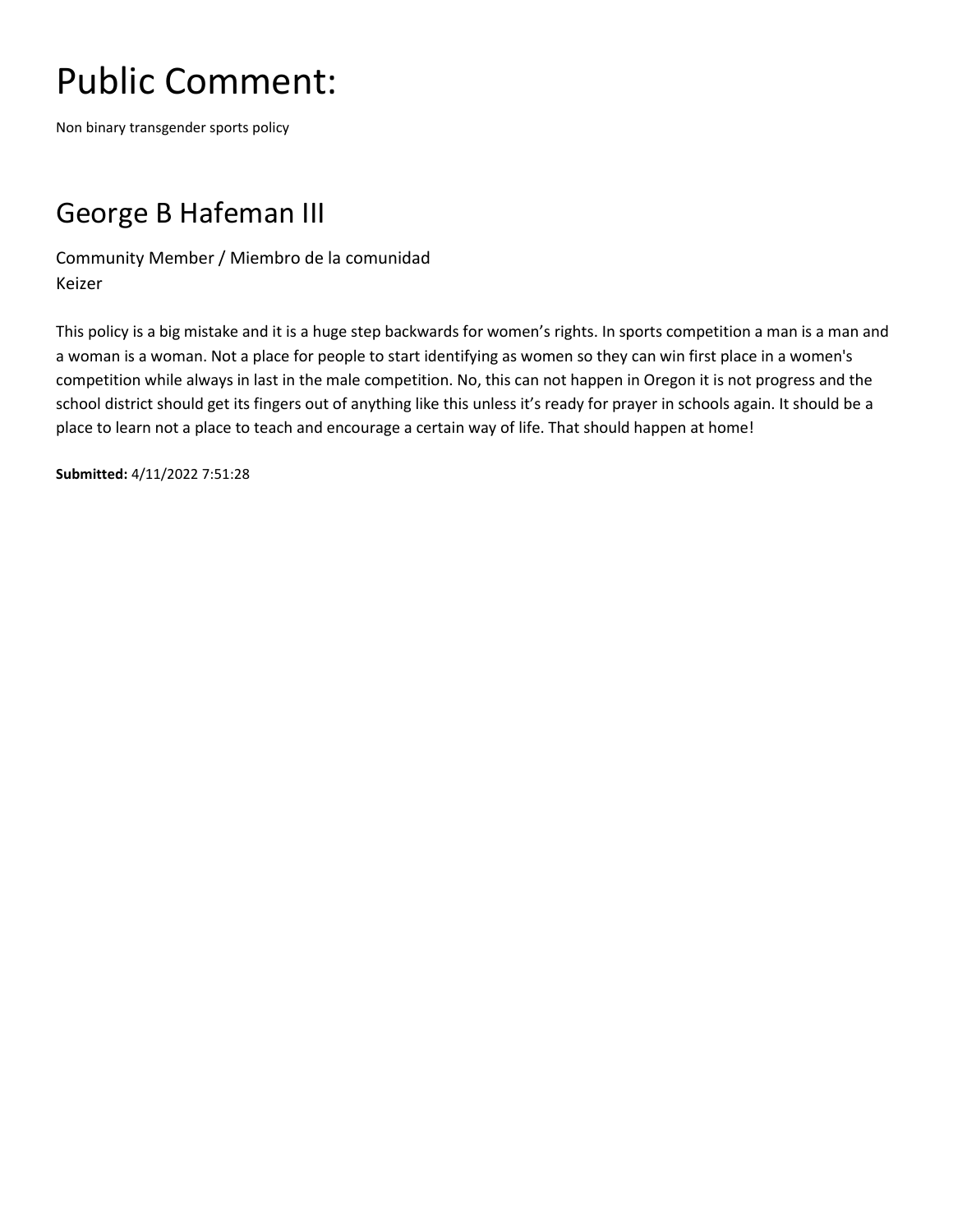10.a Data Monitoring Report / Informe de seguimiento de datos: hasta enero de 2022

#### Anna Mu

Community Member / Miembro de la comunidad Salem

To the Salem Keizer School Board:

My name is Anna, I am a resident in the Salem Keizer School District, and a grandmother. I have seen the recent changes in the policies for the SKPS. I am wondering why you would fix your focus on issues that are not substantive when safety in our schools is a critical concern. I understand that recently a girl was attacked by other students, had to go to the hospital for her injuries, and may have had a concussion or worse. I am sure that the news of this or other such events are being suppressed. What teachers and staff are or are not allowed to do is insane. I believe that the issue of safety in the schools is coming out.

The transgender agenda for the schools is not helping students' well-being. SKPS is deliberately forcing an ideology that is false at the cost of a child's future health. To promote a concept that is false in its premise, to young kids is villainous. I am also wanting you all to know that I think that Superintendent Perry's evaluation for her performance in the district should be as unfavorable as can be stated. Every policy she has enacted in the past several years have created this crisis in the schools. I do not blame teachers and staff, but the head of the beast which is Ms. Perry, as well as any SKSB members who agree with this policy.

I am ending this statement now. I have more to say, though it would not be respectful. So, I will let these comments suffice.

Anna Mu

**Submitted:** 4/11/2022 7:56:41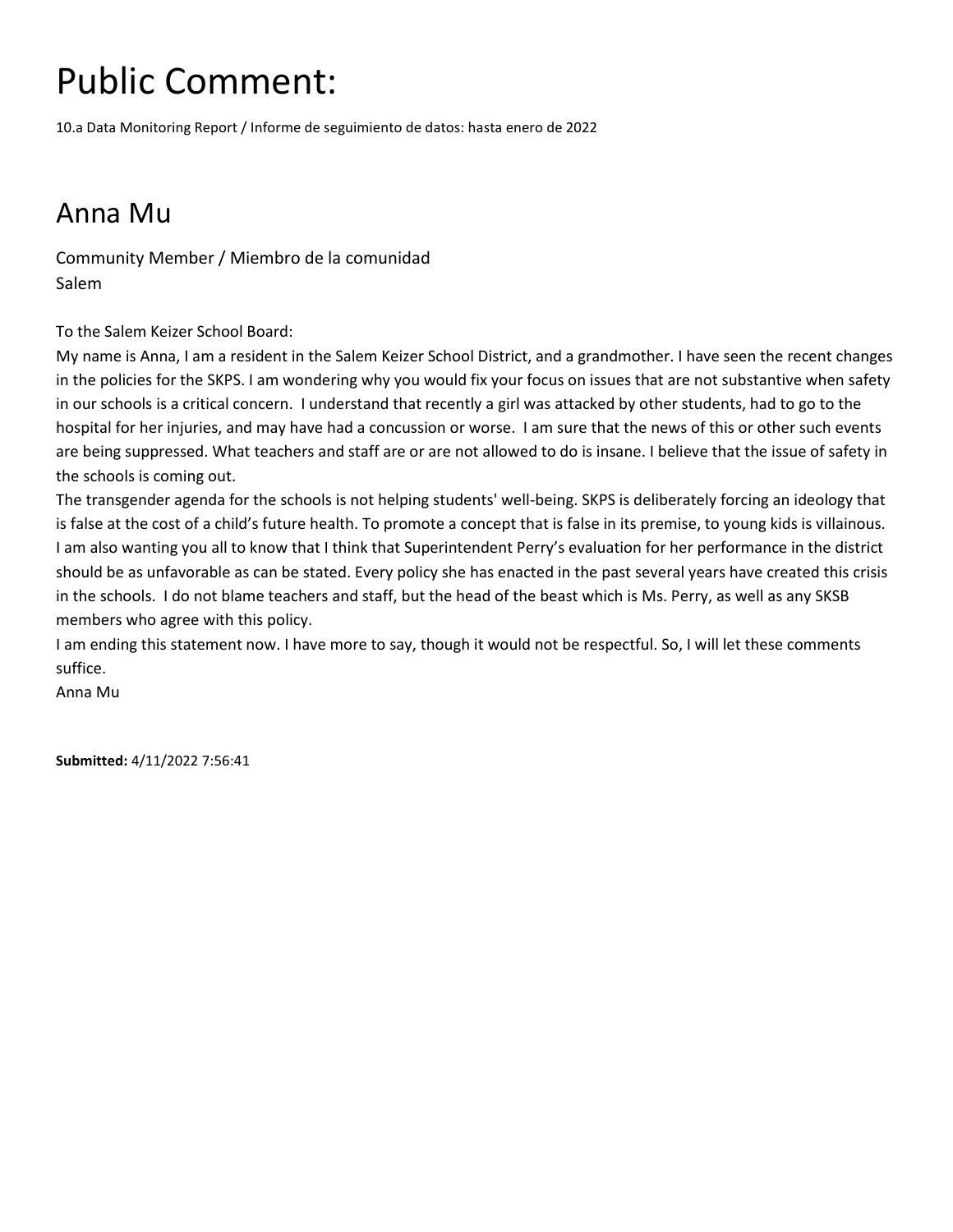7.a Child Abuse Prevention Month Proclamation /Proclamación del Mes de la Prevención del Maltrato Infantil

#### Shawna Herrera

District Staff / Personal del distrito Salem

I am in complete approval of the child abuse prevention awareness, however how can we teach this, yet provide the location and opportunity for our students to be victims of abuse? I am in complete disagreement with the district's new position (dated March 31, 2022) on Trans Student Policy and Procedures. As educators we know that a child's brain (cognitive) development is not complete until the early 20s, so why are we not protecting them from making decisions that put them at risk. Allowing students to decide which bathroom/locker room to use, which sleeping quarters to stay in on overnight field trips, etc. is providing ample opportunity for abuse to happen on our watch! This will result in life long trauma for our students. Additionally, how is it that this policy is already being implemented and was never brought to the taxpayers, parents, nor board for approval? This is a disgraceful misrepresentation of what education! Please! For the safety of our children, reconsider this policy and immediately remove it from practice in our district!

**Submitted:** 4/11/2022 8:38:15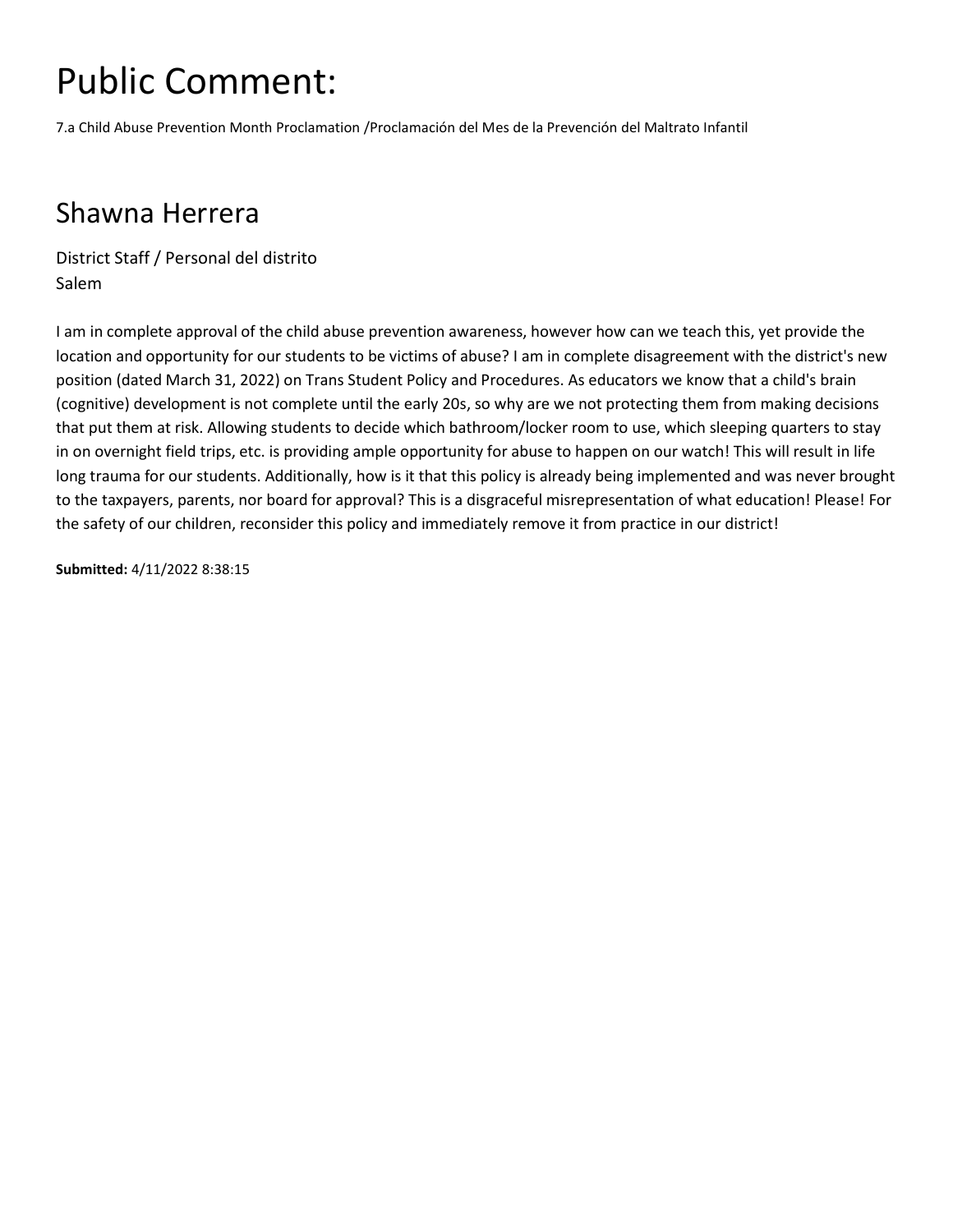General concerns

#### Patti McConville

Community Member / Miembro de la comunidad Salem

My name is Patti McConville and I am a retired Salem Keizer Health educator. Following my retirement I was employed as a substitute teacher for SKSD, working right up to the day the schools closed to mitigate the spread of COVID-19 in March of 2020. Because Salem Keizer removed School Resource Officers from the schools and they fail to implement policy to hold students accountable for their behavior, the schools have become less safe and more violent. There is no way I would substitute teach for this district.

I have five granddaughters who are currently enrolled in Salem Keizer schools. I am worried for their well being as, according your QAM, they would be subject to boys using their locker rooms and bathrooms. Imagine the embarrassment of an 11 year old girl when a male enters her locker room to dress. Think of the 14 year old girl who has worked hard to make a team in high school only to be excluded because a male who identifies as a female takes her spot on the team. What happened to Title 9?

Finally, when I was teaching I attended many district health education training sessions on the topic of human sexuality. One concept that was drilled into us at every training was that we were not to allow our personal values and opinions to direct our teaching. Salem Keizer School District 24J has dramatically shifted towards promoting an agenda where the District's radical values are forced upon our children. You are creating an unsafe and divisive climate in our schools and we, the families, are not going to take it anymore!

**Submitted:** 4/11/2022 9:03:44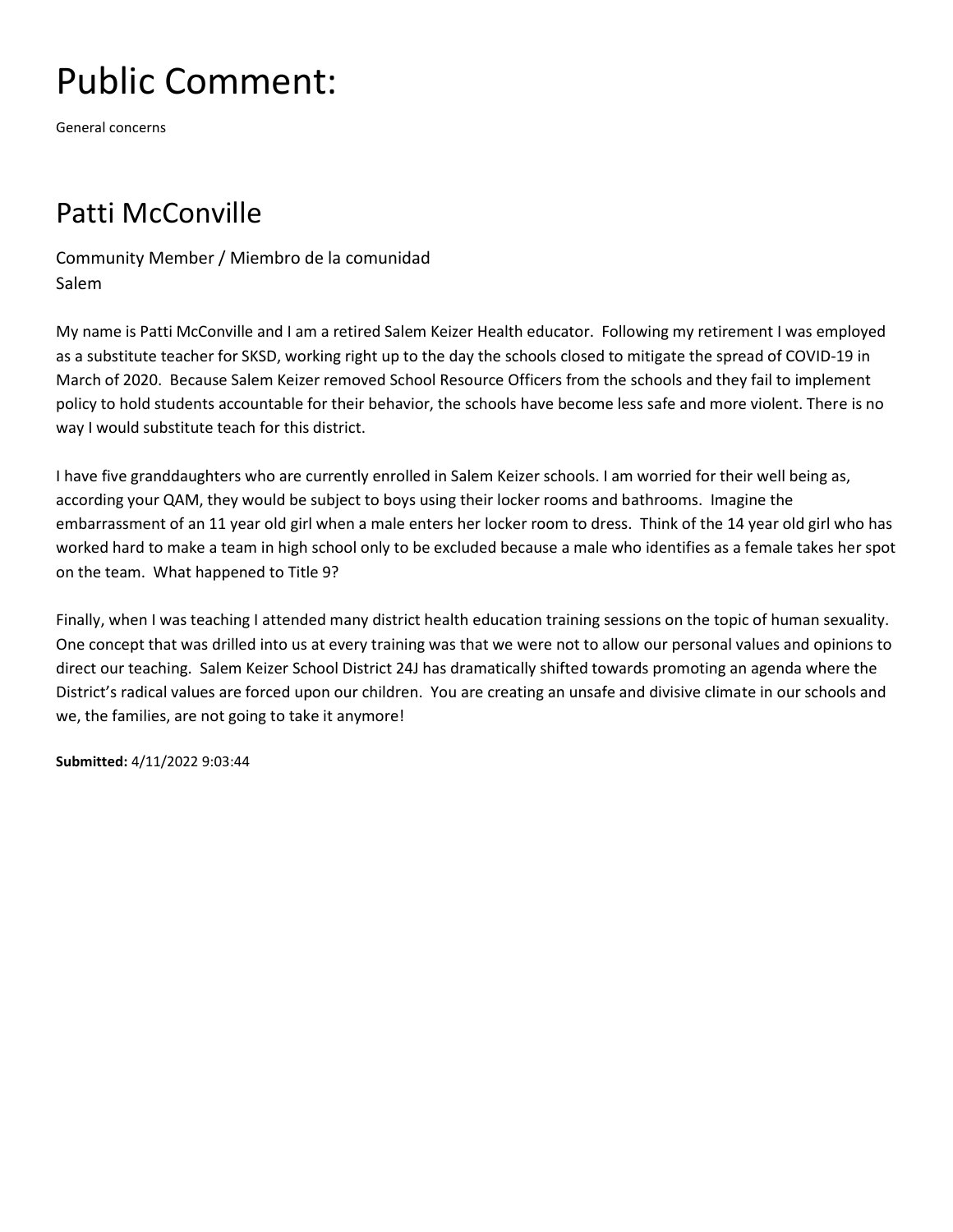Inclusion/equity policies

### Lisa Ryan

Parent / Padre de familia Salem

We must continue to develop and expand inclusion culture and services to all community members, especially for our children as the discover and develop their self awareness and authentic selves in this life. Our family unequivocally supports having nonbinary/inclusive options in schools. On a recent tour of a middle school my child will attend next year, one of the first questions they asked when arriving in the locker room area (we did not discuss this specifically at any time, this was all her) was whether there was only binary bathrooms/locker rooms and what if they wanted privacy for changing. We need to support them where they are at and have these options available. Thank you.

**Submitted:** 4/11/2022 9:18:04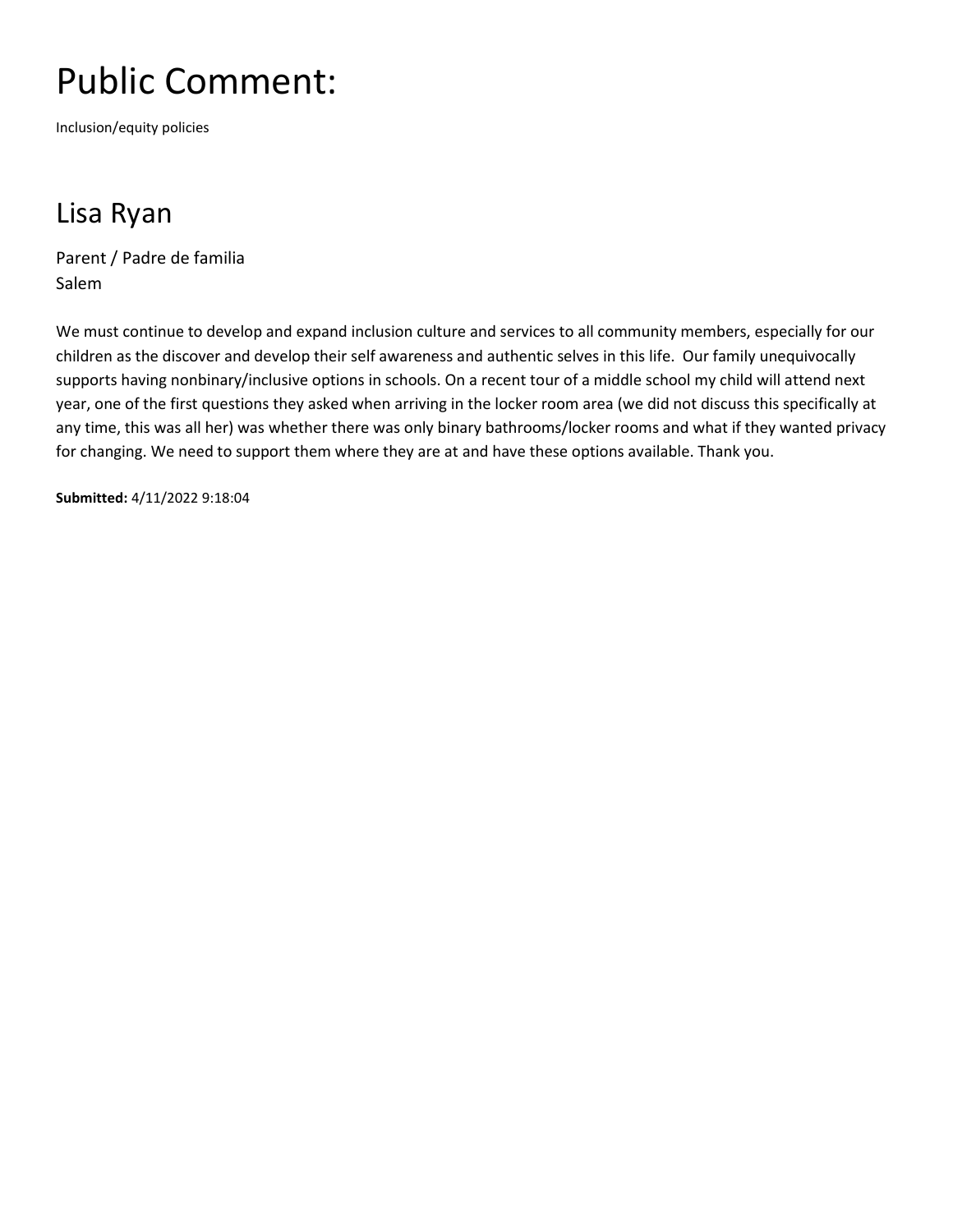8.c Howard Street Charter School Contract / Renovación del contrato con la Escuela por Contrato Howard Street

#### Amanda Green

Parent / Padre de familia Salem

Please renew Howard Street Charter School's contract.

I am also writing today in opposition of the Salem-Keizer School District's new transgender policies as passed down by Oregon Department of Education without parent or school board approval. Please allow parents to approve or disapprove school policies that will affect the entire student body through proper channels and transparency. I agree that transgender students need a safe place, but to remove these standards in the name of inclusion is wrong. Our female student athletes will suffer, as seen in recent media coverage of William "Lia" Thomas, the transgender swimmer who is dominating the swimming pool, robbing hard working female student athletes of opportunities like Emma Weyant. Women didn't fight so hard for Title IX to watch men win these competitions and opportunities. Please allow for parents and the school board to approve or disapprove these policies.

**Submitted:** 4/11/2022 11:24:58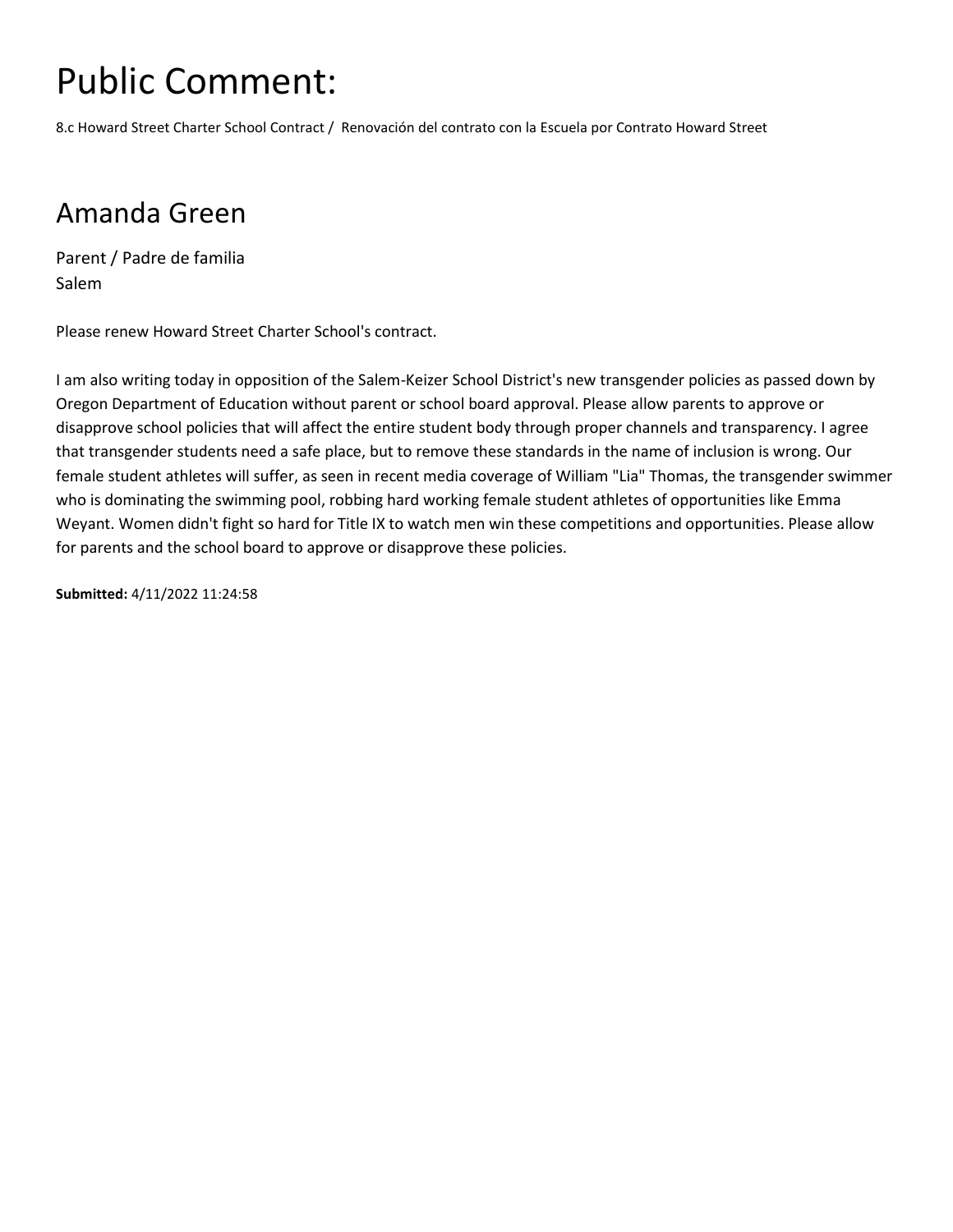7.d Revision of BG Policies – Addition of 2nd Vice Chair / Revisión de las normas BG-Nombramiento de un segundo vicepresidente

### Chelsea M Harris

Parent / Padre de familia Salem

I am opposed to adding a second vice-chair. These are voluntary positions and if the workload is too much, that person needs to step down and let someone with more time pick up the slack. This is just a way to "pack" the board and give more power to the liberal voice. I am also opposed to the new transgender policies. You recently passed a Parental Rights Proclamation that this completely flies in the face of. No parent/community input was sought and in fact, this allows for even more "government" overreach into our children's lives. Parents will not be informed of decisions their children are making that will effect them for the rest of their lives. The community wants transparency. We want academic rigor and students taking responsibility for their actions. We want safety for all students as teachers. We want the focus back on education and not on feelings.

**Submitted:** 4/11/2022 12:13:05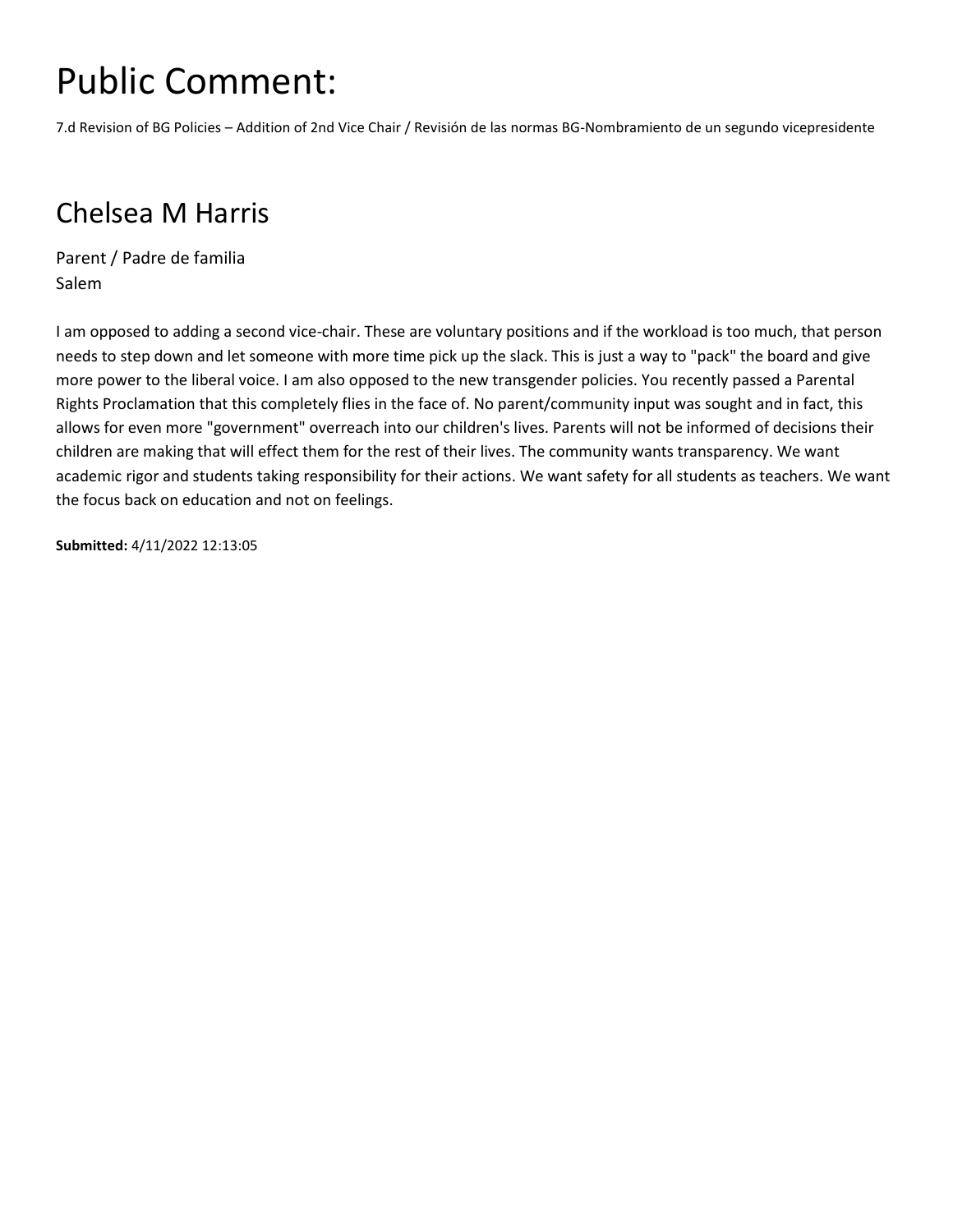Trans Student Policy

#### Cierra LaBounty

District Staff / Personal del distrito Keizer

To Whom It May Concern,

As staff members and allies of Claggett Creek Middle School's LGBTQ\* Committee, we are grateful and proud to see the release of the Trans Student Policy and Procedures for Salem Keizer Public Schools. This work is critical and life saving for our students and staff members. We stand by this policy and will continue to advocate for the safety and care of all students, staff and community members.

In agreement with the American School Counselor Association, we recognize that all students have the right to be treated equally and fairly with dignity and respect as unique individuals, free from discrimination, harassment and bullying based on their gender identity and gender expression. We value all students for who they are and the unique presence they bring to our school community.

These values and policies have already been upheld in our school community for years, and have had a profound impact on protecting our trans students and ensuring their safety and success in school. This policy will allow for the continued protection of LGBTQ\* students and staff members. American Psychologist Abraham Maslow's work on the Hierarchy of Needs shows us that safety is a critical element in order for successful learning to take place. If our students do not feel safe, their ability to learn and be successful in school is significantly decreased. It is important to recognize that these measures to protect the safety of our trans students and staff do not take away from the safety of any other students or staff members. Instead, they increase the overall safety of our school community for all members.

We have found our work as allies and members of the LGBTQ\* committee to be critical because issues of hate speech, violence, bullying, and discrimiation have remained prevalent in our school and community. Our students have courageously shared with us instances if this ongoing discrimination and abuse.The Trevor Project's 2021 National Survey on LGBTQ Youth Mental Health found that 42% of LGBTQ youth seriously considered attempting suicide in the past year, including more than half of transgender and nonbinary youth. In addition, our LGBTQ\* youth are significantly more likely to face anxiety, depression, and other mental health barriers. Therefore it is critical that we protect the rights of all students to learn in a safe and welcoming environment.

We urge our Salem Keizer Public Schools' staff and community members to honor the rights of all students to have a safe educational experience.

Thank you, CCMS LGBTQ\* Committee

**Submitted:** 4/11/2022 12:36:11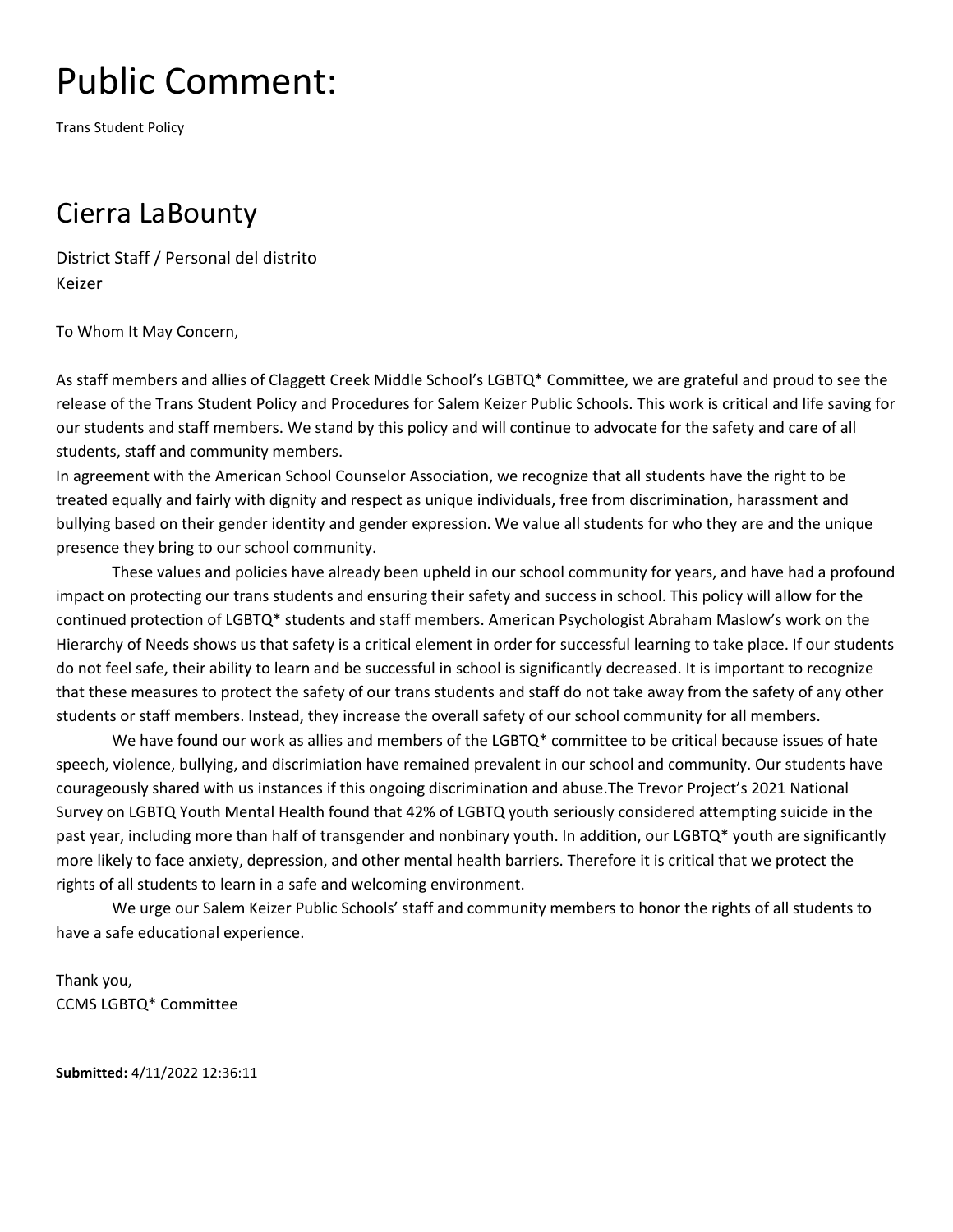School District Transgender policies

### Hensley, Tim

Community Member / Miembro de la comunidad Salem

I am writing to express my views on the recent/proposed transgender policies for the SK school district. I am a businessman in the Salem area and pay nearly \$400K in property taxes in Marion County - much of it going to the Salem/Keizer School district. If the public education system were run like a competitive business, you would have been out of business long ago. It is really sad to see how poorly run and misguided this organization has become. The singular goal of educating our children to survive in this technical, competitive society has taken a back seat to every woke social cause-of-the-day that comes along. Whether it is BLM, gender identity, LGBTQ...+, Critical Race Theory or transgender education for K through 12; please stop spending critical resources on subjects that should be taught by parents. At a time when Oregon education and Salem/Keizer in particular is scoring so poorly, please get back to the basics and not have your attention distracted by a small minority. It is time to return discipline and high standards (yes, actual grading) back into the classroom. It is also time to remove poor performing teachers and reward high performance. I was looking at your agenda for the school board meeting - nearly all BS. Nothing about improving performance standards or intelligent allocation of resources was to be found. The school board should be ashamed of themselves for not demanding more from school administration. If you were the board of directors for a public corporation, you would be accused of malfeasance. I implore you to stop spending millions of dollars on these fringe social issues and get back to educating our children to meet the demands of society at large. Thank you for your time and attention. Regards - Tim Hensley

**Submitted:** 4/11/2022 12:46:40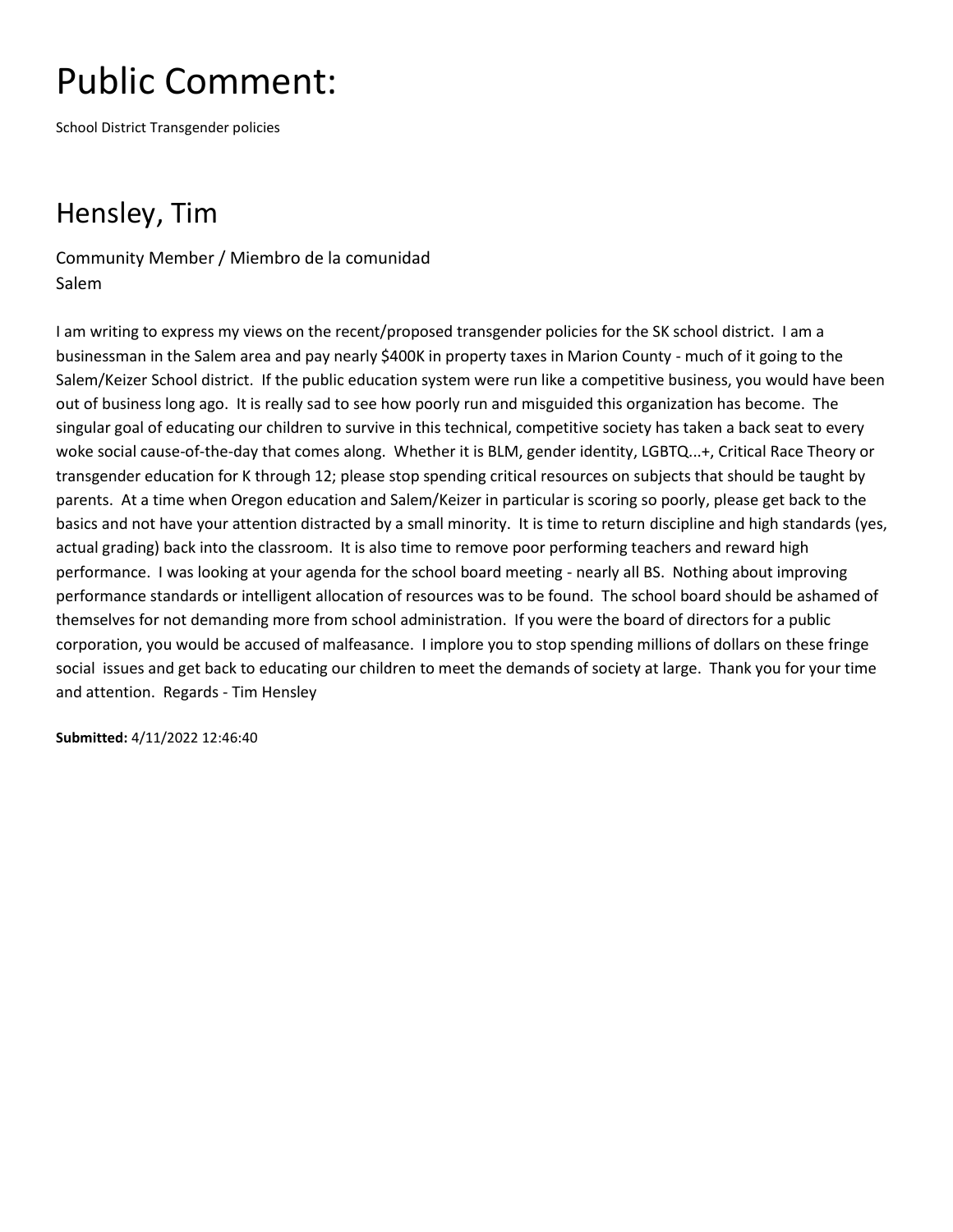7.a Child Abuse Prevention Month Proclamation /Proclamación del Mes de la Prevención del Maltrato Infantil, 7.b Teacher Appreciation Week Proclamation / Proclamación de la Semana de Apreciación de los Docentes, 7.c Resolution No. 202122-19 City of Salem Taxing Request/ Resolución No. 202122-19 Solicitud de impuestos de la ciudad de Salem, 7.d Revision of BG Policies – Addition of 2nd Vice Chair / Revisión de las normas BG-Nombramiento de un segundo vicepresidente, 8.c Howard Street Charter School Contract / Renovación del contrato con la Escuela por Contrato Howard Street

#### Mike Slagle

Parent / Padre de familia Salem

Good day SKSD board and Superintendent Perry. I am writing you today with some positive feedback. I am in support of the Child Abuse Prevention Proclamation. I believe there should be accountability when a child is harmed physically and emotionally. Many things happen to children and without someone in their court to support them, then that leads to disconnected feelings, bullying and acting out. This goes for everyone outside the school as well as what happens inside. I am also in support of the Tax abatement proposal for the property on Broadway Ave. I am also in support of the Teacher Appreciation Proclamation, our teachers have been understaffed and overwhelmed with new policies you are implementing and dealing with some very stressed out kids due to those policies. I also am for hiring back all of the educators and staff you let go because of the Covid Vaccine. This has caused an imbalance of quality educators as now you are lowering the requirements to qualify to get hired. I know many who are leaving for other reasons along with many students. You have new Transgender Policies that I've seen, for one reason. When were you going to tell parents that you want boys to go into girls facilities and vice-versa? I bet if you did a census with the community that those policies would completely fail. So why are you trying to implement them under the radar?? Here is one paragraph from one of the policies; Feild Trip Planning &requests INS-P003 3.2.4.3.1 "In sleeping arrangements segregated by gender, transgender students are allowed to room with the gender group or individuals they choose, with consideration for gender affirmation and student safety. A gender nuetral sleeping option will be made available. The decision for each accommodation will ultimately be made by the student". Do you not see the danger in this? Talk about child abuse? How about the kids who identity as their biological sex having to share a bathroom, locker room or hotel room with someone who identifies as a girl but is really a male? What will you do for the safety of those students, do they not also need to feel safe? I am in support of renewing the contract with Howard Street, most kids who ho there flourish. Why did you close the district offices today? Was it the moms group or the conter-protesters that would be violent?? You are focusing on bureaucratic policies instead of helping our students. Like why do we need a 2nd Vice-Chair? What policies has this board brought forth that has had an impact? Please consider implementing more DLI schools for one that would have a huge impact! Let's get back to teaching kids what they need to know and no more ideologies! Thank you.

**Submitted:** 4/11/2022 13:06:55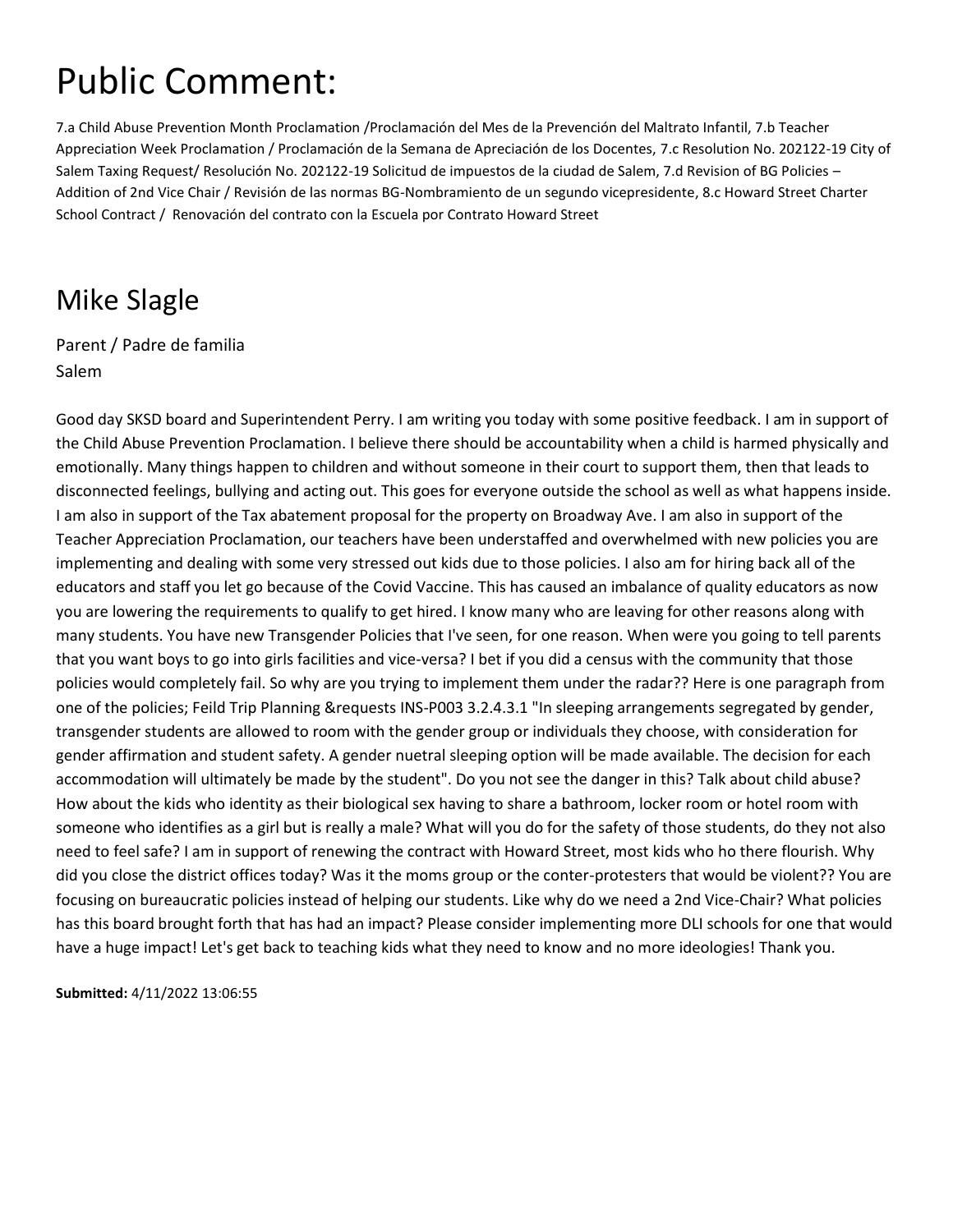LGBTQ

#### Lillian Bergstedt

District Staff / Personal del distrito Salem

Dear Salem-Keizer School Board and Family,

My name is Lillian Bergstedt, I am writing to you as an employee, a mom, a grandma, and a past Salem-Keizer student. It warms my heart to see our district value our LGBTQ community and I want to express my support for the new transaffirming policies.

I was born to a gay man who happened to be a Pentecostal Minister in 1962, when homosexuality was frowned upon and illegal in some areas. My dad spent many years in jail. I feared my abusive father and I spent most of my youth hating and judging anyone "different" in society because of this. I have been on both sides of this debate. I have hated LGBTQ+ people, and tried to convince my peers that being gay is wrong, pressuring others to share my views. I was wrong. After many years of "real life" and reflection, I understand I was afraid. Fear equals anger and hate!

We have absolutely no room in the Salem-Keizer School District to allow fear to mandate regulations. I am proud to work in a district that values each student, and staff just as they are today, regardless of identity or pronouns. Ponder what my youth might have looked like had I known I was not alone, or I felt welcomed. I applaud your forward thinking as I know it takes bravery to make changes that are not welcomed by all. As a grandma, I am thrilled my babies have the chance to attend school in a district that is supportive to all. Keep up the great work Salem-Keizer!

**Submitted:** 4/11/2022 13:18:43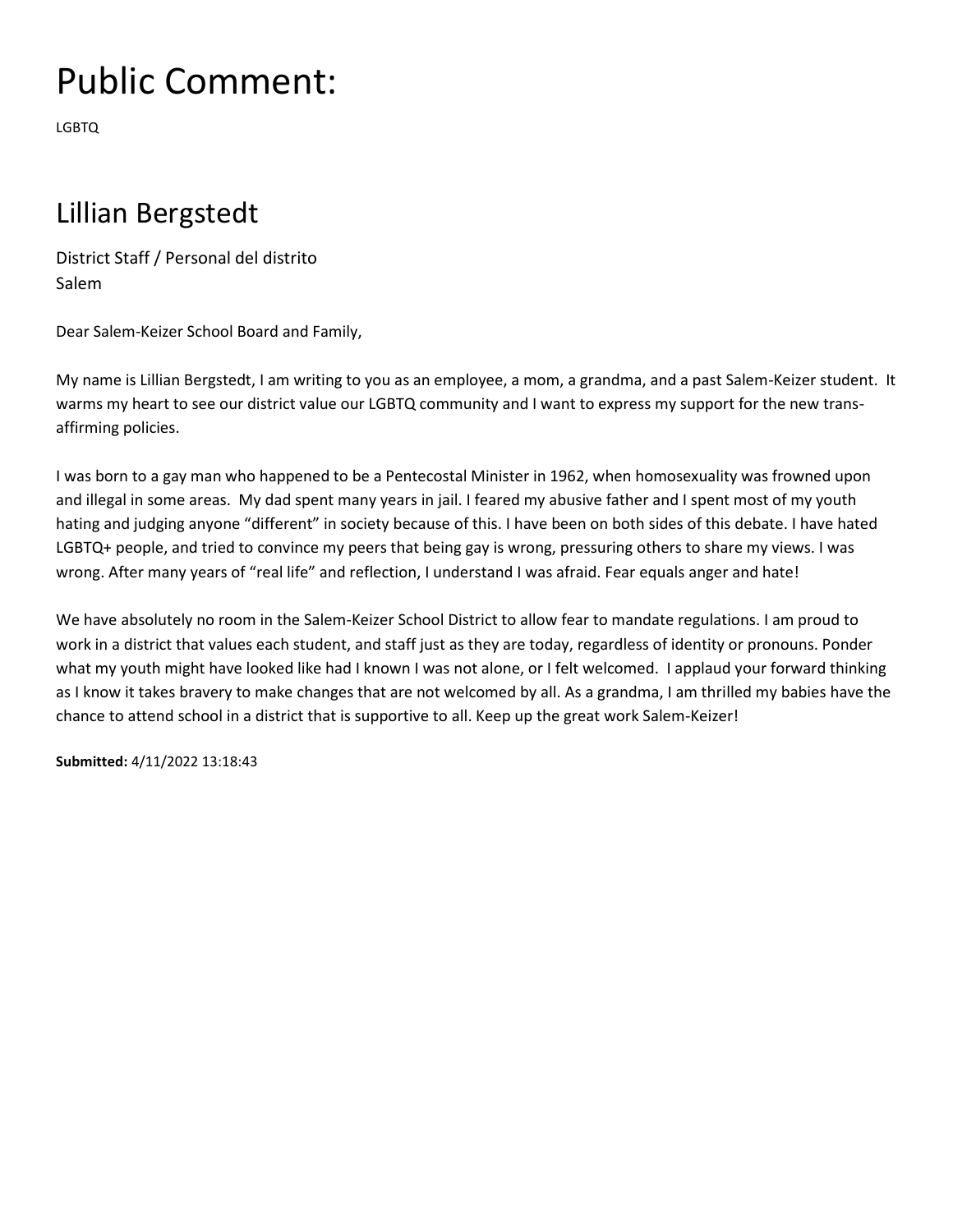LGBTQ+ students

#### Linda Diane Warner

Community Member / Miembro de la comunidad Keizer

April 11. 2022

Salem-Keizer Public Schools Attn: School Board P.O. Box 12024 Salem, OR 97309-0024

Dear School Board Members,

I am a retired Salem-Keizer Public School employee and the grandmother to a middle school student. I want you to know how much I appreciate the district working towards creating a safe learning environment for all students. At work and in life I saw firsthand how a bullied student struggled with being a part of the SKPS environment and how much damage being bullied can have on our youth later in life.

One of the frequent targets of bullies are students who are part of the LGBTQ+ community and the harassment those students suffered was, and continues to be, unconscionable. The inclusionary language of policies supporting those students is a positive step towards welcoming them in our community. As they face the hate, anger, and disgust from those that wish to deny them their identity, having the sense of community and welcome from their school will undoubtedly encourage them so they know they are not alone and are accepted.

No one has the right to tell a student they are less than another and I encourage you to not allow the loudness of those that oppose the inclusion of our LGBTQ+ youth to overshadow and control the policies you set forth to protect our students from the harm of all those loud and hateful bullies. It's way past time we as a community realized that protecting our vulnerable and marginalized students is just as important as celebrating the achievements of those that excel.

Keep up the important work, do the right thing, listen to the students, and protect our LGBTQ+ students from those that would deny them their right to even exist.

Sincerely,

Linda Warner Keizer, Oregon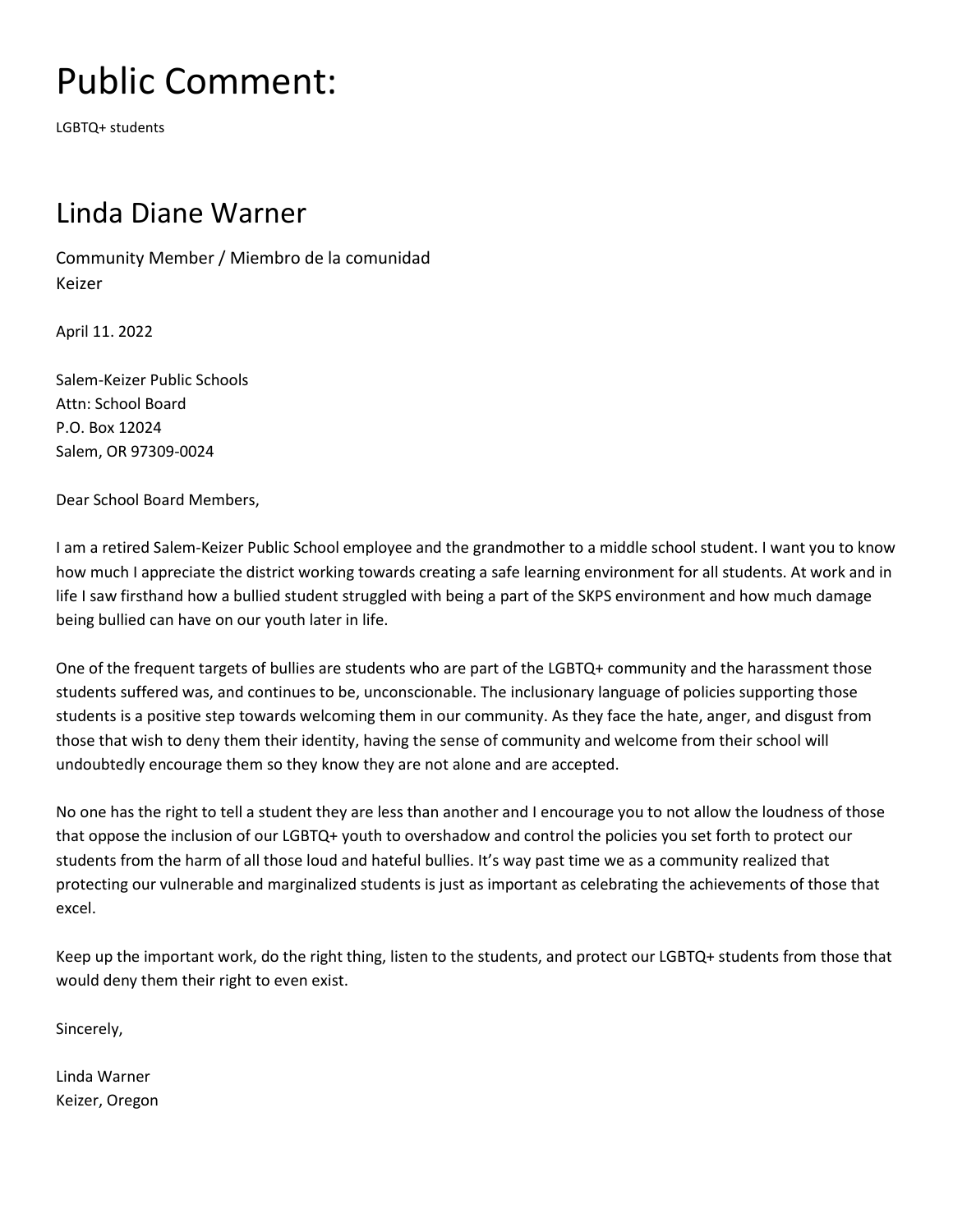**Submitted:** 4/11/2022 13:44:17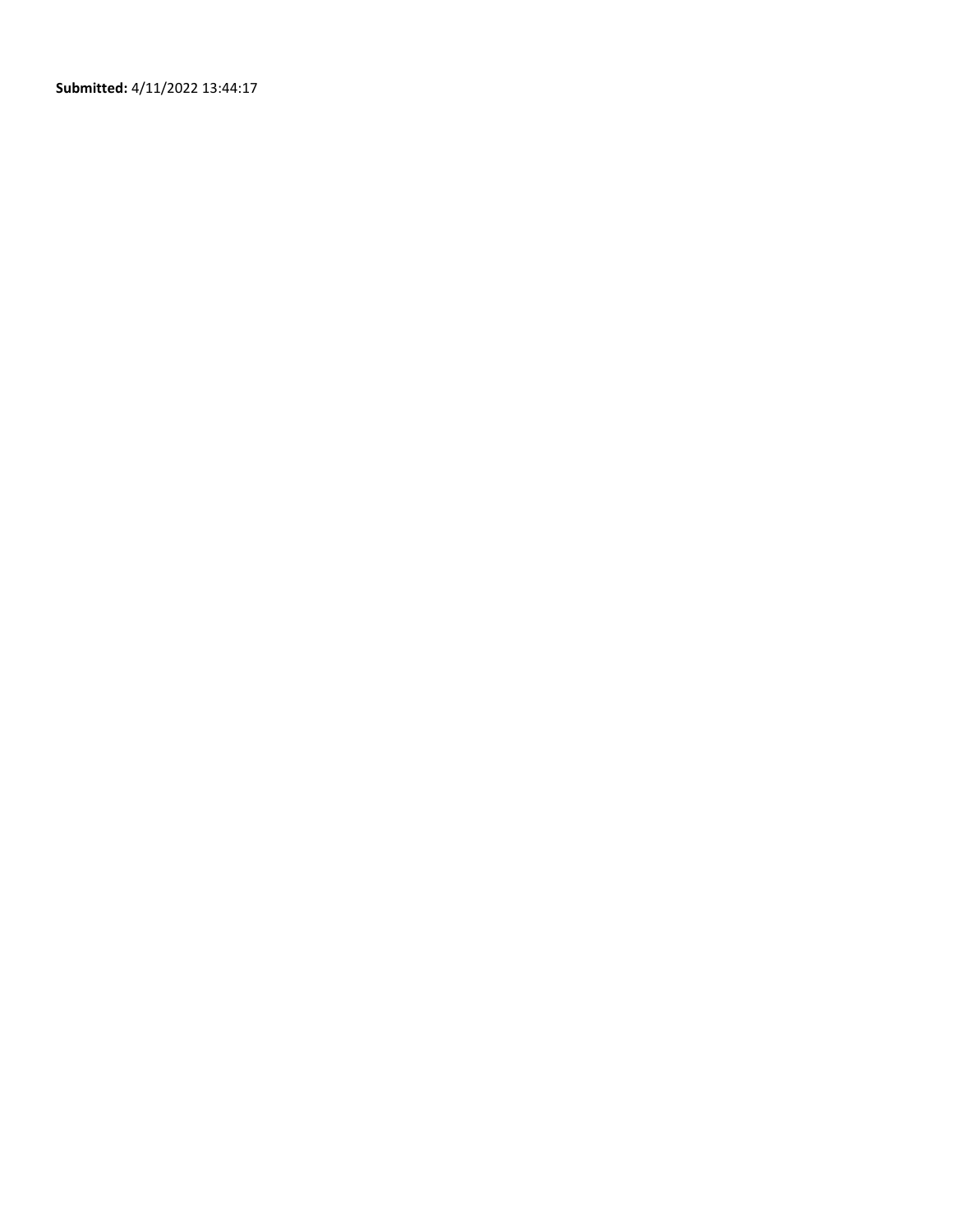New transgender policies

#### Kristen Adame

Parent / Padre de familia Salem

As a parent of a young girl in SKSD, I am writing to oppose the new transgender policies. I want my daughter to go to school to focus on learning, not to be told to question if she actually is a girl. I want my daughter to go to school and play fair sports, not to be outdone by stronger boys. I want my daughter to go to school and not be confused by teachers and staff wearing pins and pushing agendas on her, when other agendas are not allowed. I want my daughter to go to school and use the bathroom without fear of a predator being able to find her alone. I want my daughter to go to school and not to be brainwashed by a particular group of people that feel the need to push their agenda to the highest degree. These are our kids, it is our job to teach our kids about moral issues.

**Submitted:** 4/11/2022 14:00:37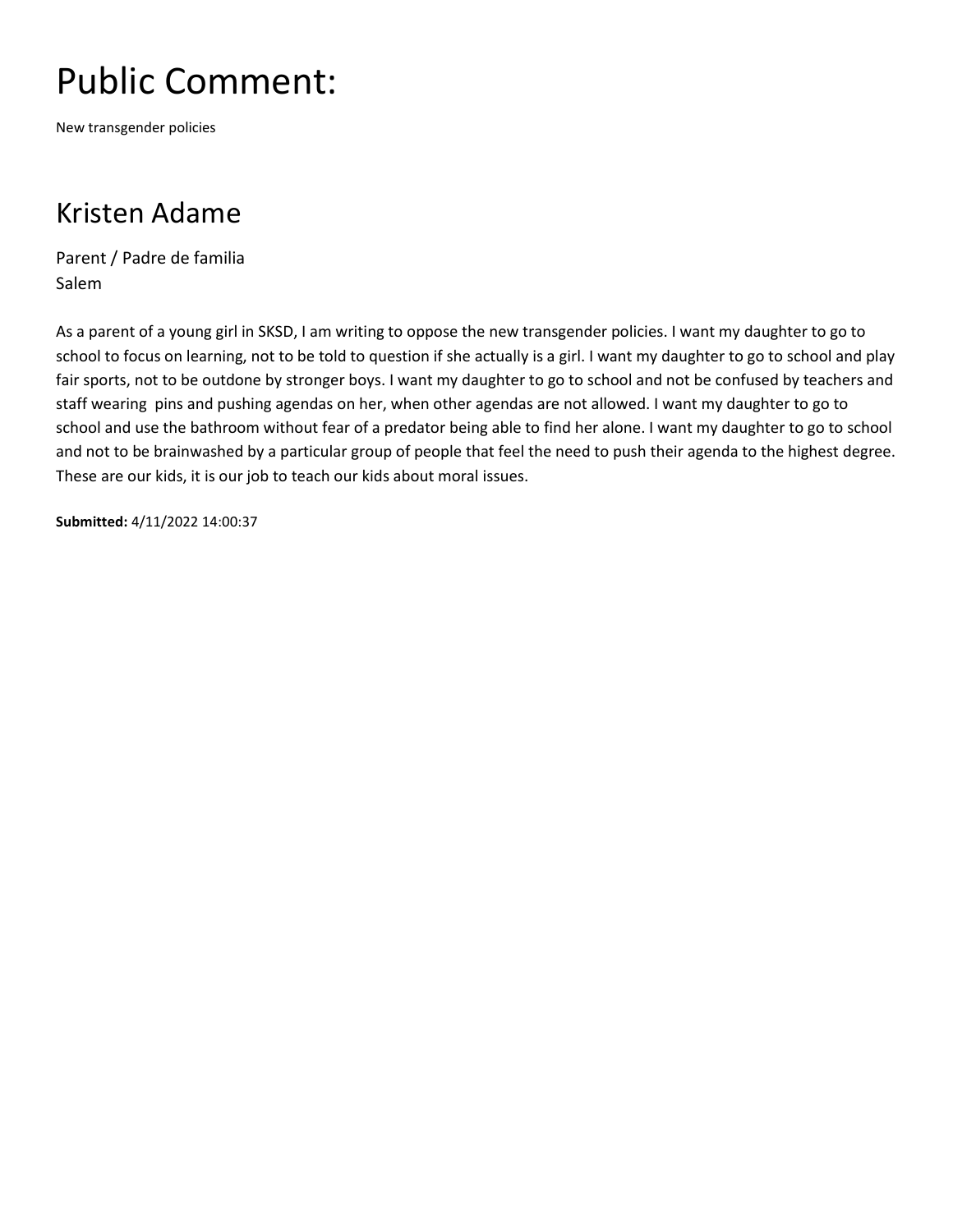Recent policies supporting transgender students

### Devon Francis

Community Member / Miembro de la comunidad Salem

I'm writing to support the passing of the recent policies protecting queer and trans students. I attended SKSD schools from grades K-12, came out as gay at age 14, and ran my high school's GSA club in grades 11 and 12. I witnessed and experienced first-hand the lack of institutional support for queer kids in Salem-Keizer schools in the early 2000-2010's, both in curricular and extra-curricular activities. Without supportive policies and adult allies in their lives, queer and trans students are much more likely to struggle with mental health, suicide, addictions, school success, relationships, and more. On the other hand, having access to support and resources dramatically improves the lives and success of trans and queer students. As educators and people who care about young people in our district, I strongly support and encourage you to continue to advocate for supportive policies wherever possible. Thank you.

**Submitted:** 4/11/2022 14:12:41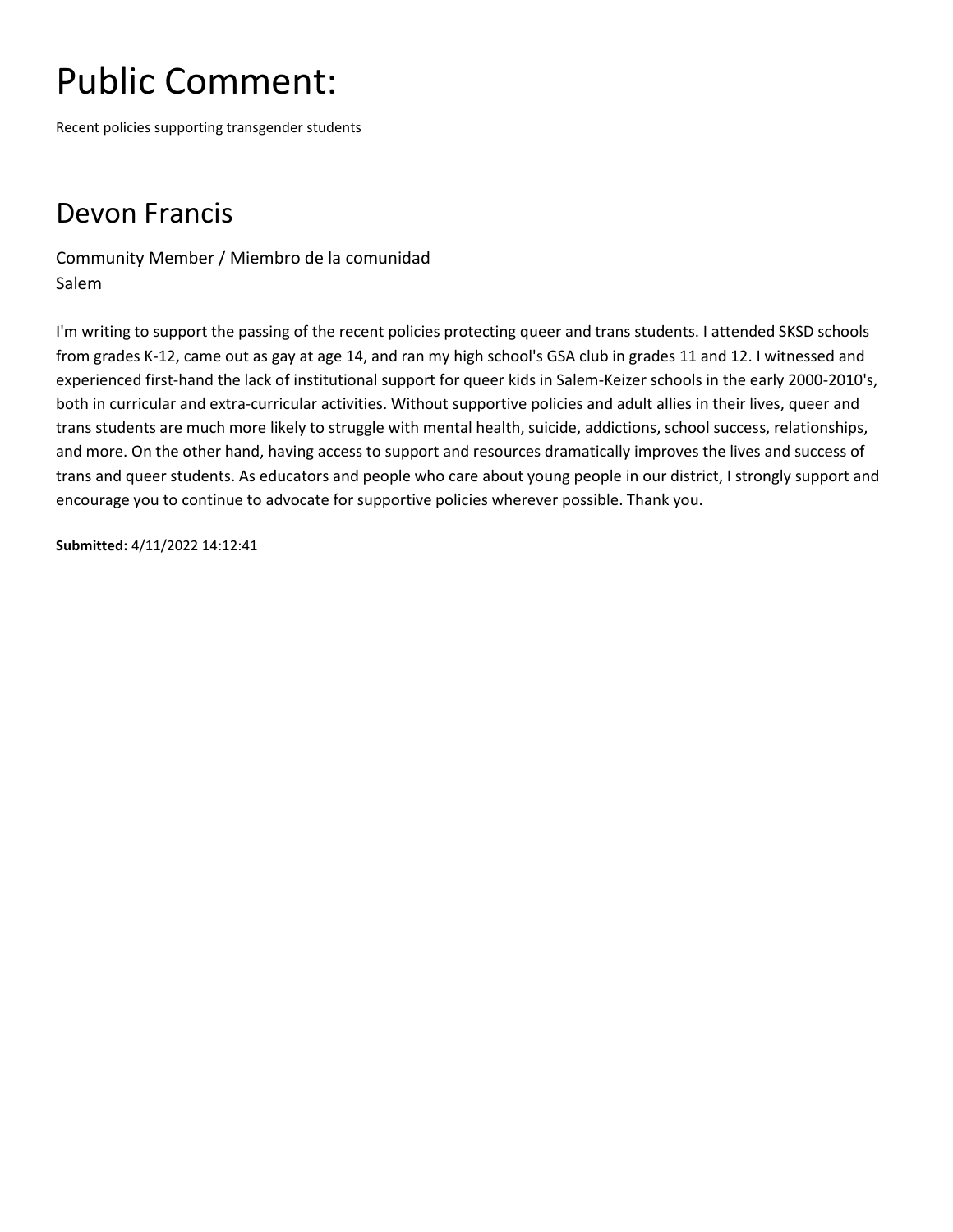Accessibility Policies for transgender and gender-non conforming students

### Emily Deumling

Community Member / Miembro de la comunidad Rickreall/unincorporated Polk County

As a former SKSD student, and the parent of a gender non-conforming child, I want to thank you for updating your policies to stay in-line with federal and state policies, as well as the current actions of the school district. We are currently districted for a rural school, but I will be applying for an intradistrict transfer for my children so that my youngest, who will be going into Kindergarten this coming school year, can feel safe and supported in the ways he chooses to express himself. We talk a lot about how every child should be loved for who they are in our household, and I want my kids to go to schools where this is also reinforced. Keep up the good work SKSD!

**Submitted:** 4/11/2022 14:24:52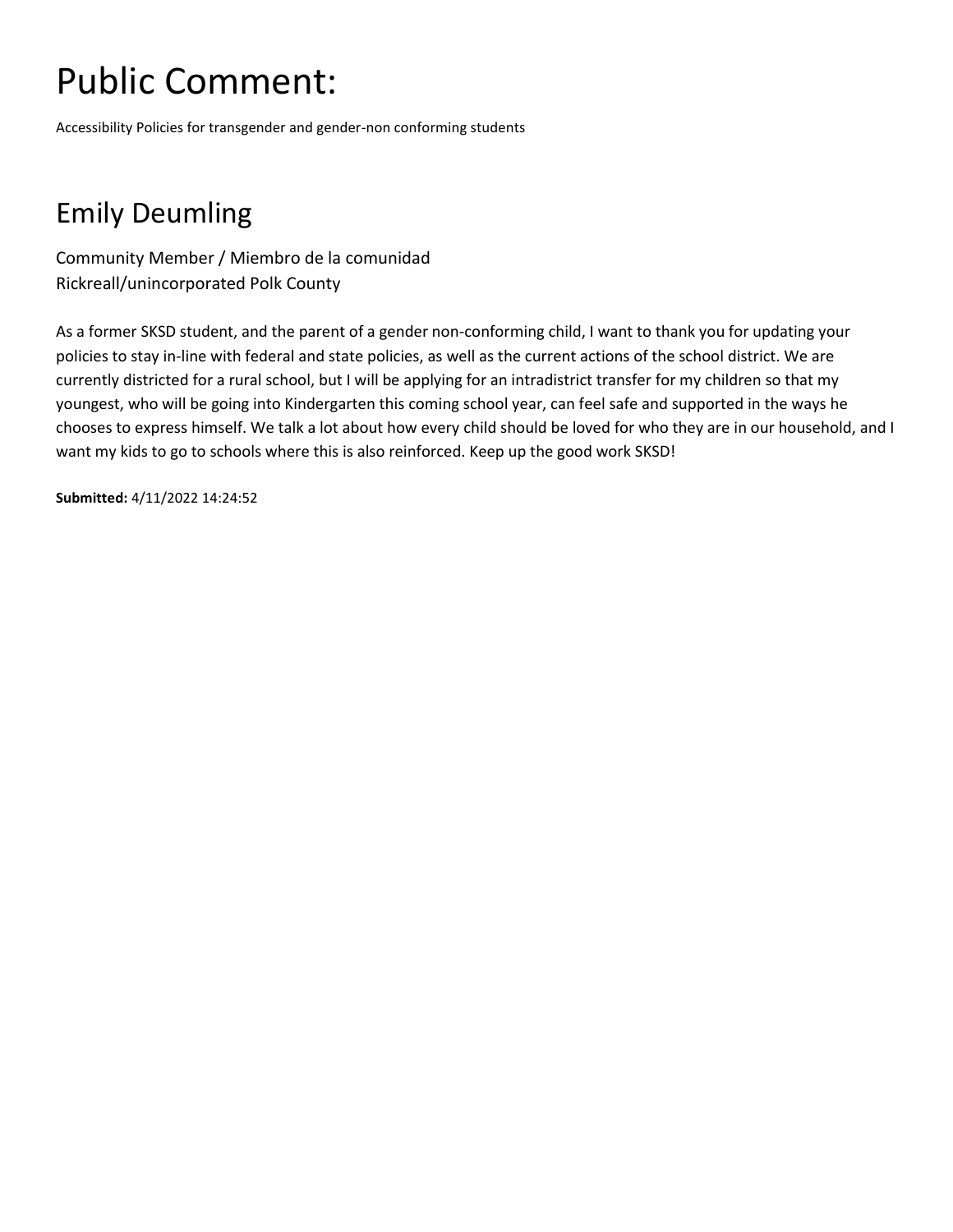Opposition to the recently-revealed gender transition policies

### Karen Louise Hensly

Community Member / Miembro de la comunidad Salem

I am writing to voice my concern and opposition to the recently revealed transgender policies.

\* "School staff will not disclose any information that may reveal a student's transgender status to others, including caregivers... unless the students has authorized such disclosure or the staff member is legally required to do so." RESPONSE: I believe it is important to disclose to and engage with parents or caregivers the minor student's position on their personal transgender status. To exclude the parent/caregiver is irresponsible. It also causes great concern that kindergarten up to age 10 are being exposed to these sexuality subjects.

\* "The District believes the following: ... When we accept the authentic expressions of trans students, our community becomes more accepting and generally a safer place for every student. The efforts of creating gender affirming spaces allows students to flourish in their mental wellbeing and succeed academically. Educators have a tremendous opportunity and responsibility to positively change the course of students' lives."

RESPONSE: By not including parent/caregivers the administration is self-righteously assuming they are more responsible and better able to guide students through a most impactful life-changing decision path.

\*"While participating in athletics, transgender athletes will be given access to the same facilities as their teammates. \*Intramural sports will not be separated by gender.

\* No one will be required to use a locker room that conflicts with their gender identity."

RESPONSE: Although I understand the awkwardness felt by transgender children in private spaces such as bathrooms and dressing rooms, I am abhorred that there is a lack of consideration to the feelings and modesty of all others. This is not the solution in my opinion!

\*K-12 "…curriculum will work to include gender and sexuality diversity in ways relevant to the subjects taught through such means as including LGBTQ+ figures, LGBTQ+ narratives, and creating more inclusive and diverse word problems." RESPONSE: STARTING THIS CURRICULUM BEFORE AGE 10 is irresponsible! I don't believe sexuality preferences need to be included in word problems, math problems or stories. Too much impertinent information is foolish.

\*"All school libraries will house books and/or resources on gender identity and sexuality, including informational books and inclusive narratives... these resources will be readily available to all students.

Books or resources with anti-LGBTQ+, racist, ableist, and/or other harmful narratives or agendas will not be assigned to students."

RESPONSE: WHAT HAPPENED TO FREE SPEECH?? Your policy proposes PUSHING resources related to transgenerisim and paraphilic tendencies and BLOCKING access to normophilic sexuallity resources. This is irresponsible and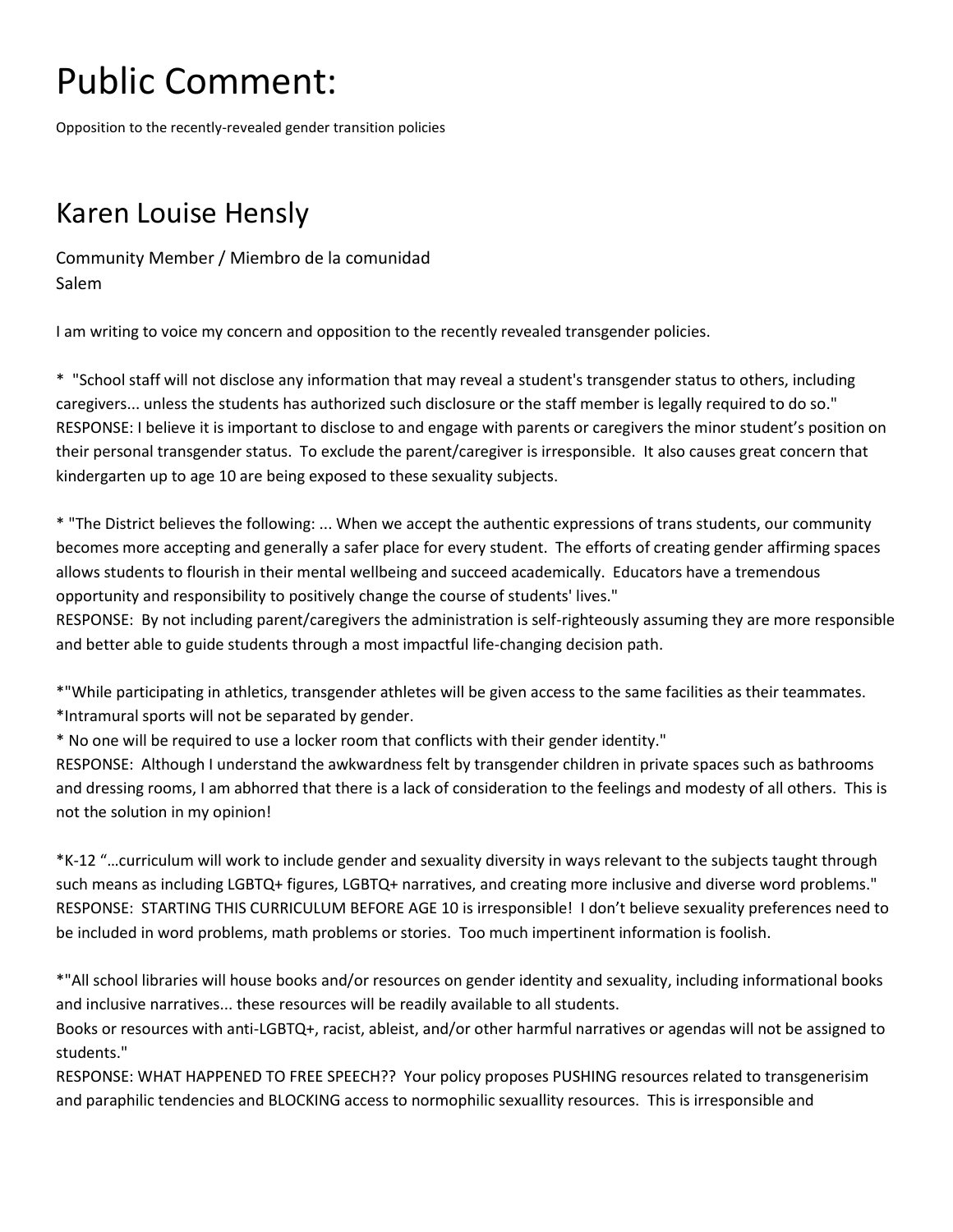**Submitted:** 4/11/2022 15:46:51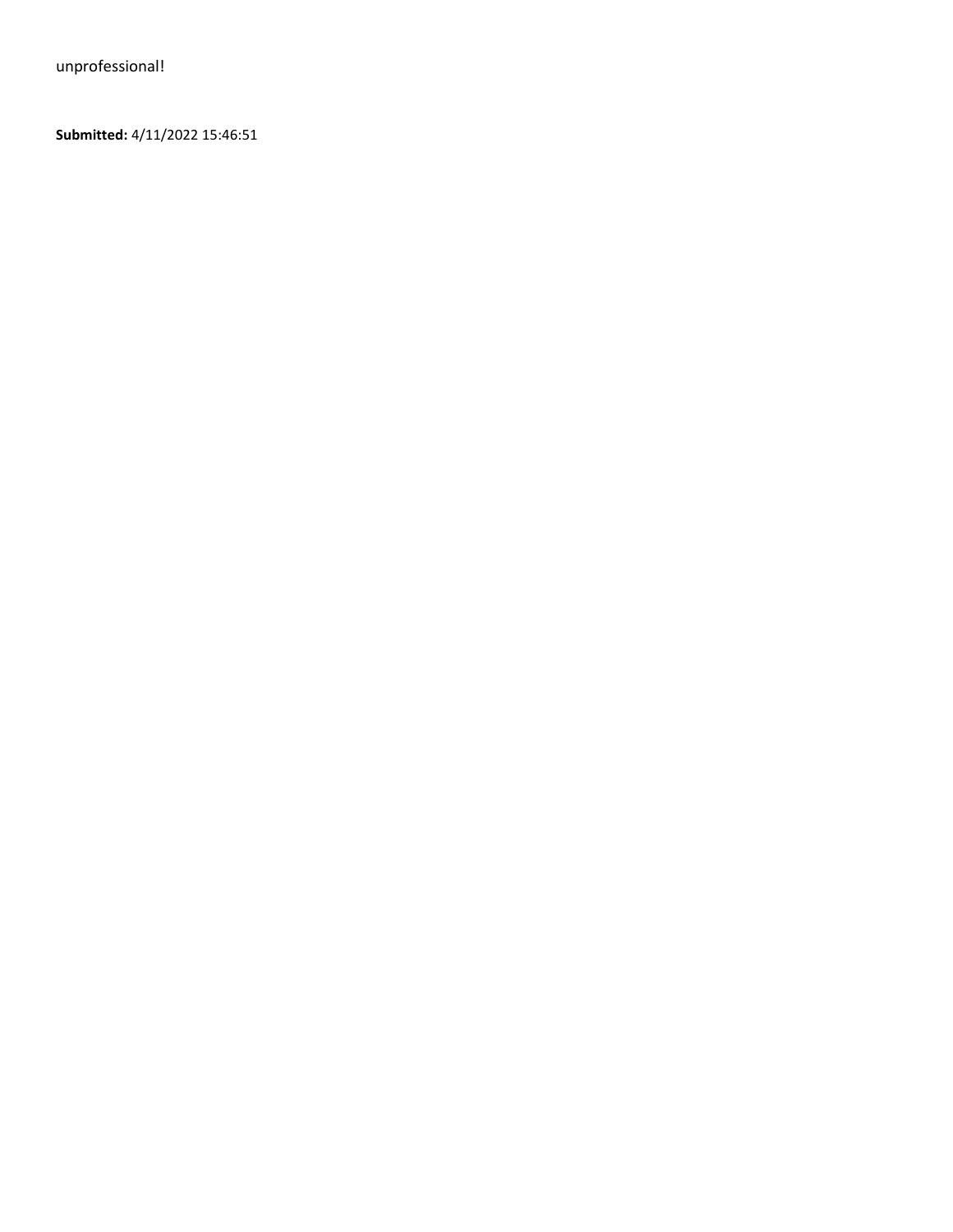7.a Child Abuse Prevention Month Proclamation /Proclamación del Mes de la Prevención del Maltrato Infantil

### L. Morris

Community Member / Miembro de la comunidad Salem

This letter is in response to the proposed changes in curriculum and policy relating to LGBTQ+ students. As a Retired School Nurse for Salem Keizer School District, I strongly oppose changes being made excluding parents, grandparents, and School Board members from any input to these changes. Allowing students to make decisions that enable them to use bathrooms, locker rooms or be a part of a sports team as they "so choose" is profoundly disrespective of all other students and a clear violation of personal boundaries and privacy for all. As a School Nurse, my focus was the health and safety of all students. This had to include the participation of the parents and guardians of each student. At no time did we believe our role was to do harm. The new policies include a process to "help students with transitioning without notifying their parents". You are completely disrespecting your own goal of "inclusion" by this action. These students do not belong to you, nor are you their parents. You have profoundly misguided your own purposes of what Teachers are hired to accomplish. You state that you "took three years to first and foremost ensure no child is harmed regardless of who they are." What are you going to do when your new policies cause great confusion and fear for the students that do not hold the same belief system that you hold? What are you going to do when a student experiences a situation while at school where they are physically, sexually or emotionally harmed by these new policies? YOU have created this harm. YOU have created "sides". Whose side are you taking and how will that be implemented in the day to day structure in school. What will you do when a student disagrees with your "allyship to focus groups"? How will they be punished? Ostracized? Belittled? Cancelled? Forcing your own teachers to wear a "rainbow shirt to show inclusion and diversity" IS taking sides, creating a hostile work environment for the students, parents and teachers. And IS doing harm. NOT WHAT YOU ARE HIRED TO DO.

Robyn Wilkerson RN BSN MS

**Submitted:** 4/11/2022 14:38:13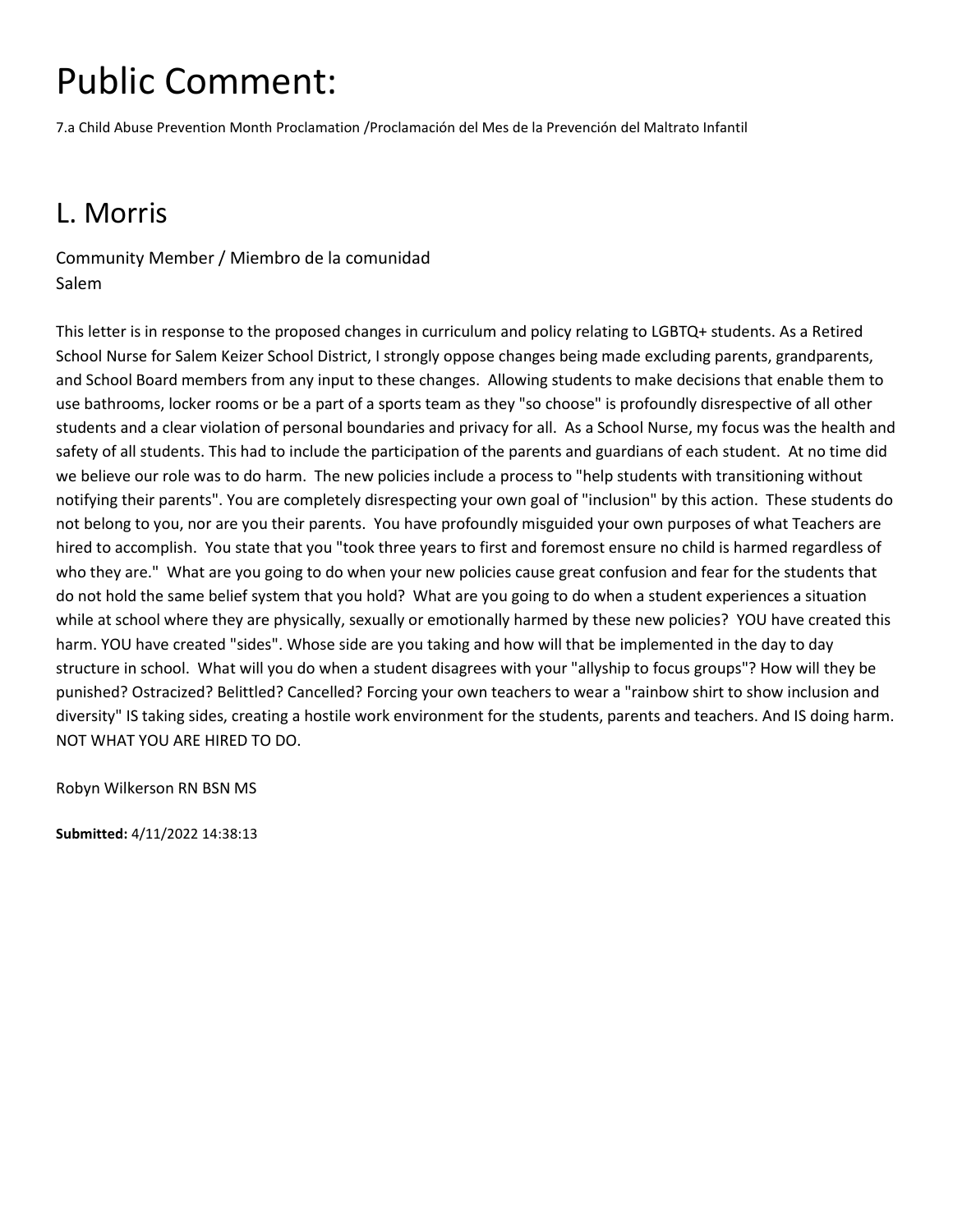7.a Child Abuse Prevention Month Proclamation /Proclamación del Mes de la Prevención del Maltrato Infantil

### Laci Steed

Parent / Padre de familia Salem

I am in approval with the child abuse prevention awareness. I do, however, think it is ironic that you would support child abuse prevention, and yet, according to the new position of the district on trans student policy, dated March 31, 2022, tell your teachers (who are mandatory reporters) that they are not allowed to tell student's parents anything about a student who is "transitioning" or "questioning their gender." This flies in the face of anything moral and ethical, and will be the demise of the Salem-Keizer district; not to mention, it puts educators in an impossible position. Why would you knowingly make it harder for your teachers to do their jobs? An educator's role is to guide and teach the student, to partner with parents to give a student the best possible education. You are undermining every bit of authority that belongs solely to parents, and are allowing a teacher (who potentially sees hundreds of students per day) to make a decision for a student (whose cognitive brain is not yet developed) based on that teacher's own thoughts and beliefs, without consulting the student's parent. I am outraged! Not only that, but, you have put female athletes in a very difficult position. They now have to compete against any biological male who "identifies" as a female, regardless of their strength and ability. Not only do biological females now have to compete against biological males and all that entails, but they are required to allow their presence in the locker rooms. THIS IS UNSAFE. This allows anyone who "identifies" as a female to enter a girls locker room and opens the door for assault and abuse. This is NOT okay, and it should not be allowed to continue in Salem-Keizer. For the safety of our children, I implore you to remove this policy and practice from our district immediately!

**Submitted:** 4/11/2022 14:48:59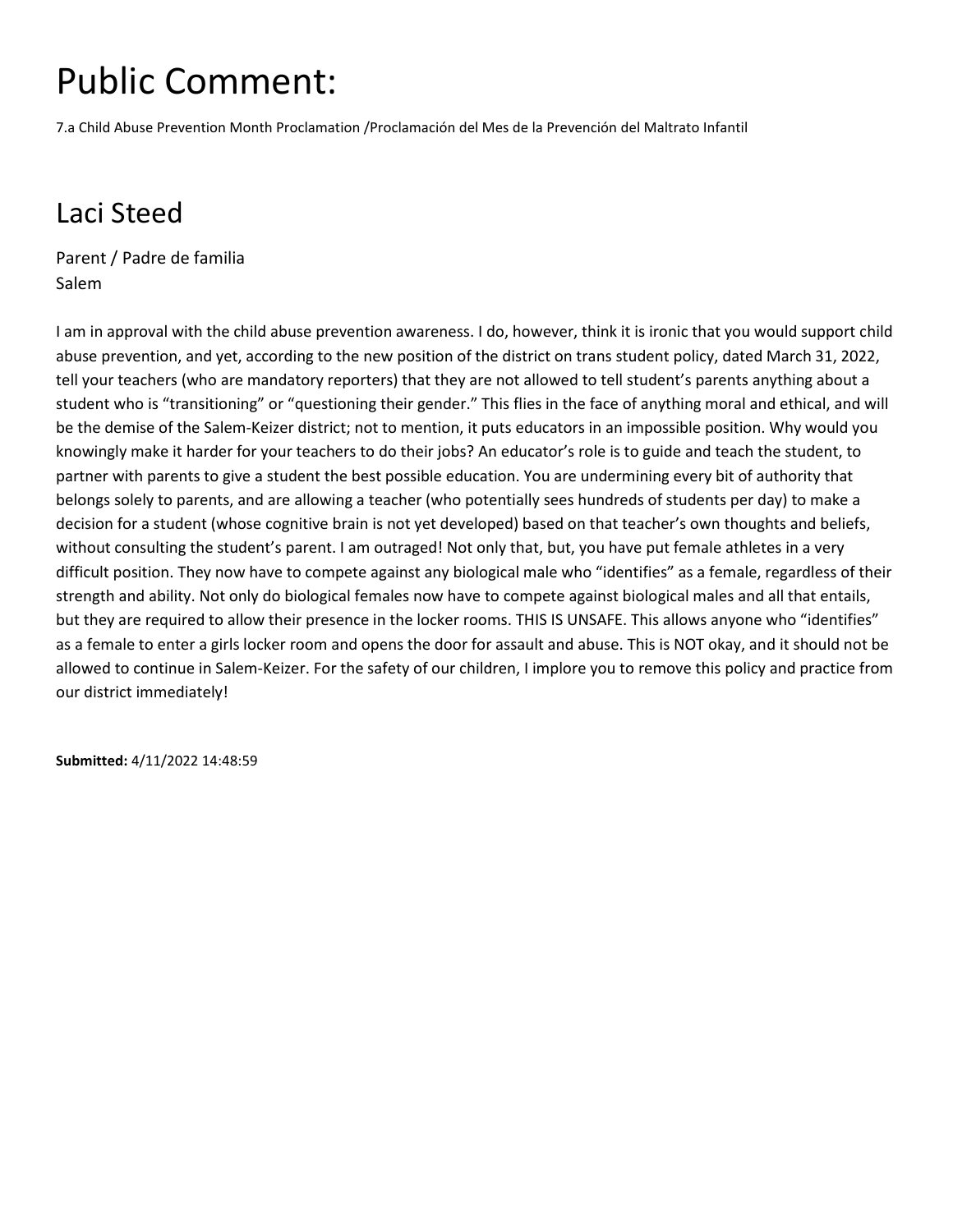Equity and inclusion

### Laurie Dougherty

Community Member / Miembro de la comunidad Salem

The education and well being of students in the Salem Keizer School District are critical for the health and success of our community as a whole. SKSD schools must be welcoming and affirming for all students. Given the history in our society of discrimination against and marginalization of BIPOC, disabled and LGBTQ people, every effort must be made by the SKSD to develop and implement policies and programs that ensure inclusion and support for students from these historically marginalized groups.

In support of this goal, I urge the Board and Superintendent to reallocate funds previously spent on SROs to programs that nurture students' mental health and provide culturally affirming education.

**Submitted:** 4/11/2022 14:57:32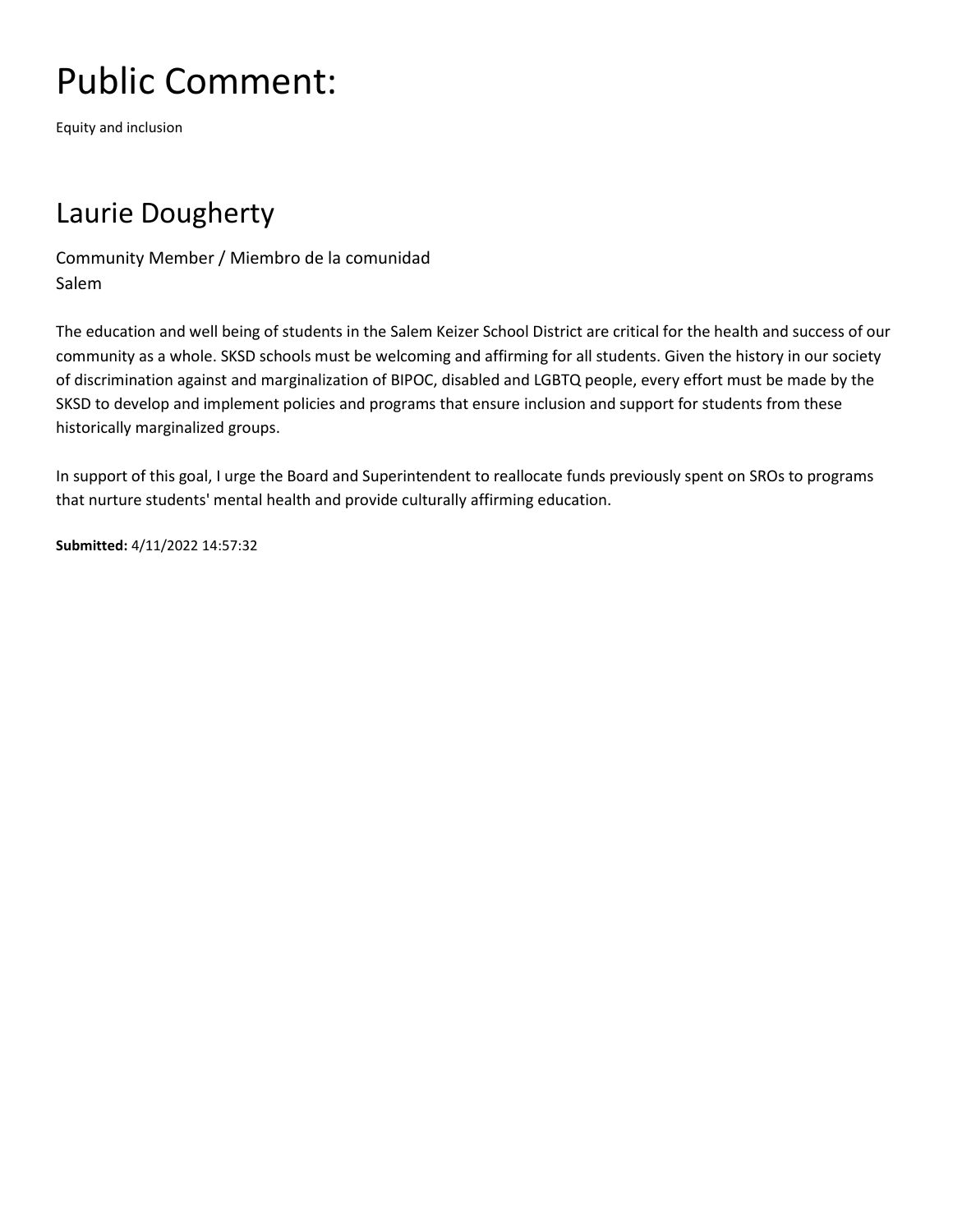support for policies expanding protections for queer and trans students

### Kris Bifulco

Community Member / Miembro de la comunidad Salem

Dear SKSB School Board,

Through the community grapevine, I have been made aware of your intentions to implement policies to protect the rights of trans and gender-diverse youth in schools. I want to sincerely commend you and thank you for doing this. School safety, support, and inclusion are protective factors for marginalized students, and we know that when we support those who are marginalized, our entire community thrives. These policies are important steps toward creating a more welcoming public education system in Salem & Keizer and will contribute to an increased sense of belonging. Protecting trans and queer youth through school support decreases the likelihood of experiencing discrimination, violence, and even suicidality. Allowing students to use the bathroom that aligns with their gender identity does, too, AND keeps kids in school. As a queer student, I had trans friends who would only attend school for one part of the day- they had to go home to safely use the bathroom. They missed so much school and they found themselves academically behind their peers, all because of the bathroom. Now is more important than ever to ensure all our students are protected and respected. I look forward to seeing these policies developed and strengthened to contribute to success for all students in Salem/Keizer.

Thank you.

**Submitted:** 4/11/2022 15:04:59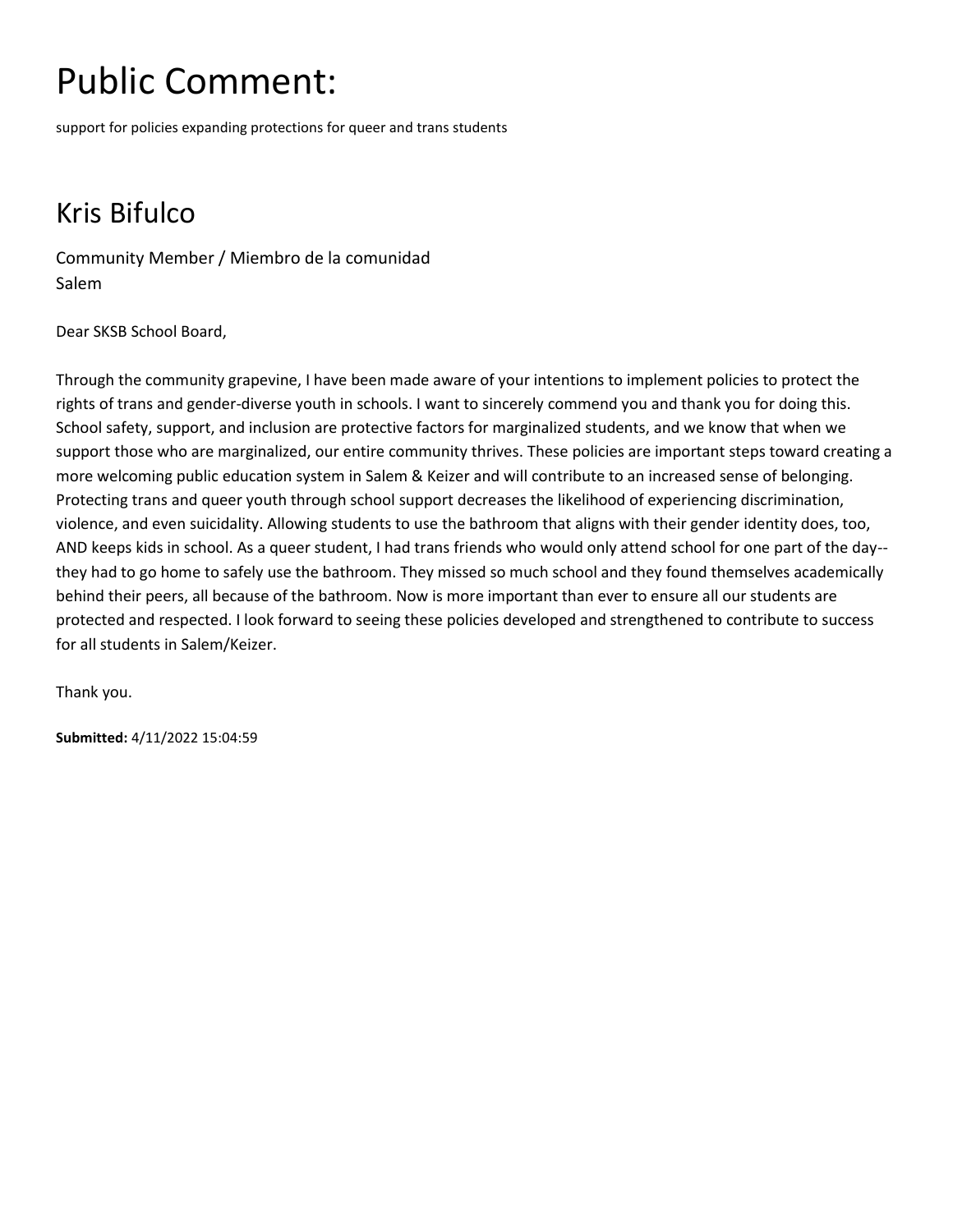Recently released Transgender Policies

#### Jenny Maguire

Community Member / Miembro de la comunidad Keizer

School Board Directors and Superintendent Perry,

It is a sad day when the captain sees the iceberg on the horizon yet does not change course. This is the course SKPS is on while increasing speed toward collision. Policies over the course of the past two years in response to covid, masking, vaccinations, racism, and discipline have divided our community – teaching staff, students and families alike. Employees and families are aware that there is one approved way to think and that there is only ONE choice allowed in response – whether to stay and accept it or leave.

Add the new Transgender Policies approved (behind closed doors) last month, and the iceberg beneath the surface becomes the imminent threat that has the power to wreak ultimate destruction in Salem Keizer Public Schools. Educators, at all levels, are now painfully aware that their opinion is not valued and their personal values and beliefs are of no importance. Parents see clearly that their role is of insignificance as SKPS assumes ultimate authority over the academics, feelings, values, beliefs, and safety of their children. Parents and educators alike are left feeling blindsighted and outraged that sweeping reform has overtaken their schools.

SKPS schools are not safe. Violence in the form of physical aggression, physical assault, sexual assault, bullying and harassment has escalated this year. Teachers are being defied and disrespected like never before. Waldo Middle School staff recently wrote a letter specifically identifying behavior that is threatening student and staff safety and demand immediate solutions; namely the RETURN of discipline and consequences. Staff in buildings across the district echo their sentiments.

We all know that there is a critical staff shortage in SKPS. Educators who remain are in an impossible situation trying to teach in an understaff, unsupported environment with students that are years behind academically and demonstrating increased behavior. Consequently many, MANY, educators are resigning at the end of this year. The new Transgender Policies are just the final straw that solidify that their opinion as an educator is not valued, as they are not valued, in a system that has left them having to choose between following their conscience and a paycheck.

Superintendent Perry and Board Directors, I'm implore you to change course! This summer you will see mass resignations and unenrollment from SKPS. Your unwillingness to see this iceberg will be your ruin. Please revoke all Transgender Policies implemented in March. Reinstate SROs. Restore school discipline policies that teach personal accountability, not restorative practices. Restore in person board meetings. Start LISTENING to your community – teachers, students and parents alike – who just want schools to teach ACADEMICS and provide a SAFE learning environment.

Jenny Maguire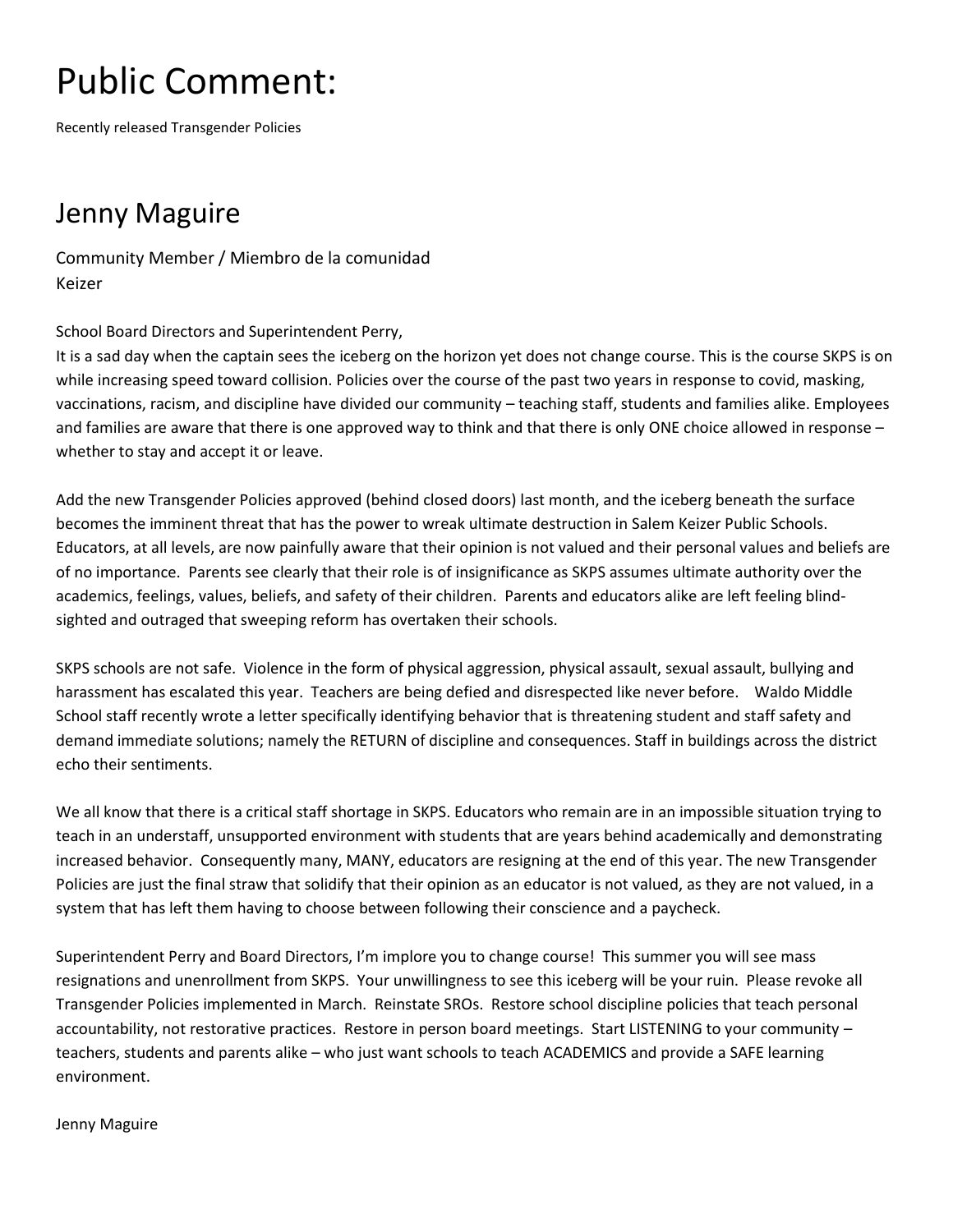**Submitted:** 4/11/2022 15:06:56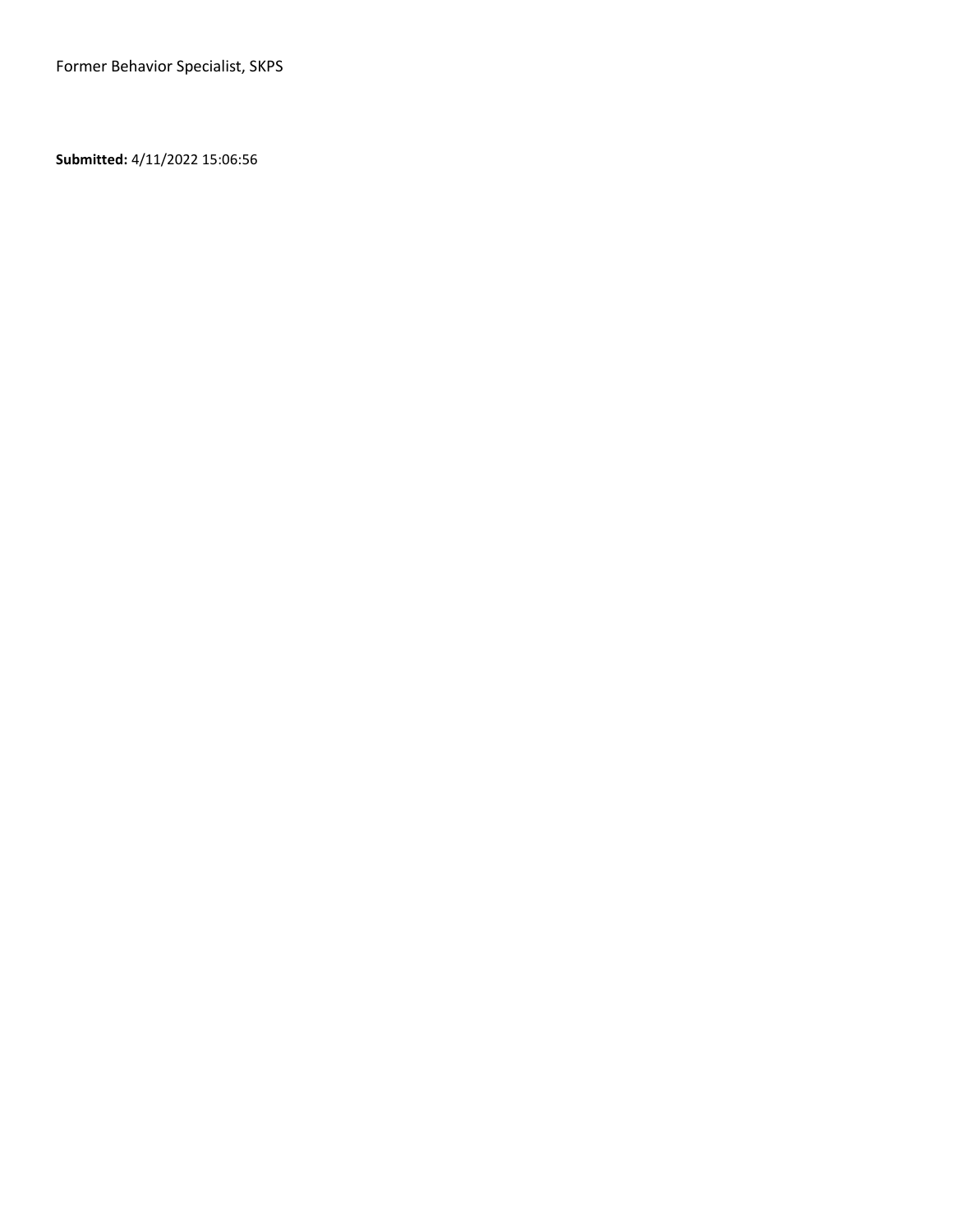Trans policy for SKSD

#### Jesse Adame

Parent / Padre de familia Salem

Jesse A. Salem, Or.

As a parent of a young girl in SKSD, I am writing to oppose the new transgender policies. I want my daughter to go to school to focus on learning, not to be told to question if she actually is a girl. I want my daughter to go to school and play fair sports, not to be outdone by stronger boys. I want my daughter to go to school and not be confused by teachers and staff wearing pins and pushing agendas on her, when other agendas are not allowed. I want my daughter to go to school and use the bathroom without fear of a predator being able to find her alone. I want my daughter to go to school and not to be brainwashed by a particular group of people that feel the need to push their agenda to the highest degree. These are our kids, it is our job to teach our kids about moral issues. Do not assume that we share values with every other parent or school board member making decisions for our schools that we help fund. Schools are for teaching kids math, reading, and should focus on actual life skills that are relevant to flourishing and not a destructive nature. I have been a swing voter for years but I will not support any democrat or other party politician if they support bills such as what you are trying to implement in our schools.

**Submitted:** 4/11/2022 15:15:54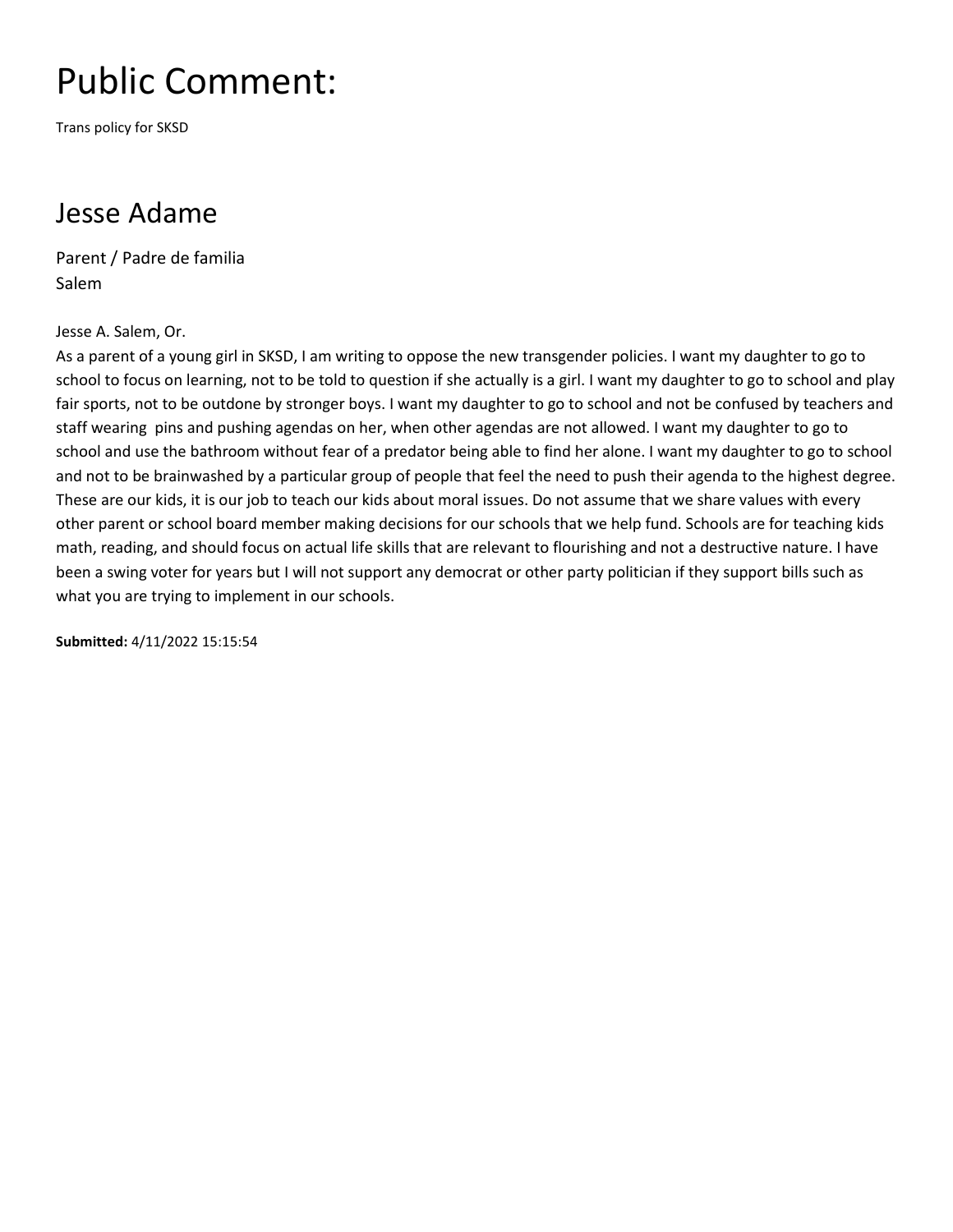New transgender policies

### Ashley Sparks

Parent / Padre de familia Salem

Please please keep these transgender policies out of our schools. This is our job (the PARENTS) to talk to our kids about this topic. This has NO place in our schools! This is absolutely unnecessary for teachers to be talking to kids about this and keeping it from the parents. I do not support these transgender policies in our schools!

**Submitted:** 4/11/2022 15:19:47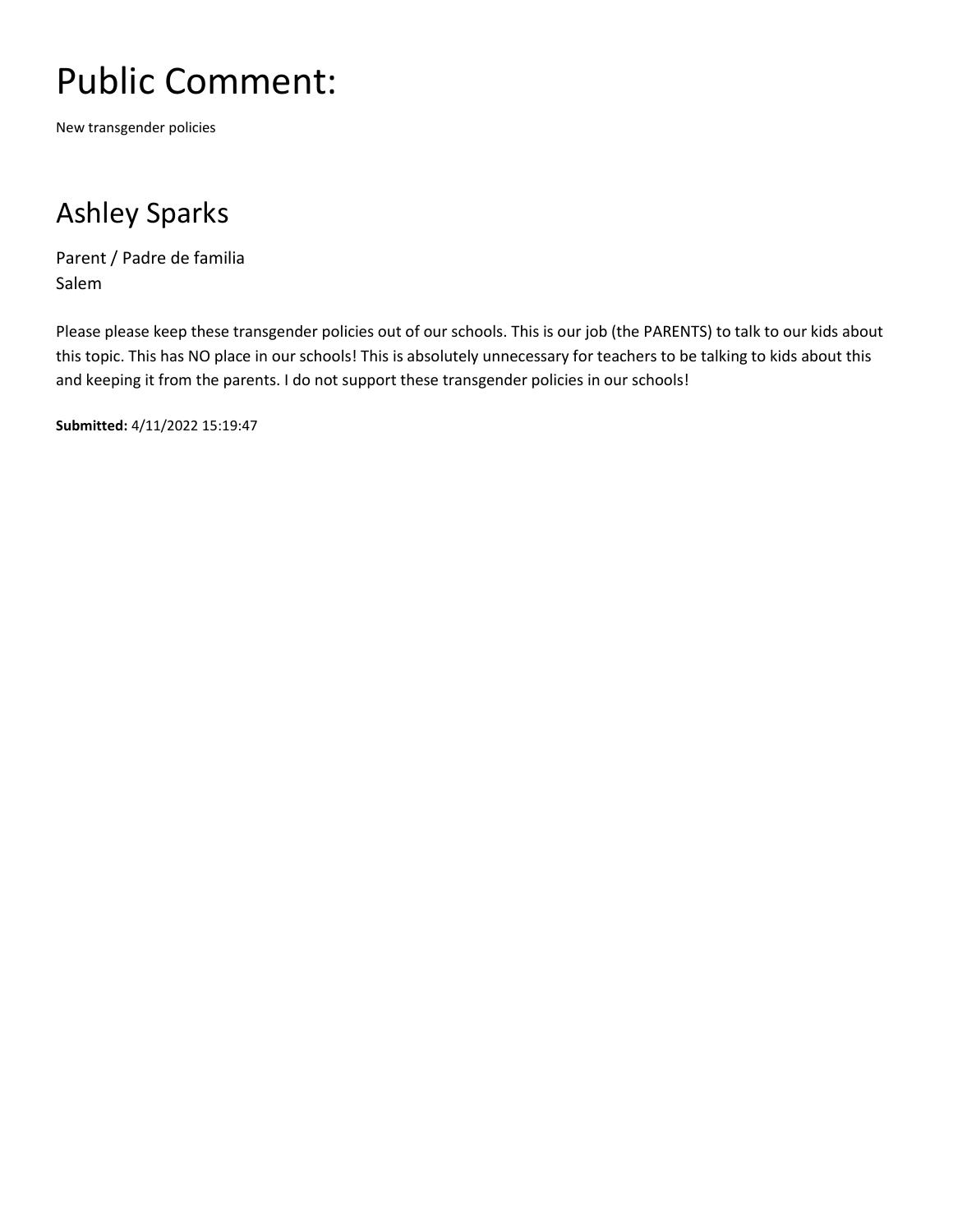Opposition to recently revealed transgender policies

### Chris Barber

Community Member / Miembro de la comunidad Salem

We are asking you to not implement the proposed transgender policies. If more care for this group of students is needed, such as their own restroom or sports teams, work on that. Please have consideration for the greater population of students who wish to have the knowledge that when they enter a restroom to care for their personal needs, they will not encounter other gender situations nor have their personal choice of gender be threatened. Create sports teams where the knowledge of mixed gender is known, men, women, trans, or other, enjoy the game. Kindly allow those who want to compete with biologically same gender to have that right as well. Teaching transgender information to our elementary students is not needed. Please allow parents to provide the platform for that instruction. Many accommodations for diverse student groups have been made in our Salem schools, and by this we sense that the goal is to make our schools welcoming and safe for all. Please do not insert policies that cause greater pain and distortion of freedoms for students already navigating our complex society. Signed: Rev. & Mrs. Chris and Sharon Barber

**Submitted:** 4/11/2022 15:20:35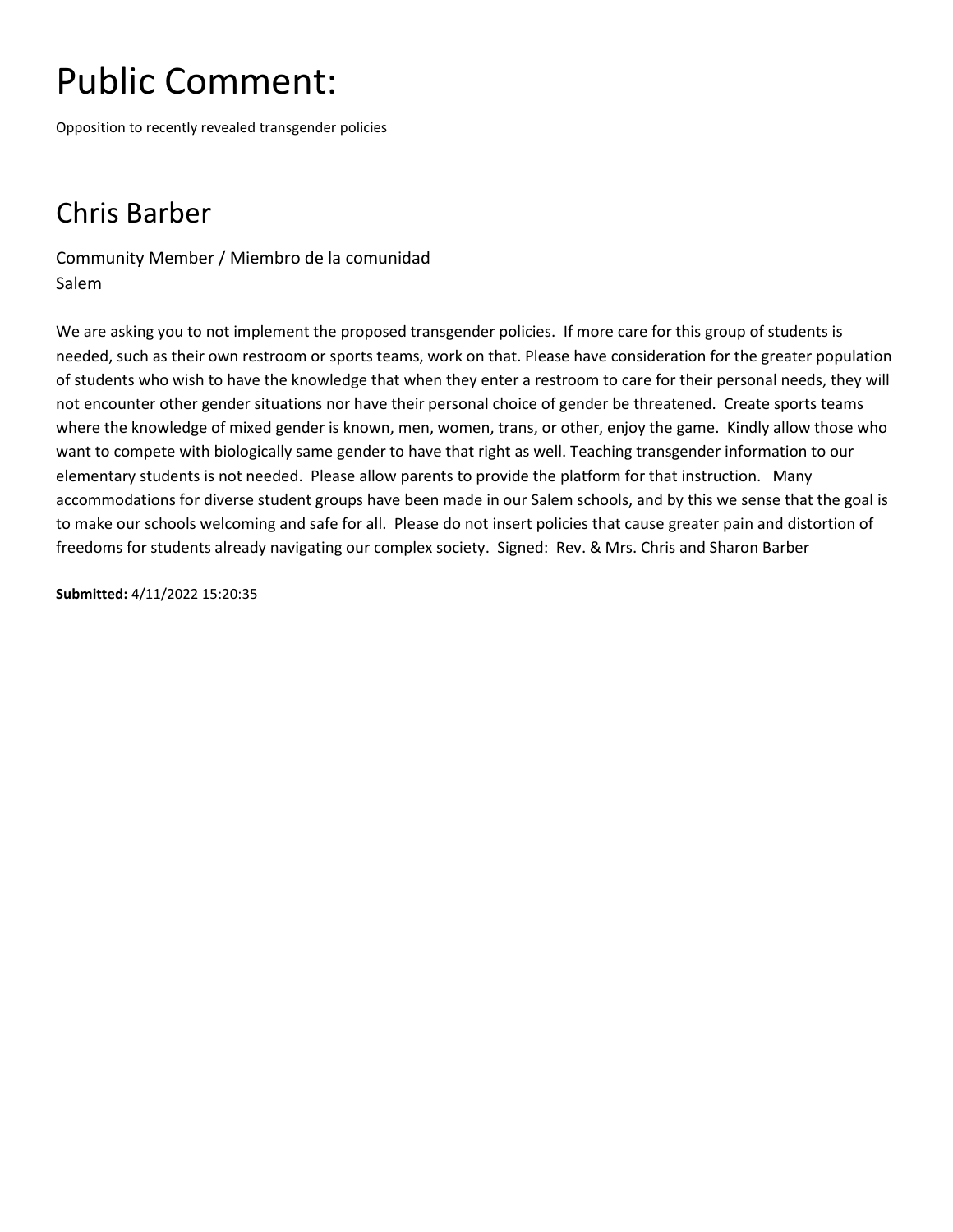7.d Revision of BG Policies – Addition of 2nd Vice Chair / Revisión de las normas BG-Nombramiento de un segundo vicepresidente

#### Beth Freeborn

Community Member / Miembro de la comunidad Salem

Superintendent Perry, Chair Avila, and Members of the Board,

Primarily, I would like to respond to the recently released transgender policies and procedures. These ideologies do not belong in schools and should be taught by parents. Schools must remain neutral territory where students can focus on academics, leaving value-based conversations to families. By teaching these ideologies in schools, and elevating the voices that support them, you are grossly overstepping your role as educators. All kids deserve to feel safe and compromises shouldn't be made for some students to benefit others. These progressive ideas have no place in education.

Secondly, I do NOT support the proposal to add a second Vice-Chair. When elected, each school board member made a commitment to serve and if they are unable to serve in the capacity in which they have been placed then they need to step down.

Thirdly, it's no secret there has been an increase in violence and safety concerns at our schools. Staff and students are reported feeling unsafe at school. There is a direct correlation between the increase in unsafe behavior and the removal of SROs. For that reason, it's imperative that SROs be reinstated in schools to bring some peace to the chaos currently happening.

I'd also like to ask that you request and closely analyze a variety of data, both discipline and academic, when evaluating the superintendent. Our schools are in chaos, safety and learning loss are at an all time high, there is money not accounted for, etc. Please also consider the community's input during this evaluation. Unfortunately, the Christy Perry we once knew and appreciated is not the same Christy Perry who sits before us today.

Lastly, I am asking for transparency. Parents are the primary caregivers and decision makers for kids and therefore should not be left in the dark. In fact, if everything is on the up and up, any changes or new policies should be proactively shared with families publicly. Allowing parents to TRULY partner with educators is long overdue and it must be evident in your actions, not just words and actions for show. Parent communication is not just a box to be checked, but rather parents are the gatekeepers of value-based information.

**Submitted:** 4/11/2022 15:25:09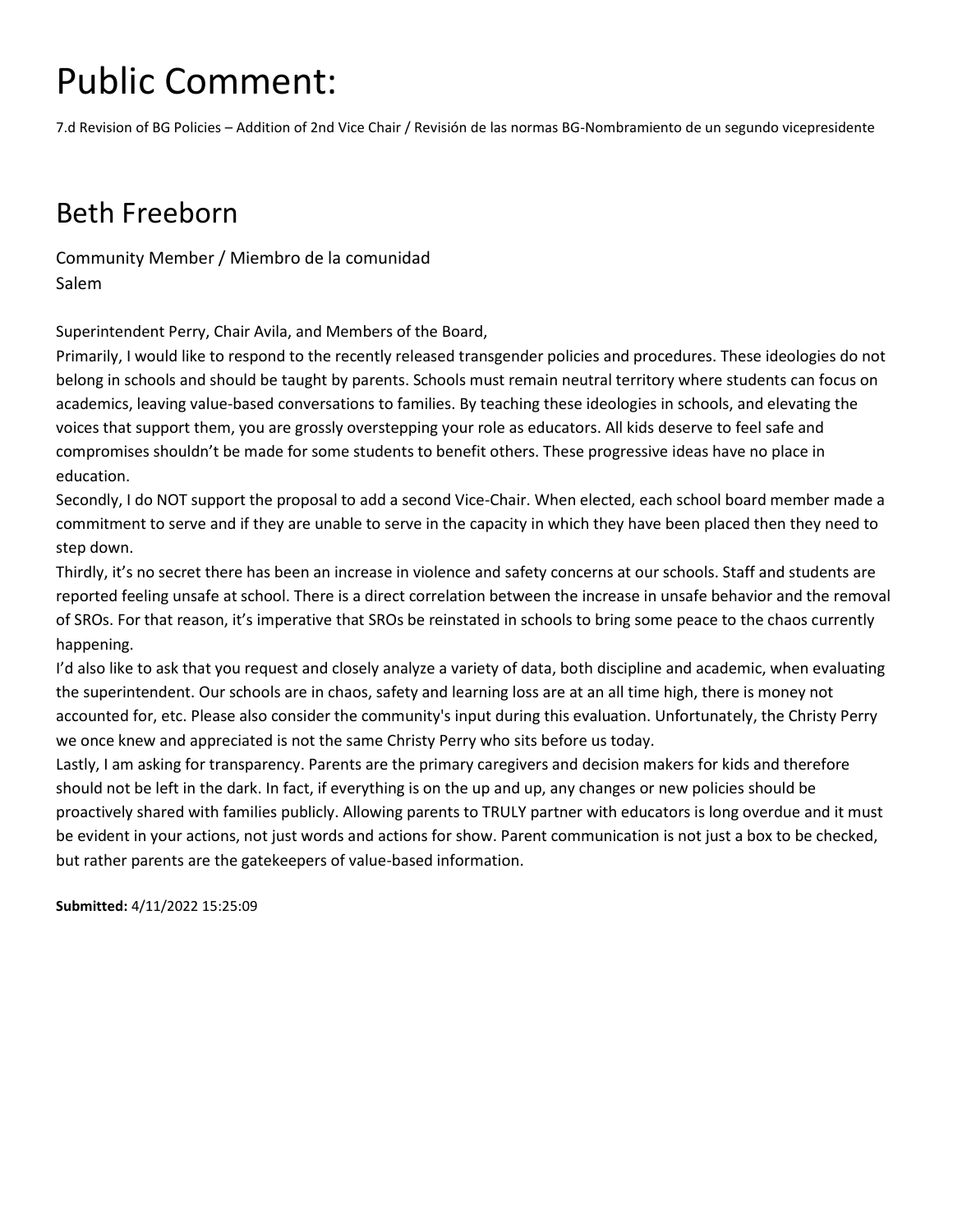Supporting Trans and Gender-Diverse Students

### Gaby Gardiner

Community Member / Miembro de la comunidad Eugene

Hello, my name is Gaby and I am the Statewide Engagement Organizer with Basic Rights Oregon, a statewide non profit that works towards equality for all LGBTQ2SIA+ Oregonians. I have reviewed the policies that this district passed for supporting affirming education, creating inclusive spaces in sports, protecting student privacy, and creating accessible facilities for all students. I want to give full support and commend the Salem/Keizer district for taking a lead and a stand to support and protect our LGBTQ2SIA+ youth. We have seen many movements nationally (and in our home state) that have been alarming. The existence, dignity, and protections for our youth have been under attack, and the policies the Salem/Keizer district have passed are a really positive standout from these trends. Trans and Gender-Diverse students need to see policies and institutions that affirm them and create a culture of inclusivity and support. This district has taken a big leap in making these things a reality, and these actions are commendable and should be thoroughly supported. It is about making sure that students can thrive and have a quality educational experience, and its my belief this district has moved in the right direction.

**Submitted:** 4/11/2022 15:31:59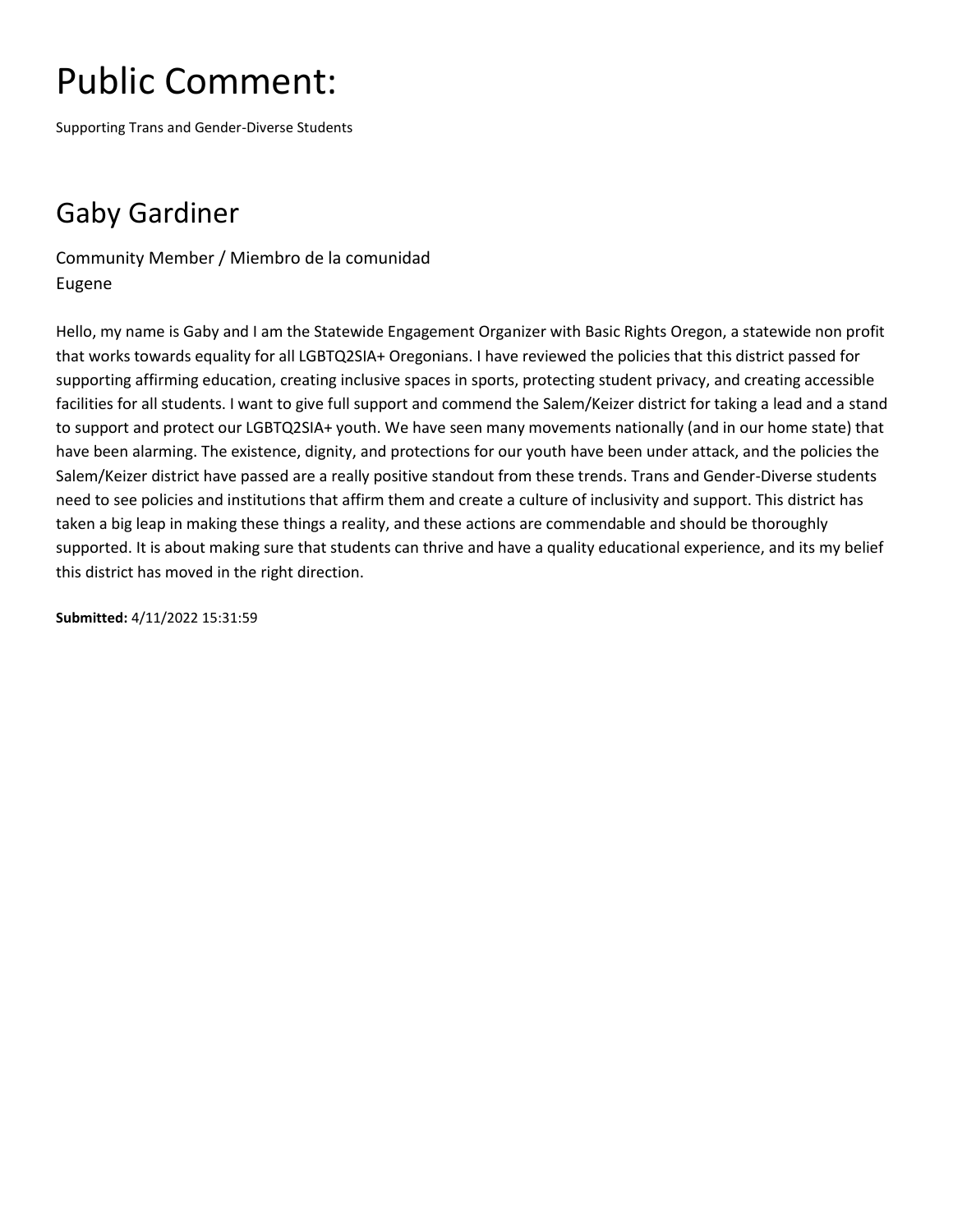Transgender info in schools

### Lindsey Gill

Parent / Padre de familia Salem

I am against introduction of transgender subjects in our schools.

It is our responsibility and parental preference to talk about this topic strictly in the home.

Please respect our choice for our children and do not introduce this subject into our schools. It isn't necessary. I would pull our students out of school if this is introduced into their curriculum. I appreciate you including us parents on this topic.

Thank you.

**Submitted:** 4/11/2022 15:46:12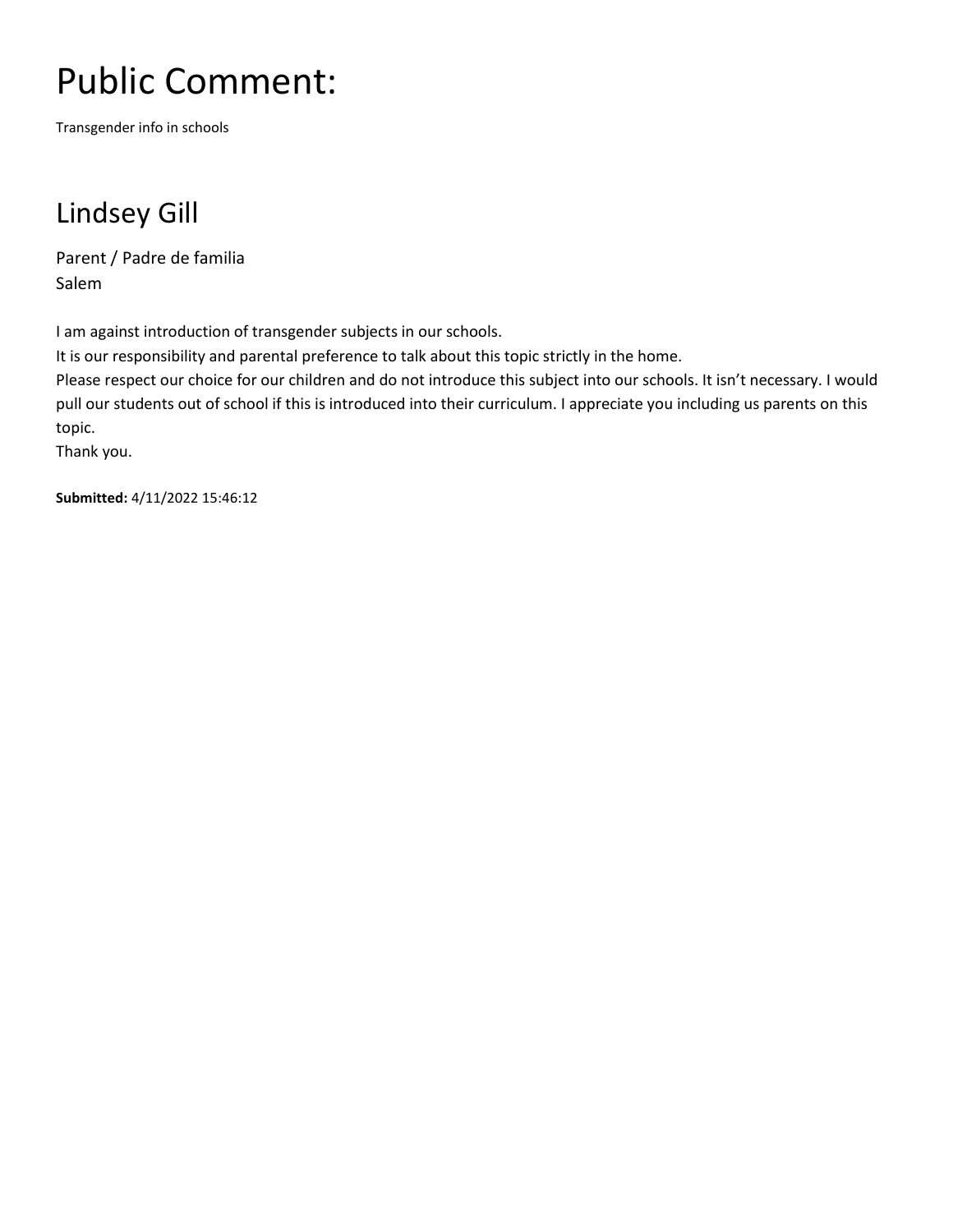On CRT, Gender issues

#### Marlayne Madison

Community Member / Miembro de la comunidad Salem

Chair and City Council Members, Thank you for taking my comment.

The public is seeing what is coming out of the Oregon education system which is unacceptable. Many students cannot read or write, and have very poor math skills. They also did not learn to write cursive, which is also an important skill. Many come from families where college would be too expensive and the students did not have a desire for college, but definitely need some type of skills to go into the work force. They need to know how to support themselves and their families and be productive in society.

Many graduate with open drug use, sexual perversion and confusion over whether they were born male or female. They have no drive for improving their life.

CRT teaches division, false history, and if separates a growing diverse public. Teachers are not educated to teach or decide on who has sexual dysphoria classification and what it is. Having buttons on pronouns to choose is appalling and horrible. Small children will say or do what adults want because they do want approval. This is child abuse and exactly what you are pointing out should not be done.

We need to either go back to S.T.E.M. education system or remove our precious tax dollars from the property tax bills. We are not receiving our representation and we are the ones paying the bills.

Thank you.

**Submitted:** 4/11/2022 15:51:00